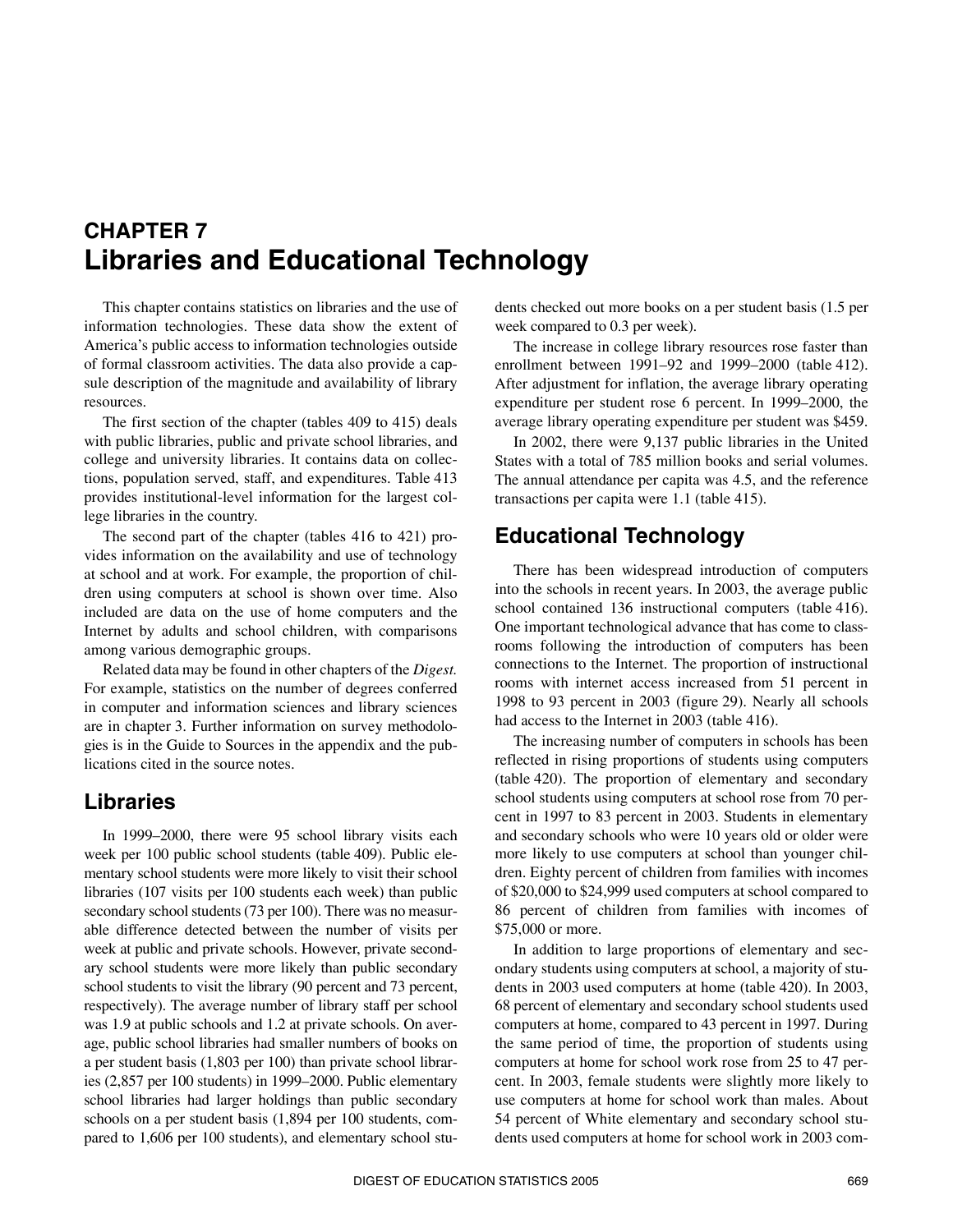pared to 35 percent of Black students and 34 percent of Hispanic students. About 63 percent of students from families with an income of \$75,000 or more used a computer at home for school work compared to 32 percent of students from families with incomes of \$20,000 to \$24,999.

The proportion of college students using computers rose from 63 percent in 1997 to 85 percent in 2003. About 76 percent used computers at home in 2003 (table 420).

Computers are widely used in the workplace. In 2003, 56 percent of all workers used computers at work (table 421).

More frequent use of computers was associated with higher levels of education and higher incomes. Forty percent of high school graduates and 16 percent of high school dropouts used computers at work compared to 82 to 87 percent of those with bachelor's, master's, first-professional, or doctor's degrees. Among the common applications for all employees using computers on the job were Internet and email (75 percent), word processing/desktop publishing (68 percent), spreadsheets and data bases (64 percent), and calendar/schedule (57 percent).

**Figure 29. Percentage of all public schools and instructional rooms with internet access: Fall 1994 through fall 2003**



SOURCE: U.S. Department of Education, National Center for Education Statistics, *Internet Access in U.S. Public Schools and Classrooms: 1994–2003*.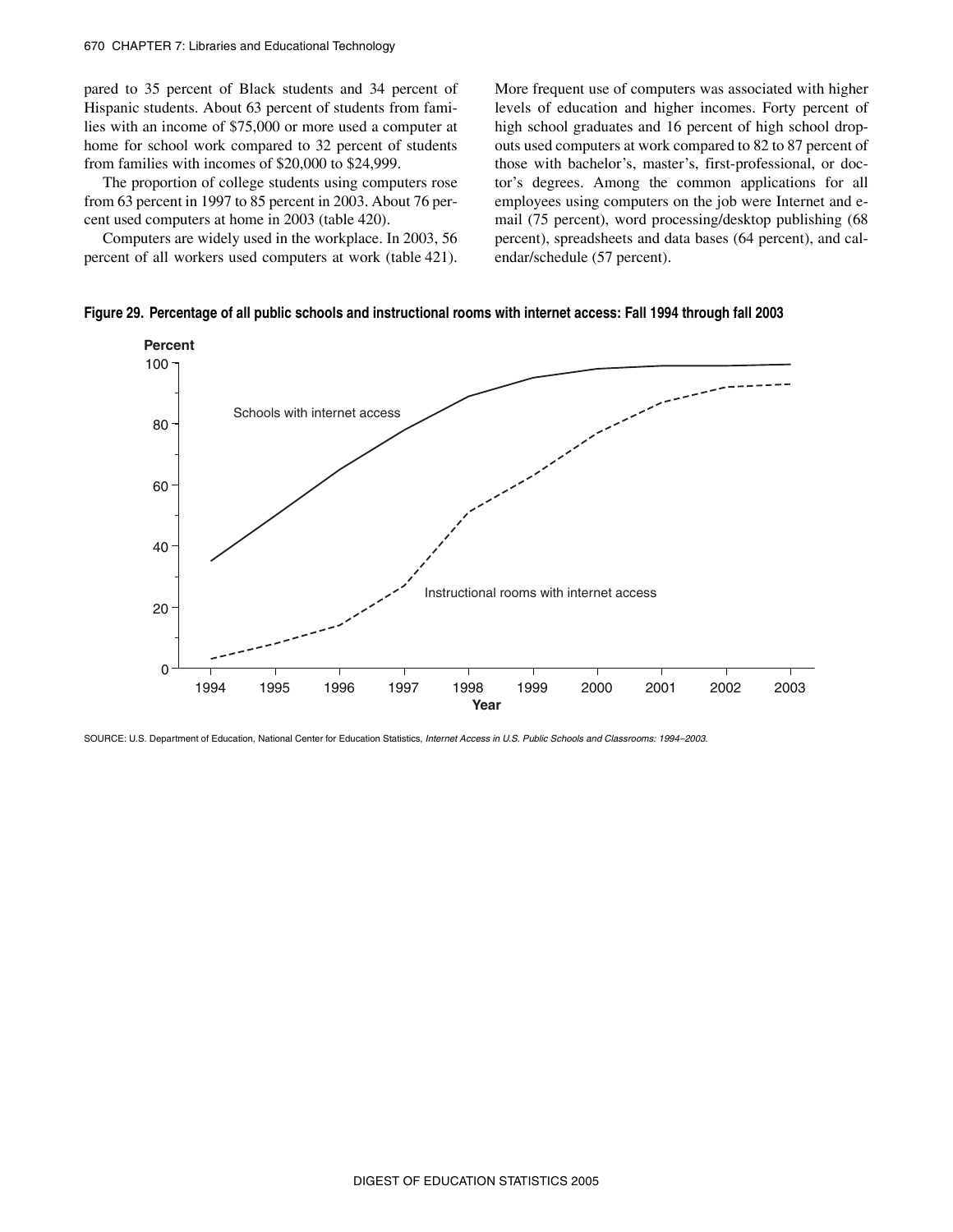#### **i LTable 409. Selected statistics on school libraries/media centers, by control and level of school: 1999–2000**

|                                                                           |              |         |         | Public     |         |           |         |          |         |         |         | Private    |         |           |         |          |
|---------------------------------------------------------------------------|--------------|---------|---------|------------|---------|-----------|---------|----------|---------|---------|---------|------------|---------|-----------|---------|----------|
| Selected statistic                                                        |              | Total   |         | Elementary |         | Secondary |         | Combined |         | Total   |         | Elementary |         | Secondary |         | Combined |
|                                                                           |              |         |         |            |         | 4         |         | 5        |         | 6       |         |            |         | 8         |         | 9        |
| Number of schools with libraries <sup>1</sup>                             | 77,288       | (420.6) | 57,024  | (376.9)    | 18,039  | (199.4)   | 2,226   | (111.7)  | 17,054  | (323.2) | 10,961  | (251.4)    | 1,955   | (91.2)    | 4,138   | (173.8)  |
|                                                                           | 1.89         | (0.018) | 1.80    | (0.024)    | 2.21    | (0.021)   | 1.50    | (0.057)  | 1.18    | (0.026) | 1.01    | (0.032)    | 1.80    | (0.083)   | 1.33    | (0.055)  |
|                                                                           | 0.81         | (0.007) | 0.74    | (0.009)    | 1.06    | (0.009)   | 0.63    | (0.032)  | 0.23    | (0.011) | 0.13    | (0.009)    | 0.55    | (0.027)   | 0.35    | (0.027)  |
|                                                                           | 0.65         | (0.007) | 0.56    | (0.009)    | 0.94    | (0.011)   | 0.52    | (0.031)  | 0.17    | (0.009) | 0.07    | (0.007)    | 0.47    | (0.025)   | 0.27    | (0.022)  |
|                                                                           | 0.16         | (0.006) | 0.17    | (0.008)    | 0.12    | (0.006)   | 0.10    | (0.011)  | 0.06    | (0.005) | 0.06    | (0.006)    | 0.07    | (0.010)   | 0.08    | (0.013)  |
|                                                                           | 0.17         | (0.007) | 0.18    | (0.009)    | 0.15    | (0.007)   | 0.23    | (0.021)  | 0.48    | (0.014) | 0.47    | (0.020)    | 0.53    | (0.039)   | 0.46    | (0.024)  |
|                                                                           | 0.12         | (0.005) | 0.12    | (0.007)    | 0.10    | (0.007)   | 0.12    | (0.014)  | 0.22    | (0.009) | 0.19    | (0.012)    | 0.33    | (0.023)   | 0.27    | (0.020)  |
|                                                                           | 0.06         | (0.004) | 0.06    | (0.006)    | 0.05    | (0.005)   | 0.11    | (0.019)  | 0.25    | (0.012) | 0.29    | (0.017)    | 0.20    | (0.029)   | 0.19    | (0.017)  |
|                                                                           | 0.91         | (0.014) | 0.88    | (0.019)    | 1.00    | (0.017)   | 0.65    | (0.035)  | 0.48    | (0.014) | 0.41    | (0.020)    | 0.72    | (0.048)   | 0.52    | (0.030)  |
|                                                                           | 0.49         | (0.008) | 0.44    | (0.010)    | 0.67    | (0.016)   | 0.34    | (0.024)  | 0.14    | (0.009) | 0.11    | (0.011)    | 0.24    | (0.024)   | 0.18    | (0.015)  |
|                                                                           | 0.41         | (0.014) | 0.44    | (0.018)    | 0.33    | (0.013)   | 0.31    | (0.026)  | 0.34    | (0.014) | 0.31    | (0.018)    | 0.48    | (0.043)   | 0.34    | (0.025)  |
| Percentage of schools' library media centers with certain media equipment |              |         |         |            |         |           |         |          |         |         |         |            |         |           |         |          |
|                                                                           | 84.8         | (0.53)  | 82.8    | (0.69)     | 91.5    | (0.46)    | 81.9    | (1.94)   | 53.2    | (1.48)  | 45.3    | (2.02)     | 78.2    | (2.67)    | 62.3    | (2.25)   |
|                                                                           | 11.5         | (0.43)  | 8.1     | (0.55)     | 22.2    | (0.65)    | 12.1    | (1.52)   | 6.7     | (0.64)  | 4.8     | (0.82)     | 13.6    | (1.38)    | 8.7     | (1.50)   |
|                                                                           | 72.8         | (0.69)  | 71.0    | (0.87)     | 80.0    | (0.78)    | 61.5    | (2.72)   | 34.2    | (1.25)  | 28.1    | (1.54)     | 55.8    | (2.61)    | 39.9    | (2.25)   |
|                                                                           | 74.4         | (0.65)  | 73.2    | (0.88)     | 79.9    | (0.72)    | 59.5    | (3.10)   | 29.0    | (1.17)  | 22.9    | (1.31)     | 52.3    | (2.48)    | 33.9    | (2.33)   |
|                                                                           | 43.0         | (0.69)  | 41.8    | (0.87)     | 47.7    | (0.88)    | 35.1    | (2.70)   | 12.7    | (0.67)  | 10.4    | (0.99)     | 21.2    | (1.79)    | 15.0    | (1.40)   |
|                                                                           | 90.1         | (0.57)  | 87.9    | (0.75)     | 96.9    | (0.32)    | 88.7    | (1.59)   | 60.6    | (1.37)  | 55.1    | (1.77)     | 81.6    | (2.46)    | 65.2    | (2.05)   |
| Cable television                                                          | 77.4         | (0.66)  | 76.6    | (0.83)     | 82.2    | (0.66)    | 58.5    | (3.21)   | 46.3    | (1.21)  | 48.2    | (1.68)     | 57.6    | (2.44)    | 36.1    | (1.91)   |
|                                                                           | 43.4         | (0.76)  | 43.9    | (1.00)     | 42.9    | (0.90)    | 34.8    | (2.51)   | 48.0    | (1.32)  | 52.5    | (1.67)     | 42.4    | (2.67)    | 38.6    | (2.64)   |
|                                                                           | 25.0         | (0.67)  | 23.3    | (0.84)     | 30.8    | (0.82)    | 20.5    | (2.16)   | 7.9     | (0.49)  | 6.5     | (0.68)     | 19.2    | (1.21)    | 6.4     | (0.95)   |
|                                                                           | 27.9         | (0.60)  | 20.5    | (0.71)     | 49.9    | (0.93)    | 38.2    | (2.79)   | 8.9     | (0.58)  | 5.4     | (0.74)     | 28.0    | (1.71)    | 9.1     | (1.04)   |
| Percentage of schools with certain services                               |              |         |         |            |         |           |         |          |         |         |         |            |         |           |         |          |
|                                                                           | 21.2         | (0.48)  | 15.2    | (0.61)     | 38.1    | (0.79)    | 38.3    | (2.76)   | 8.3     | (0.78)  | 7.3     | (1.08)     | 15.6    | (2.09)    | 7.7     | (1.16)   |
|                                                                           | 2.2          | (0.14)  | 1.2     | (0.16)     | 5.5     | (0.41)    | 1.9     | (0.48)   | 1.0     | (0.17)  | 0.9     | (0.25)     | 2.2     | (0.41)    | 1.0     | (0.29)   |
|                                                                           | 6.9          | (0.31)  | 4.5     | (0.36)     | 14.3    | (0.69)    | 7.5     | (1.07)   | 6.9     | (0.57)  | 3.8     | (0.50)     | 16.6    | (1.53)    | 10.5    | (1.59)   |
|                                                                           | 94.9         | (0.88)  | 106.6   | (1.12)     | 73.4    | (1.05)    | 80.0    | (4.47)   | 94.9    | (5.96)  | 105.1   | (10.88)    | 90.3    | (2.57)    | 77.9    | (2.41)   |
| Books checked out per 100 students each week <sup>2</sup> .               | 106.6        | (1.63)  | 146.8   | (2.46)     | 32.3    | (1.36)    | 64.2    | (4.83)   | 88.8    | (3.81)  | 123.0   | (5.56)     | 22.7    | (1.40)    | 64.2    | (5.17)   |
| Average holdings per 100 students at the end of the school year           |              |         |         |            |         |           |         |          |         |         |         |            |         |           |         |          |
|                                                                           | 1,803        | (19.7)  | 1,894   | (26.6)     | 1,606   | (25.8)    | 2,190   | (166.6)  | 2,857   | (84.8)  | 2,801   | (86.0)     | 2,737   | (178.3)   | 3,043   | (213.2)  |
|                                                                           | 51           | (0.8)   | 51      | (1.1)      | 51      | (1.3)     | 69      | (6.1)    | 71      | (2.5)   | 66      | (3.3)      | 72      | (6.0)     | 81      | (5.8)    |
|                                                                           | $\mathsf{R}$ | (0.3)   | 10      | (0.5)      | 5       | (0.3)     | 9       | (1.4)    | 10      | (0.6)   | 10      | (0.8)      | 10      | (1.3)     | 10      | (1.0)    |
|                                                                           | \$23.37      | (0.438) | \$22.99 | (0.634)    | \$23.84 | (0.461)   | \$27.93 | (2.508)  | \$29.02 | (1.050) | \$23.60 | (1.646)    | \$38.72 | (1.582)   | \$33.40 | (1.831)  |
|                                                                           | 9.97         | (0.153) | 10.47   | (0.229)    | 8.95    | (0.174)   | 11.03   | (0.713)  | 10.57   | (0.625) | 9.29    | (1.115)    | 11.18   | (0.472)   | 12.68   | (0.834)  |
|                                                                           | 1.07         | (0.022) | 1.04    | (0.029)    | 1.13    | (0.025)   | 1.20    | (0.108)  | 1.34    | (0.051) | 1.04    | (0.057)    | 1.51    | (0.106)   | 1.83    | (0.153)  |
|                                                                           | 0.59         | (0.020) | 0.55    | (0.028)    | 0.64    | (0.023)   | 0.94    | (0.193)  | 0.82    | (0.056) | 0.72    | (0.081)    | 1.15    | (0.109)   | 0.81    | (0.081)  |
|                                                                           | 1.26         | (0.016) | 0.98    | (0.018)    | 1.75    | (0.032)   | 1.98    | (0.184)  | 1.34    | (0.035) | 0.62    | (0.030)    | 2.71    | (0.120)   | 1.86    | (0.098)  |
|                                                                           | 0.81         | (0.018) | 0.32    | (0.023)    | 1.74    | (0.042)   | 0.94    | (0.111)  | 1.35    | (0.056) | 0.17    | (0.036)    | 3.85    | (0.213)   | 2.08    | (0.124)  |
|                                                                           | 7.48         | (0.306) | 7.31    | (0.390)    | 7.68    | (0.373)   | 9.59    | (1.744)  | 11.54   | (0.843) | 10.50   | (1.298)    | 14.65   | (1.030)   | 11.57   | (1.278)  |
|                                                                           | 2.19         | (0.181) | 2.32    | (0.274)    | 1.94    | (0.071)   | 2.25    | (0.258)  | 2.06    | (0.114) | 1.27    | (0.097)    | 3.68    | (0.406)   | 2.58    | (0.196)  |

<sup>1</sup>Public school data include charter schools.

2During the most recent full week of school.

NOTE: Percentages are based on schools that have library/media centers. Standard errors appear in parentheses. Detail may not sum to totals because of rounding.

SOURCE: U.S. Department of Education, National Center for Education Statistics, Schools and Staffing Survey (SASS), "Public School Library Media Center Questionnaire," 1999–2000; "Charter School Questionnaire," 1999–2000; and "Private School Library Media Center Questionnaire," 1999–2000, unpublished tabulations. (This table was prepared August 2004.)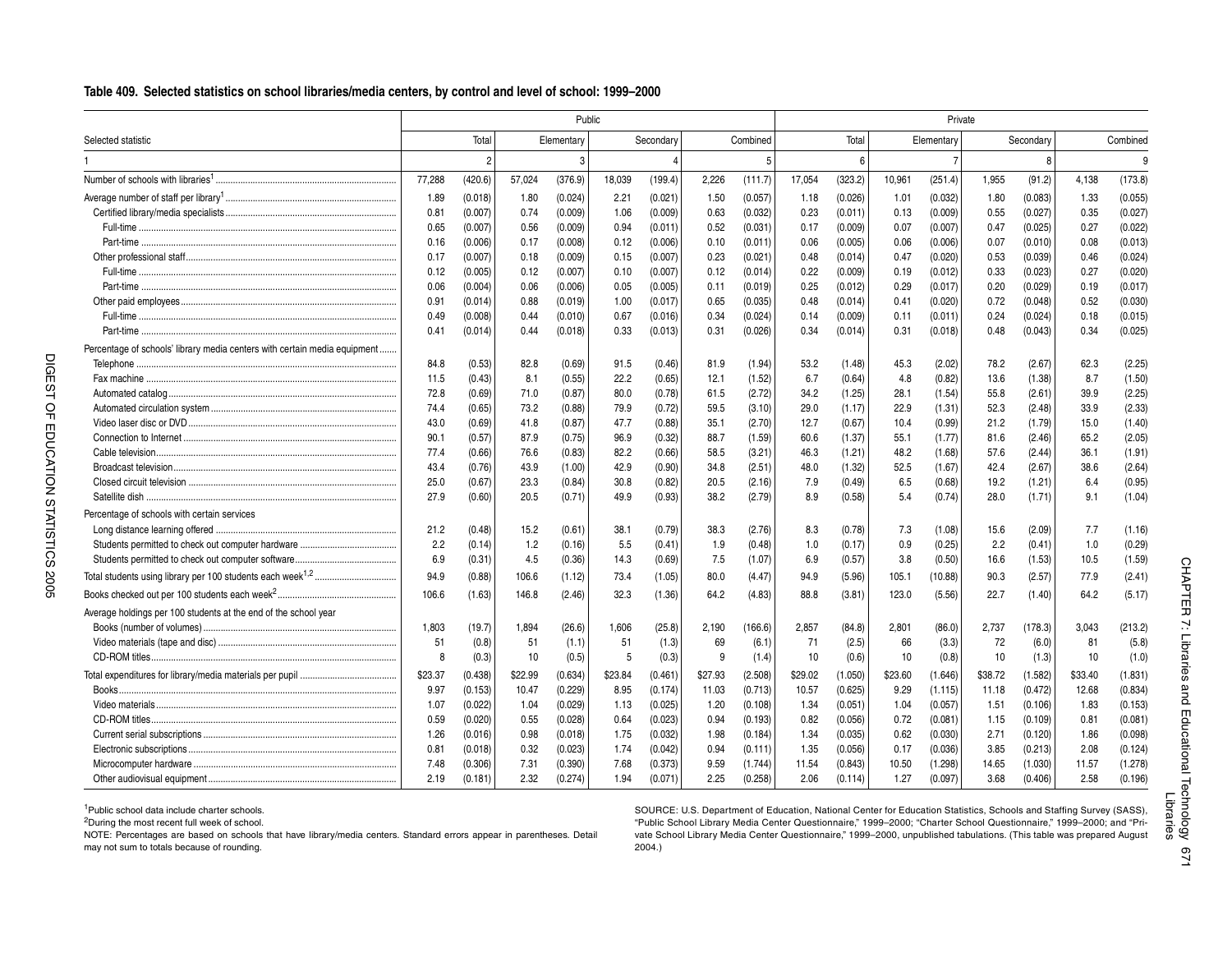#### **Table 410. Selected statistics on public school libraries/media centers, by level and enrollment size of school: 1999–2000**

|                                                                              |         | All public school          |         |                  |         |                  | <b>Elementary libraries</b> |                  |         |                  |                |                  |         |                  |         |                  | Secondary libraries |                  |         |                  |                  |         |
|------------------------------------------------------------------------------|---------|----------------------------|---------|------------------|---------|------------------|-----------------------------|------------------|---------|------------------|----------------|------------------|---------|------------------|---------|------------------|---------------------|------------------|---------|------------------|------------------|---------|
| Selected statistic                                                           |         | libraries/media<br>centers |         | Total            |         | Less than 150    |                             | 150 to 499       |         | 500 to 749       |                | 750 or more      |         | Total            |         | Less than 500    |                     | 500 to 749       |         | 750 to 1.499     | 1.500 or more    |         |
|                                                                              |         | $\mathfrak{p}$             |         | 3                |         | $\overline{A}$   |                             | 5                |         | 6                |                |                  |         | 8                |         | 9                |                     | 10               |         | 11               |                  |         |
|                                                                              |         | 1.89 (0.018)               |         | 1.80 (0.024)     |         | $1.42$ $(0.051)$ |                             | 1.69 (0.034)     |         | 1.93 (0.032)     |                | $2.09$ $(0.081)$ |         | $2.21$ $(0.021)$ |         | 1.68 (0.029)     |                     | 1.94 (0.037)     |         | 2.48 (0.033)     | 3.47             | (0.058) |
|                                                                              | 0.81    | (0.007)                    |         | $0.74$ $(0.009)$ | 0.62    | (0.043)          |                             | $0.71$ $(0.015)$ |         | $0.77$ $(0.019)$ |                | $0.80$ $(0.027)$ | 1.06    | (0.009)          |         | $0.86$ $(0.016)$ |                     | $0.94$ $(0.015)$ |         | $1.15$ $(0.014)$ | 1.56 (0.025)     |         |
|                                                                              | 0.65    | (0.007)                    |         | $0.56$ $(0.009)$ | 0.25    | (0.037)          |                             | $0.48$ $(0.012)$ |         | $0.69$ $(0.019)$ |                | $0.73$ $(0.028)$ |         | $0.94$ $(0.011)$ |         | $0.64$ $(0.020)$ |                     | $0.91$ $(0.015)$ |         | $1.10$ $(0.014)$ | 1.49 (0.025)     |         |
|                                                                              | 0.16    | (0.006)                    |         | $0.17$ $(0.008)$ | 0.38    | (0.036)          |                             | $0.24$ $(0.013)$ |         | $0.08$ $(0.008)$ |                | $0.07$ $(0.014)$ |         | $0.12$ $(0.006)$ |         | $0.23$ $(0.012)$ |                     | $0.03$ $(0.007)$ |         | $0.04$ $(0.007)$ | $0.07$ $(0.013)$ |         |
|                                                                              | 0.17    | (0.007)                    |         | $0.18$ $(0.009)$ | 0.11    | (0.019)          |                             | $0.16$ $(0.012)$ |         | $0.19$ $(0.015)$ |                | $0.22$ $(0.031)$ |         | $0.15$ $(0.007)$ |         | $0.15$ $(0.012)$ |                     | $0.14$ $(0.021)$ |         | $0.14$ $(0.014)$ | $0.18$ $(0.023)$ |         |
|                                                                              |         | $0.12$ $(0.005)$           |         | $0.12$ $(0.007)$ | 0.04    | (0.010)          |                             | $0.10$ $(0.009)$ |         | $0.14$ $(0.012)$ |                | $0.18$ $(0.026)$ |         | $0.10$ $(0.007)$ |         | $0.10$ $(0.012)$ |                     | $0.09$ $(0.014)$ |         | $0.11$ $(0.013)$ | $0.13$ $(0.018)$ |         |
|                                                                              |         | $0.06$ $(0.004)$           |         | $0.06$ $(0.006)$ | 0.07    | (0.015)          |                             | $0.06$ $(0.007)$ |         | $0.05$ $(0.009)$ |                | $0.04$ $(0.017)$ |         | $0.05$ $(0.005)$ |         | $0.05$ $(0.008)$ |                     | $0.05$ $(0.014)$ |         | $0.04$ $(0.007)$ | $0.05$ $(0.011)$ |         |
|                                                                              | 0.91    | (0.014)                    |         | $0.88$ $(0.019)$ | 0.69    | (0.033)          |                             | $0.81$ $(0.028)$ |         | $0.96$ $(0.028)$ | 1.07           | (0.059)          |         | $1.00$ $(0.017)$ | 0.67    | (0.024)          |                     | $0.86$ $(0.031)$ |         | $1.19$ $(0.024)$ | 1.73 (0.048)     |         |
|                                                                              | 0.49    | (0.008)                    |         | $0.44$ $(0.010)$ | 0.26    | (0.040)          |                             | $0.36$ $(0.013)$ |         | $0.51$ $(0.025)$ | 0.67           | (0.036)          |         | $0.67$ $(0.016)$ | 0.36    | (0.020)          |                     | $0.52$ $(0.031)$ |         | $0.85$ $(0.026)$ | 1.35 (0.037)     |         |
|                                                                              | 0.41    | (0.014)                    |         | $0.44$ $(0.018)$ | 0.42    | (0.035)          |                             | $0.45$ $(0.028)$ |         | $0.45$ $(0.029)$ |                | $0.40$ $(0.049)$ |         | $0.33$ $(0.013)$ |         | $0.31$ $(0.022)$ |                     | $0.33$ $(0.026)$ |         | $0.34$ $(0.018)$ | $0.38$ $(0.027)$ |         |
| Percentage of schools' library media centers with certain<br>media equipment |         |                            |         |                  |         |                  |                             |                  |         |                  |                |                  |         |                  |         |                  |                     |                  |         |                  |                  |         |
|                                                                              | 84.8    | (0.53)                     | 82.8    | (0.69)           | 70.1    | (4.18)           | 77.4                        | (1.30)           | 90.0    | (1.16)           | 92.4           | (1.36)           | 91.5    | (0.46)           | 82.5    | (1.09)           | 94.4                | (0.91)           | 98.3    | (0.35)           | 99.6             | (0.24)  |
|                                                                              | 11.5    | (0.43)                     | 8.1     | (0.55)           | 6.6     | (1.67)           | 6.7                         | (0.67)           | 9.7     | (1.00)           | 10.6           | (1.40)           | 22.2    | (0.65)           | 14.2    | (1.24)           | 22.4                | (1.81)           | 26.8    | (1.28)           | 35.1             | (2.18)  |
|                                                                              | 72.8    | (0.69)                     | 71.0    | (0.87)           | 47.5    | (4.43)           | 65.4                        | (1.28)           | 80.7    | (1.41)           | 81.4           | (1.68)           | 80.0    | (0.78)           | 66.6    | (1.56)           | 84.0                | (1.52)           | 89.6    | (1.06)           | 93.5             | (1.30)  |
|                                                                              | 74.4    | (0.65)                     | 73.2    | (0.88)           | 45.6    | (4.05)           | 67.0                        | (1.38)           | 83.7    | (1.29)           | 86.3           | (1.66)           | 79.9    | (0.72)           | 63.9    | (1.59)           | 85.5                | (1.39)           | 91.6    | (0.81)           | 95.1             | (0.96)  |
|                                                                              | 43.0    | (0.68)                     | 41.8    | (0.87)           | 25.0    | (4.28)           | 36.1                        | (1.17)           | 49.0    | (2.06)           | 54.3           | (2.35)           | 47.7    | (0.88)           | 34.3    | (1.53)           | 49.3                | (2.05)           | 60.7    | (1.68)           | 58.6             | (2.02)  |
|                                                                              | 90.1    | (0.57)                     | 87.9    | (0.75)           | 83.9    | (3.47)           | 86.9                        | (1.10)           | 90.7    | (1.41)           | 87.7           | (1.57)           | 96.9    | (0.32)           | 95.8    | (0.55)           | 96.0                | (0.91)           | 98.6    | (0.34)           | 97.8             | (0.61)  |
|                                                                              | 77.4    | (0.66)                     | 76.6    | (0.83)           | 56.8    | (3.55)           | 77.4                        | (1.19)           | 78.4    | (1.66)           | 79.5           | (2.02)           | 82.2    | (0.66)           | 77.0    | (1.35)           | 83.2                | (1.48)           | 87.3    | (1.18)           | 85.6             | (1.78)  |
|                                                                              | 43.4    | (0.76)                     | 43.9    | (1.00)           | 29.5    | (3.59)           | 41.7                        | (1.47)           | 46.9    | (1.93)           | 51.8           | (2.40)           | 42.9    | (0.90)           | 34.8    | (1.36)           | 43.8                | (2.43)           | 49.0    | (1.42)           | 52.1             | (1.74)  |
|                                                                              | 25.0    | (0.67)                     | 23.3    | (0.84)           | 5.4     | (1.95)           | 18.5                        | (0.96)           | 27.3    | (1.90)           | 39.8           | (2.13)           | 30.8    | (0.82)           | 20.2    | (1.56)           | 29.5                | (1.74)           | 40.7    | (1.32)           | 42.4             | (1.91)  |
|                                                                              | 27.9    | (0.60)                     | 20.5    | (0.71)           | 36.9    | (5.09)           | 17.6                        | (1.08)           | 20.0    | (1.37)           | 23.5           | (1.96)           | 49.9    | (0.93)           | 50.9    | (1.76)           | 53.6                | (2.16)           | 49.5    | (1.69)           | 43.6             | (2.08)  |
| Percentage of schools with certain services                                  |         |                            |         |                  |         |                  |                             |                  |         |                  |                |                  |         |                  |         |                  |                     |                  |         |                  |                  |         |
|                                                                              | 21.2    | (0.48)                     | 15.2    | (0.61)           | 23.2    | (4.25)           | 14.3                        | (0.81)           | 13.7    | (1.14)           | 17.4           | (1.61)           | 38.1    | (0.79)           | 45.7    | (1.52)           | 36.0                | (2.35)           | 31.5    | (1.27)           | 32.3             | (2.06)  |
| Students permitted to check out computer hardware                            | 2.2     | (0.14)                     | 1.2     | (0.16)           | 0.7     | (0.22)           | 1.2                         | (0.23)           | 1.6     | (0.33)           | 0.5            | (0.19)           | 5.5     | (0.41)           | 6.1     | (0.73)           | 3.6                 | (0.78)           | 5.0     | (0.62)           | 6.9              | (1.20)  |
| Students permitted to check out computer software                            | 6.9     | (0.31)                     | 4.5     | (0.36)           | 8.4     | (2.22)           | 4.4                         | (0.54)           | 4.5     | (0.67)           | 3.3            | (0.79)           | 14.3    | (0.69)           | 13.8    | (1.28)           | 12.4                | (1.22)           | 15.2    | (1.22)           | 16.2             | (1.64)  |
|                                                                              |         |                            |         |                  |         |                  |                             |                  |         |                  |                |                  |         |                  |         |                  |                     |                  |         |                  |                  |         |
| Total students using library per 100 students each week <sup>1,2</sup>       | 94.9    | (0.88)                     | 106.6   | (1.12)           | 202.2   | (20.53)          | 121.9                       | (1.82)           | 109.0   | (1.96)           | 80.6           | (1.76)           | 73.4    | (1.05)           | 119.0   | (3.71)           | 80.4                | (2.44)           | 69.6    | (1.74)           | 59.9             | (1.78)  |
|                                                                              | 106.6   | (1.63)                     | 146.8   | (2.46)           | 273.6   | (28.68)          | 175.3                       | (4.55)           | 152.6   | (3.89)           | 99.2           | (2.95)           | 32.3    | (1.36)           | 76.0    | (3.99)           | 39.8                | (3.31)           | 25.6    | (1.40)           | 21.7             | (2.67)  |
| Average holdings per 100 students at the end of the school year              |         |                            |         |                  |         |                  |                             |                  |         |                  |                |                  |         |                  |         |                  |                     |                  |         |                  |                  |         |
|                                                                              | 1,803   | (19.7)                     | 1,894   | (26.6)           | 5,806   | (416.1)          | 2,379                       | (46.4)           | 1,742   | (30.9)           | 1,323          | (51.2)           | 1,606   | (25.8)           | 3,550   | (137.1)          | 1,958               | (88.2)           | 1,415   | (39.4)           | 1,038            | (32.1)  |
|                                                                              | 51      | (0.8)                      | 51      | (1.1)            | 132     | (22.0)           | 59                          | (1.9)            | 48      | (1.8)            | 41             | (2.1)            | 51      | (1.0)            | 103     | (6.2)            | 54                  | (3.2)            | 45      | (1.5)            | 38               |         |
|                                                                              | 8       | (0.3)                      | 10      | (0.5)            | 30      | (6.0)            | 12                          | (0.6)            | 9       | (0.4)            | $\overline{7}$ | (1.5)            | 5       | (0.3)            | 13      | (0.9)            | 6                   | (0.8)            | 5       | (0.8)            | $\overline{2}$   |         |
|                                                                              | \$23.37 | (0.438)                    | \$22.99 | (0.634)          | \$68.71 | (7.689)          | \$24.88                     | (0.869)          | \$21.07 | (0.792)          | \$20.98        | (1.823)          | \$23.84 | (0.461)          | \$42.15 | (1.859)          | \$29.88             | (1.654)          | \$21.31 | (0.535)          | \$18.20          | (0.617) |
| Books                                                                        | 9.97    | (0.153)                    |         | 10.47 (0.229)    | 25.13   | (2.305)          |                             | 11.32 (0.286)    |         | 10.09 (0.430)    | 9.26           | (0.559)          |         | 8.95 (0.174)     |         | 14.89 (0.668)    |                     | 10.68 (0.557)    |         | 8.19 (0.259)     | 7.16 (0.309)     |         |
|                                                                              | 1.07    | (0.022)                    |         | 1.04 (0.029)     | 2.31    | (0.550)          |                             | $1.12$ $(0.046)$ |         | $0.98$ $(0.035)$ |                | $0.97$ $(0.067)$ |         | $1.13$ $(0.025)$ |         | $2.04$ $(0.117)$ |                     | 1.25 (0.081)     |         | $1.03$ $(0.042)$ | $0.89$ $(0.039)$ |         |
|                                                                              | 0.59    | (0.020)                    |         | $0.55$ $(0.028)$ | 1.92    | (0.462)          |                             | $0.66$ $(0.048)$ |         | $0.55$ $(0.045)$ |                | $0.36$ $(0.040)$ |         | $0.64$ $(0.023)$ |         | $1.02$ $(0.062)$ |                     | $0.74$ $(0.059)$ |         | $0.68$ $(0.050)$ | $0.46$ $(0.034)$ |         |
|                                                                              | 1.26    | (0.016)                    |         | $0.98$ $(0.018)$ | 3.67    | (0.528)          |                             | 1.20 (0.030)     |         | $0.87$ $(0.027)$ | 0.71           | (0.048)          |         | 1.75 (0.032)     |         | $3.91$ $(0.144)$ |                     | $2.30$ $(0.111)$ |         | 1.57 (0.040)     | 1.04 (0.034)     |         |
|                                                                              | 0.81    | (0.018)                    |         | $0.32$ $(0.023)$ | 0.73    | (0.229)          |                             | $0.34$ $(0.041)$ |         | $0.30$ $(0.037)$ | 0.30           | (0.043)          |         | 1.74 (0.042)     |         | $2.00$ $(0.116)$ |                     | 1.92 (0.130)     |         | 1.79 (0.080)     | 1.56 (0.062)     |         |
|                                                                              |         | 7.48 (0.306)               |         | 7.31 (0.390)     | 30.98   | (5.900)          |                             | 7.77 (0.715)     |         | 6.71 (0.537)     | 6.39           | (0.900)          |         | 7.68 (0.373)     |         | 14.94 (1.682)    |                     | 10.71 (0.480)    |         | 6.15 (0.320)     | 5.70             | (0.439) |
|                                                                              |         | $2.19$ (0.181)             |         | 2.32 (0.274)     |         | 3.97 (1.202)     |                             | 2.48 (0.324)     |         | 1.59 (0.102)     |                | 2.98 (0.778)     |         | 1.94 (0.071)     |         | 3.35(0.214)      |                     | $2.28$ $(0.144)$ |         | 1.90(0.104)      | 1.40 (0.094)     |         |
|                                                                              |         |                            |         |                  |         |                  |                             |                  |         |                  |                |                  |         |                  |         |                  |                     |                  |         |                  |                  |         |

<sup>2</sup>During the most recent full week of school.

SOURCE: U.S. Department of Education, National Center for Education Statistics, Schools and Staffing Survey (SASS), "Public School Library Media Center Questionnaire," 1999–2000; and "Charter School Questionnaire," 1999–2000, unpublished tabulations. (This table was prepared August 2004.)

NOTE: Percentages are based on schools that have library/media centers. Standard errors appear in parentheses. Detail may not sum to totals because of rounding.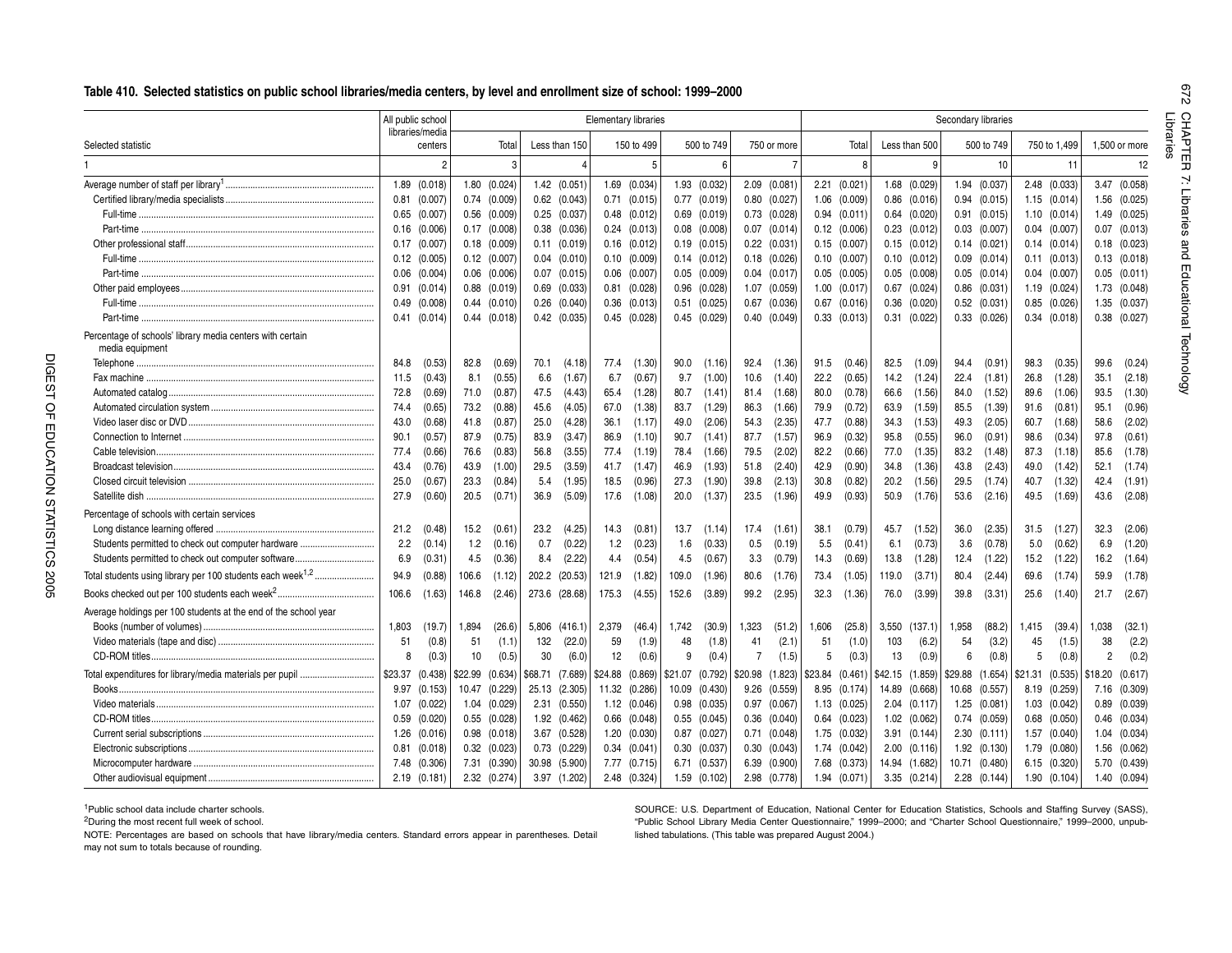#### \_ **Table 411. Selected statistics on public school libraries/media centers, by state: 1999–2000**

|                                  |              |                      | Percent of centers offering selected services/equipment |                       |              |                               |                  |                  |              |                                        |                   | <b>Total students</b>                    |                | Books checked                      |                |                                 |                   |                    |
|----------------------------------|--------------|----------------------|---------------------------------------------------------|-----------------------|--------------|-------------------------------|------------------|------------------|--------------|----------------------------------------|-------------------|------------------------------------------|----------------|------------------------------------|----------------|---------------------------------|-------------------|--------------------|
|                                  |              |                      |                                                         | Automated             |              |                               |                  |                  |              | Average number                         | using library per |                                          |                | out per 100                        |                | Books held at                   | Total expenditure |                    |
| State                            |              | Automated<br>catalog |                                                         | circulation<br>system |              | Connection to<br>the Internet | Video laser disc | or DVD           |              | of staff per<br>library <sup>1,2</sup> |                   | 100 students<br>each week <sup>2,3</sup> |                | students each<br>week <sup>3</sup> |                | end of year per<br>100 students | for materials per | student            |
| 1                                |              | $\overline{c}$       |                                                         | 3                     |              | 4                             |                  | 5                |              | 6                                      |                   |                                          |                | 8                                  |                | 9                               |                   | 10                 |
| United States                    | 72.8         | (0.69)               | 74.4                                                    | (0.65)                | 90.1         | (0.57)                        | 43.0             | (0.68)           | 1.89         | (0.018)                                | 94.9              | (0.88)                                   | 106.6          | (1.63)                             | 1,803          | (19.7)                          | \$23.37           | (0.438)            |
| Alabama                          | 83.7         | (2.53)               | 85.4                                                    | (2.30)                | 85.1         | (2.92)                        | 40.6             | (4.09)           | 1.76         | (0.039)                                | 102.4             | (5.40)                                   | 119.3          | (9.04)                             | 1,908          | (158.4)                         | 17.08             | (0.870)            |
| Alaska                           | 76.1         | (2.79)               | 67.4                                                    | (3.17)                | 91.6         | (1.84)                        | 35.4             | (2.87)           | 1.43         | (0.061)                                | 97.5              | (2.78)                                   | 137.5          | (14.08)                            | 2,855          | (90.7)                          | 25.46             | (2.353)            |
| Arizona<br>Arkansas              | 86.1<br>75.8 | (3.39)<br>(3.47)     | 88.5<br>79.9                                            | (3.17)<br>(3.04)      | 91.6<br>86.6 | (2.40)<br>(3.23)              | 51.4<br>23.0     | (4.19)<br>(2.52) | 1.97<br>1.50 | (0.061)<br>(0.042)                     | 92.4<br>94.8      | (4.99)<br>(3.98)                         | 113.0<br>115.6 | (11.08)<br>(8.40)                  | 1,897<br>2,038 | (147.1)<br>(82.4)               | 15.73<br>22.38    | (1.050)<br>(2.309) |
| California                       | 66.5         | (3.63)               | 76.7                                                    | (3.21)                | 71.3         | (3.83)                        | 37.8             | (3.57)           | 1.73         | (0.068)                                | 75.9              | (2.51)                                   | 86.7           | (5.17)                             | 1,399          | (85.8)                          | 17.66             | (1.272)            |
| Colorado                         | 86.9         | (2.65)               | 86.3                                                    | (2.45)                | 96.8         | (1.27)                        | 41.6             | (4.21)           | 1.99         | (0.077)                                | 107.3             | (5.34)                                   | 100.9          | (5.45)                             | 1,758          | (90.4)                          | 25.68             | (2.551)            |
| Connecticut                      | 57.2         | (2.73)               | 59.8                                                    | (2.83)                | 87.2         | (2.31)                        | 42.9             | (3.80)           | 2.06         | (0.062)                                | 102.0             | (2.40)                                   | 87.9           | (6.06)                             | 2,092          | (126.3)                         | 27.74             | (1.341)            |
| Delaware<br>District of Columbia | 80.3<br>33.8 | (3.53)<br>(3.03)     | 88.7<br>35.4                                            | (2.99)<br>(3.46)      | 97.3<br>78.1 | (1.10)<br>(2.93)              | 35.0<br>26.7     | (4.39)<br>(3.34) | 1.51<br>1.16 | (0.073)<br>(0.030)                     | 85.1<br>64.7      | (3.59)<br>(2.53)                         | 63.2<br>36.2   | (9.15)<br>(4.52)                   | 1,435<br>2,066 | (76.3)<br>(184.0)               | 18.94<br>12.59    | (2.573)<br>(1.710) |
| Florida                          | 94.1         | (1.48)               | 96.8                                                    | (0.99)                | 95.1         | (1.22)                        | 90.6             | (1.53)           | 2.53         | (0.192)                                | 93.7              | (4.81)                                   | 101.1          | (6.97)                             | 1,567          | (102.0)                         | 31.24             | (5.676)            |
| Georgia                          | 99.7         | (0.29)               | 99.7                                                    | (0.29)                | 96.3         | (1.56)                        | 71.4             | (3.42)           | 2.33         | (0.122)                                | 111.1             | (6.45)                                   | 119.4          | (7.67)                             | 1,586          | (53.5)                          | 24.39             | (1.426)            |
|                                  | 87.9         | (2.62)               | 94.0                                                    | (1.95)                | 96.8         | (1.43)                        | 50.6             | (4.15)           | 1.54         | (0.049)                                | 87.3              | (3.15)                                   | 113.7          | (12.93)                            | 1,622          | (37.5)                          | 14.31             | (1.214)            |
| ldaho                            | 79.4         | (2.38)               | 82.9                                                    | (2.13)                | 95.6         | (1.46)                        | 30.5             | (2.55)           | 1.75         | (0.038)                                | 122.9             | (3.09)                                   | 202.4          | (12.44)                            | 2,374          | (122.9)                         | 49.49             | (2.183)            |
| Illinois<br>Indiana              | 61.4<br>70.0 | (3.70)<br>(3.75)     | 59.9<br>72.9                                            | (3.76)<br>(4.18)      | 89.6<br>89.0 | (2.25)<br>(2.61)              | 34.9<br>50.2     | (4.09)<br>(3.84) | 2.03<br>1.93 | (0.103)<br>(0.045)                     | 95.0<br>95.3      | (3.47)<br>(2.15)                         | 82.9<br>114.2  | (6.55)<br>(7.93)                   | 1,545<br>2,177 | (76.2)<br>(173.4)               | 22.54<br>23.93    | (1.727)<br>(1.683) |
|                                  |              |                      |                                                         |                       |              |                               |                  |                  |              |                                        |                   |                                          |                |                                    |                |                                 |                   |                    |
| lowa<br>Kansas                   | 75.1<br>76.4 | (3.31)<br>(3.99)     | 70.3<br>77.4                                            | (3.90)<br>(4.00)      | 97.2<br>94.8 | (1.13)<br>(2.36)              | 41.0<br>43.3     | (3.86)<br>(3.90) | 2.36<br>1.85 | (0.244)<br>(0.053)                     | 133.0<br>119.3    | (4.98)<br>(5.08)                         | 140.9<br>182.7 | (8.98)<br>(12.96)                  | 2,517<br>2,637 | (74.0)<br>(104.3)               | 26.52<br>25.72    | (1.683)<br>(1.222) |
| Kentucky                         | 77.9         | (3.96)               | 77.3                                                    | (4.16)                | 97.9         | (1.07)                        | 49.7             | (4.25)           | 1.64         | (0.064)                                | 119.2             | (8.64)                                   | 123.7          | (8.25)                             | 1,758          | (47.2)                          | 30.43             | (3.961)            |
| Louisiana                        | 53.5         | (4.84)               | 62.5                                                    | (5.45)                | 88.0         | (3.86)                        | 25.8             | (3.85)           | 1.27         | (0.088)                                | 75.3              | (3.73)                                   | 71.7           | (7.48)                             | 1,602          | (63.9)                          | 15.23             | (2.208)            |
| Maine                            | 54.4         | (4.54)               | 52.8                                                    | (4.82)                | 99.3         | (0.63)                        | 15.5             | (1.95)           | 1.73         | (0.066)                                | 102.5             | (2.74)                                   | 102.5          | (6.89)                             | 2,931          | (224.6)                         | 26.00             | (1.233)            |
| Maryland                         | 83.3         | (3.21)               | 81.4                                                    | (3.52)                | 94.5         | (2.28)                        | 50.4             | (6.04)           | 1.68         | (0.093)                                | 82.6              | (3.02)                                   | 130.3          | (39.71)                            | 1,401          | (61.5)                          | 28.47             | (4.900)            |
| Massachusetts<br>Michigan        | 54.0<br>69.5 | (3.83)<br>(4.08)     | 49.8<br>68.1                                            | (3.67)<br>(4.04)      | 96.8<br>84.1 | (1.28)<br>(2.89)              | 31.9<br>44.6     | (5.21)<br>(4.21) | 1.87<br>1.76 | (0.078)<br>(0.097)                     | 83.7<br>93.5      | (2.89)<br>(3.80)                         | 63.8<br>92.2   | (4.46)<br>(7.03)                   | 1,635<br>1,703 | (68.9)<br>(68.0)                | 18.76<br>23.18    | (1.091)<br>(2.222) |
| Minnesota                        | 91.1         | (2.56)               | 91.8                                                    | (2.80)                | 95.9         | (1.21)                        | 43.3             | (5.38)           | 2.43         | (0.097)                                | 126.8             | (9.32)                                   | 127.3          | (12.41)                            | 2,486          | (174.2)                         | 36.34             | (6.738)            |
| Mississippi                      | 70.7         | (2.94)               | 76.2                                                    | (2.41)                | 89.8         | (2.28)                        | 29.2             | (2.61)           | 1.54         | (0.034)                                | 80.0              | (2.84)                                   | 100.4          | (7.64)                             | 1,985          | (175.3)                         | 19.66             | (1.414)            |
| Missouri                         | 71.8         | (6.17)               | 70.7                                                    | (6.26)                | 89.2         | (3.33)                        | 49.3             | (6.03)           | 1.63         | (0.083)                                | 100.5             | (5.71)                                   | 110.7          | (9.85)                             | 2,250          | (123.4)                         | 30.59             | (2.178)            |
| Montana                          | 52.8         | (3.07)               | 52.0                                                    | (2.98)                | 88.1         | (2.57)                        | 31.2             | (3.10)           | 1.66         | (0.058)                                | 145.5             | (6.37)                                   | 153.5          | (9.31)                             | 3,578          | (150.2)                         | 32.59             | (1.721)            |
| Nebraska<br>Nevada               | 68.1<br>89.0 | (3.42)<br>(3.10)     | 69.1<br>91.6                                            | (3.17)<br>(2.76)      | 95.5<br>78.0 | (1.55)<br>(3.23)              | 38.2<br>36.0     | (3.33)<br>(3.03) | 1.85<br>1.71 | (0.073)<br>(0.064)                     | 101.9<br>83.3     | (4.19)<br>(2.15)                         | 160.8<br>83.6  | (16.46)<br>(4.03)                  | 3,253<br>1,665 | (206.2)<br>(187.1)              | 37.44<br>14.13    | (3.549)<br>(1.573) |
| New Hampshire                    | 57.6         | (5.89)               | 60.4                                                    | (5.20)                | 89.0         | (5.84)                        | 36.5             | (4.74)           | 1.83         | (0.100)                                | 103.1             | (4.24)                                   | 94.2           | (7.51)                             | 1,862          | (84.3)                          | 22.73             | (1.392)            |
| New Jersey                       | 62.6         | (3.67)               | 63.1                                                    | (3.70)                | 87.8         | (2.76)                        | 31.8             | (3.62)           | 1.78         | (0.060)                                | 82.9              | (2.52)                                   | 81.6           | (6.64)                             | 1,905          | (81.0)                          | 23.28             | (1.549)            |
| New Mexico                       | 69.1         | (5.59)               | 62.4                                                    | (5.24)                | 78.5         | (5.16)                        | 28.0             | (5.10)           | 1.53         | (0.068)                                | 92.4              | (8.04)                                   | 123.8          | (15.98)                            | 2,064          | (245.4)                         | 22.81             | (2.374)            |
| New York                         | 57.7<br>89.8 | (3.86)<br>(2.79)     | 54.8<br>95.7                                            | (3.81)                | 86.6<br>95.3 | (2.12)                        | 29.8<br>69.4     | (2.47)<br>(3.79) | 2.12<br>2.11 | (0.086)                                | 78.1<br>90.4      | (3.26)                                   | 66.3<br>117.1  | (3.37)<br>(7.99)                   | 1,473          | (55.3)                          | 18.31<br>28.51    | (1.415)<br>(2.208) |
| North Carolina<br>North Dakota   | 54.2         | (3.44)               | 49.5                                                    | (1.65)<br>(3.38)      | 94.1         | (2.12)<br>(1.40)              | 24.7             | (2.29)           | 1.81         | (0.063)<br>(0.073)                     | 130.8             | (4.86)<br>(3.62)                         | 167.4          | (8.35)                             | 1,591<br>5,180 | (76.7)<br>(251.9)               | 40.87             | (2.946)            |
| Ohio                             | 54.8         | (3.99)               | 53.1                                                    | (3.68)                | 89.9         | (3.24)                        | 32.0             | (4.21)           | 1.77         | (0.152)                                | 96.1              | (3.71)                                   | 87.2           | (6.64)                             | 1,536          | (62.7)                          | 18.71             | (2.181)            |
| Oklahoma                         | 66.1         | (4.39)               | 68.4                                                    | (3.58)                | 82.8         | (3.22)                        | 25.0             | (3.49)           | 1.95         | (0.061)                                | 107.4             | (4.61)                                   | 117.5          | (10.90)                            | 2,257          | (100.5)                         | 31.40             | (3.148)            |
| Oregon                           | 77.6         | (4.09)               | 80.2                                                    | (3.57)                | 90.0         | (3.54)                        | 41.7             | (4.59)           | 1.84         | (0.068)                                | 102.7             | (5.42)                                   | 156.7          | (33.01)                            | 2,655          | (204.4)                         | 18.97             | (1.267)            |
| Pennsylvania<br>Rhode Island     | 62.4<br>46.4 | (5.47)<br>(2.07)     | 64.4                                                    | (5.44)<br>(1.92)      | 88.9<br>95.6 | (4.76)<br>(1.04)              | 28.3<br>12.8     | (4.05)<br>(1.46) | 1.90<br>1.84 | (0.096)<br>(0.034)                     | 92.6<br>70.0      | (4.72)<br>(1.02)                         | 94.5<br>68.6   | (6.97)<br>(1.88)                   | 2,011<br>1,505 | (192.1)<br>(33.6)               | 21.88<br>16.04    | (1.759)<br>(0.656) |
|                                  |              |                      | 51.5                                                    |                       |              |                               |                  |                  |              |                                        |                   |                                          |                |                                    |                |                                 |                   |                    |
| South Carolina<br>South Dakota   | 96.5<br>52.1 | (1.42)<br>(4.15)     | 93.6<br>44.7                                            | (2.62)<br>(3.74)      | 98.2<br>93.4 | (0.76)<br>(1.35)              | 54.4<br>40.8     | (4.11)<br>(3.66) | 1.97<br>1.62 | (0.055)<br>(0.076)                     | 84.3<br>155.9     | (2.61)<br>(7.93)                         | 105.7<br>135.2 | (7.00)<br>(6.82)                   | 1,515<br>4,006 | (33.6)<br>(315.8)               | 24.84<br>38.18    | (1.777)<br>(1.916) |
| Tennessee                        | 69.2         | (4.67)               | 75.5                                                    | (3.97)                | 95.3         | (2.38)                        | 53.3             | (4.73)           | 1.79         | (0.076)                                | 86.7              | (4.89)                                   |                | 143.2 (14.03)                      | 1,516          | (58.3)                          | 18.81             | (4.114)            |
| Texas                            | 84.0         | (2.60)               | 88.3                                                    | (2.39)                | 93.6         | (2.20)                        | 44.8             | (3.14)           | 1.90         | (0.054)                                | 103.2             | (5.12)                                   | 145.5          | (7.35)                             | 1,800          | (61.0)                          | 24.32             | (1.590)            |
| Utah                             | 87.5         | (3.14)               | 88.7                                                    | (2.76)                | 96.2         | (1.50)                        | 60.3             | (3.88)           | 1.69         | (0.065)                                | 76.3              | (3.46)                                   | 114.1          | (20.51)                            | 1,256          | (51.3)                          | 16.84             | (1.982)            |
| Vermont                          | 62.2         | (2.82)               | 60.3                                                    | (2.94)                | 93.7         | (4.09)                        | 13.3             | (2.87)           | 1.74         | (0.101)                                | 117.2             | (4.93)                                   | 93.3           | (7.97)                             | 2,783          | (171.9)                         | 36.30             | (2.424)            |
| Virginia                         | 99.0<br>90.8 | (0.66)               | 98.0                                                    | (0.79)<br>(2.20)      | 98.1         | (1.05)                        | 74.6             | (4.19)<br>(3.94) | 1.88<br>2.04 | (0.064)<br>(0.047)                     | 87.7<br>128.2     | (2.77)                                   | 110.6<br>137.4 | (6.62)                             | 1,849          | (166.7)                         | 22.98             | (1.550)            |
| Washington<br>West Virginia      | 48.2         | (2.23)<br>(4.91)     | 91.4<br>47.5                                            | (5.12)                | 98.1<br>93.4 | (0.95)<br>(2.20)              | 65.2<br>57.6     | (5.45)           | 0.92         | (0.058)                                | 96.2              | (8.97)<br>(5.30)                         | 75.2           | (9.23)<br>(7.77)                   | 2,068<br>1,692 | (120.8)<br>(73.4)               | 24.62<br>19.08    | (2.363)<br>(1.680) |
| Wisconsin                        | 81.0         | (3.63)               | 86.0                                                    | (2.92)                | 97.9         | (1.37)                        | 42.2             | (3.80)           | 2.09         | (0.057)                                | 138.3             | (7.54)                                   | 146.7          | (12.59)                            | 2,719          | (198.2)                         | 39.38             | (3.107)            |
| Wyoming                          | 75.7         | (4.47)               | 76.8                                                    | (4.49)                | 93.8         | (1.89)                        | 39.9             | (4.60)           |              | $1.80$ $(0.071)$                       | 122.8             | (6.94)                                   | 126.2          | (7.72)                             | 3,341          | (272.1)                         | 32.08             | (2.182)            |

<sup>1</sup>Includes professional and nonprofessional staff.

2Includes public charter schools.

3During the most recent full week of school.

NOTE: Percentages are based on schools that have library/media centers. Standard errors appear in parentheses.

SOURCE: U.S. Department of Education, National Center for Education Statistics, Schools and Staffing Survey (SASS), "Public School Library Media Center Questionnaire," 1999–2000; and "Charter School Questionnaire," 1999–2000, unpublished data. (This table was prepared August 2004.)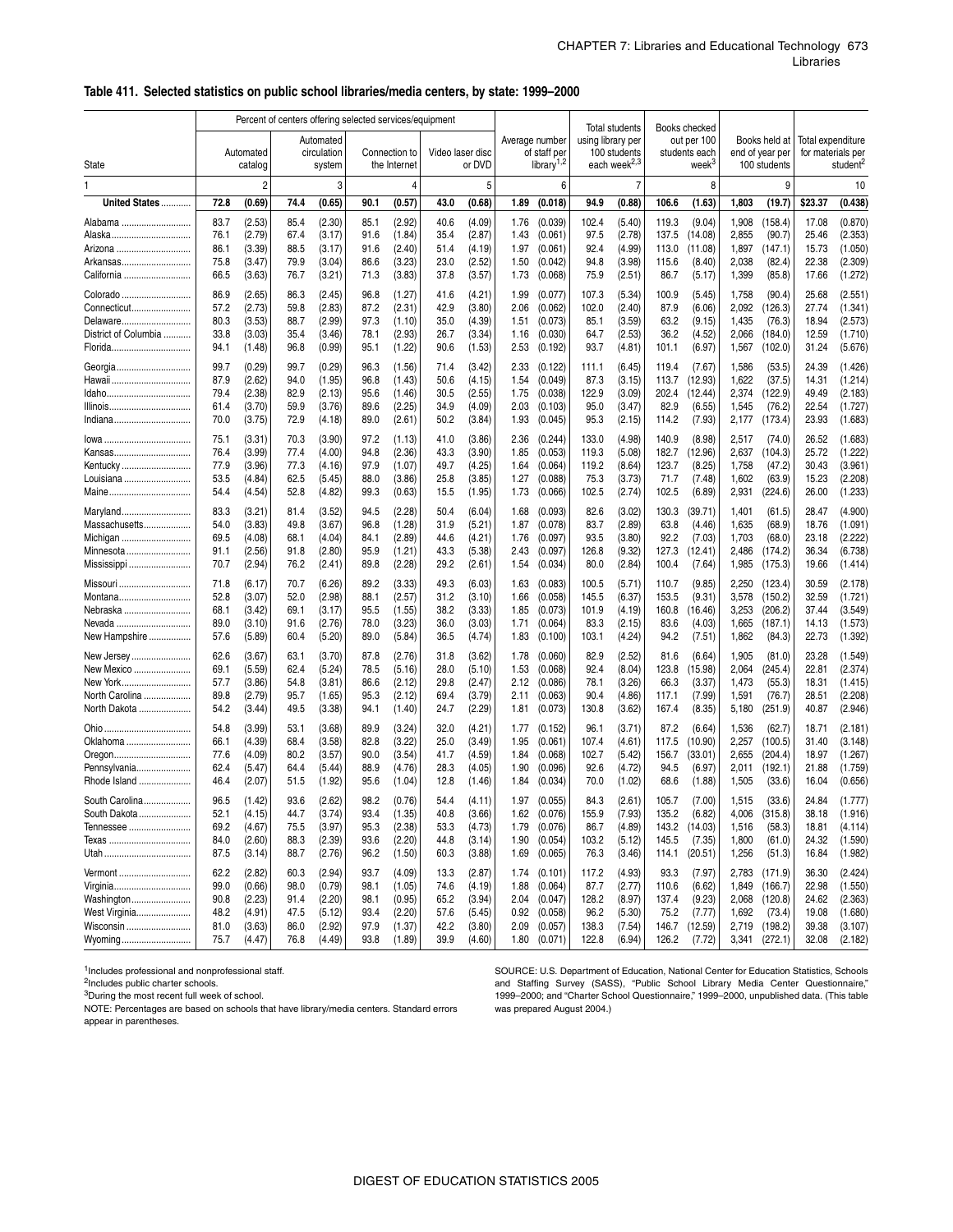#### 674 CHAPTER 7: [Libraries and Educational Technology](#page-0-1) Libraries

#### \_ **Table 412. Collections, staff, and operating expenditures of college and university libraries: Selected years, 1976–77 through 1999–2000**

| Collections, staff, and operating expenditures                                                                        | 1976-77        | 1978-79     | 1981-82     | 1984-85                  | 1987-88   | 1991-92        | 1994-95   | 1996-97                                                             | 1997-98   | 1999-2000   |
|-----------------------------------------------------------------------------------------------------------------------|----------------|-------------|-------------|--------------------------|-----------|----------------|-----------|---------------------------------------------------------------------|-----------|-------------|
|                                                                                                                       | $\overline{2}$ | 3           | 4           | 5                        | 6         | $\overline{7}$ | 8         | 9                                                                   | 10        | 11          |
|                                                                                                                       | 3,058          | 3,122       | 3,104       | 3,322                    | 3,438     | 3,274          | 3,303     | 3,408                                                               | 3,658     | 3,527       |
|                                                                                                                       |                |             |             |                          |           |                | 231,503   | 230,733                                                             | 216,067   | 193,948     |
|                                                                                                                       |                |             |             |                          |           |                |           |                                                                     |           |             |
|                                                                                                                       | 11,121         | 11,392      | 12,372      | 12,242                   | 12,767    | 14,359         | 14,279    | 14,300                                                              | 14,502    | 14,791      |
|                                                                                                                       | 8,313          | 8,348       | 9,015       | 8,952                    | 9,230     | 10,361         | 10,348    | 10,402                                                              | 10,615    | 10,944      |
| Collections, in thousands                                                                                             |                |             |             |                          |           |                |           |                                                                     |           |             |
|                                                                                                                       | 481,442        | 519,895     | 567,826     | 631,727                  | 718,504   | 749,429        | 776,447   | 806,717                                                             | 878,906   | 913,547     |
|                                                                                                                       | 22,367         | 21,608      | 19,507      | 20,658                   | 21,907    | 20,982         | 21,544    | 21,346                                                              | 24,551    | 24,436      |
| Number of serial subscriptions at end of year                                                                         | 4,670          | 4,775       | 4,890       | 6,317                    | 6,416     | 6,966          | 6,212     | 5,709                                                               | 4 10,908  | 7,499       |
|                                                                                                                       |                |             |             |                          |           |                |           |                                                                     | 1,062,082 | 1,111,389   |
|                                                                                                                       |                |             |             |                          |           |                | 465       | 983                                                                 | 3,473     |             |
| Library staff, in full-time equivalents (FTE)                                                                         |                |             |             |                          |           |                |           |                                                                     |           |             |
|                                                                                                                       | 57,087         | 58.416      | 58,476      | 58,476                   | 67,251    | 67,166         | 67,433    | 67,581                                                              | 68.337    | 69,123      |
|                                                                                                                       | 23,308         | 23,676      | 23,816      | 21,822                   | 25,115    | 26,341         | 26,726    | 27,268                                                              | 30,041    | 31,001      |
|                                                                                                                       | 33,779         | 34,740      | 34,660      | 38,026                   | 40,733    | 40,421         | 40,381    | 40,022                                                              | 38,026    | 37,893      |
|                                                                                                                       |                |             |             | $\overline{\phantom{0}}$ | 1,403     | 404            | 326       | 291                                                                 | 270       | 229         |
|                                                                                                                       |                |             |             |                          | 33.821    | 29,075         | 28.411    | 27,998                                                              | 28,373    | 26,518      |
|                                                                                                                       | 146            | 143         | 154         | 153                      | 137       | 154            | 153       | 154                                                                 | 155       | 158         |
|                                                                                                                       | 39,950         | 39,552      | 40,068      | 28,360                   |           |                |           |                                                                     |           |             |
| Library operating expenditures <sup>7</sup>                                                                           |                |             |             |                          |           |                |           |                                                                     |           |             |
|                                                                                                                       |                | \$1,502,158 | \$1,943,769 | \$2,404,524              |           |                |           | \$2,770,075   \$3,648,654   \$4,013,333   \$4,301,815   \$4,592,657 |           | \$5,023,198 |
|                                                                                                                       | 698,090        | 824,438     | 1,081,894   | 1,156,138                | 1,451,551 | 1,889,368      | 2,021,233 | 2,147,842                                                           | 2,314,380 | 2,430,541   |
|                                                                                                                       | 68,683         | 79,535      | 100,847     |                          |           |                |           |                                                                     |           |             |
|                                                                                                                       |                |             |             | 231,209                  |           |                |           |                                                                     |           | 271,954     |
|                                                                                                                       | 22,521         | 25,274      | 30,351      | 32,939                   | 34,144    | 43,126         | 46,554    | 45,610                                                              | 42,919    | 43,832      |
|                                                                                                                       |                |             |             |                          |           |                | 55,915    | 56,128                                                              | 57,013    | 63,459      |
|                                                                                                                       |                |             |             |                          |           |                | 128,128   | 157,949                                                             | 164,379   | 160,294     |
|                                                                                                                       |                |             |             |                          |           |                | 81,106    | 85,113                                                              | 89,618    | 90,264      |
|                                                                                                                       | 373,699        | 450,180     | 561,199     | 750,282                  | 891,281   | 1,197,293      | 1,348,933 | 1,499,249                                                           | 1,600,995 | 1,822,277   |
|                                                                                                                       |                |             |             |                          |           |                |           |                                                                     | 514,048   | 552,100     |
|                                                                                                                       |                |             |             |                          |           |                |           |                                                                     | 28,061    | 33,888      |
|                                                                                                                       |                |             |             |                          |           |                |           | ÷                                                                   | 849,399   | 945,958     |
|                                                                                                                       |                |             |             |                          |           |                |           |                                                                     | 125,470   | 203,371     |
|                                                                                                                       |                |             |             |                          |           | 23,879         | 28,753    | 28,879                                                              | 30,623    | 32,039      |
|                                                                                                                       |                |             |             |                          |           |                | 12,238    | 17.645                                                              | 19.309    | 20.540      |
|                                                                                                                       | 373,699        | 450,180     | 561,199     | 750,282                  | 891,281   | 1,173,414      | 1,307,942 | 1,452,725                                                           | 34,086    | 34,381      |
|                                                                                                                       | 96,643         | 122,731     | 169,478     | 233,957                  | 393.099   | 518,867        | 331,463   | 309,925                                                             | 323,354   | 140,579     |
|                                                                                                                       | 152            | 180         | 216         | 269                      | 300       | 352            | 388       | 414                                                                 | 433       | 459         |
| Operating expenditures per FTE student in constant                                                                    | 495            | 504         | 439         | 487                      | 497       | 488            | 494       | 499                                                                 | 513       | 520         |
|                                                                                                                       | 100.0          | 100.0       | 100.0       | 100.0                    | 100.0     | 100.0          | 100.0     | 100.0                                                               | 100.0     | 100.0       |
|                                                                                                                       | 55.4           | 54.9        | 55.7        | 48.1                     | 52.4      | 51.8           | 50.4      | 49.9                                                                | 50.4      | 48.4        |
|                                                                                                                       | 5.5            | 5.3         | 5.2         |                          |           |                |           |                                                                     |           |             |
|                                                                                                                       |                |             |             | 9.6                      |           |                |           |                                                                     |           | 5.4         |
|                                                                                                                       | 1.8            | 1.7         | 1.6         | 1.4                      | 1.2       | 1.2            | 1.2       | 1.1                                                                 | 0.9       | 0.9         |
|                                                                                                                       | 29.7           | 30.0        | 28.9        | 31.2                     | 32.2      | 32.8           | 33.6      | 34.9                                                                | 34.9      | 36.3        |
|                                                                                                                       | 7.7            | 8.2         | 8.7         | 9.7                      | 14.2      | 14.2           | 14.9      | 14.2                                                                | 13.8      | 9.0         |
| Library operating expenditures as percent of total institutional<br>expenditures for educational and general purposes | 3.8            | 3.7         | 3.5         | 3.4                      | 3.2       | 3.0            | 2.8       |                                                                     |           |             |

—Not available.

1Includes data for U.S. territories.

<sup>2</sup>Fall enrollment for the academic year specified.

<sup>3</sup>Includes data for schools newly added to the survey system, so end of year figure exceeds

total of additions plus end of year value from previous year.

<sup>4</sup>Includes microform and electronic serials.

5Electronic files, formerly labeled "Computer files." 6Excludes student assistants.

7Excludes capital outlay.

8Includes expenditures for fringe benefits (except for 1984–85 and 1987–88), salary equivalents of contributed services staff, and hourly wages for 1996–97 and 1997–98.

<sup>9</sup>Constant dollars based on the Consumer Price Index, prepared by the Bureau of Labor Statistics, U.S. Department of Labor, adjusted to a school-year basis.

 $10$ Includes furniture/equipment, computer hardware/software, and utilities/networks/consortia as well as expenditures classified as "other library operating expenditures." NOTE: Detail may not sum to totals because of rounding.

SOURCE: U.S. Department of Education, National Center for Education Statistics, *Library Statistics of Colleges and Universities*, selected years, 1976–77 through 1984–85; and 1987–88 through 1999–2000 Integrated Postsecondary Education Data System, "Academic Libraries Survey" (IPEDS-L:88–98) and "Fall Enrollment Survey" (IPEDS-EF:87–99); and Academic Libaries Survey (ALS), 2000. (This table was prepared February 2006.)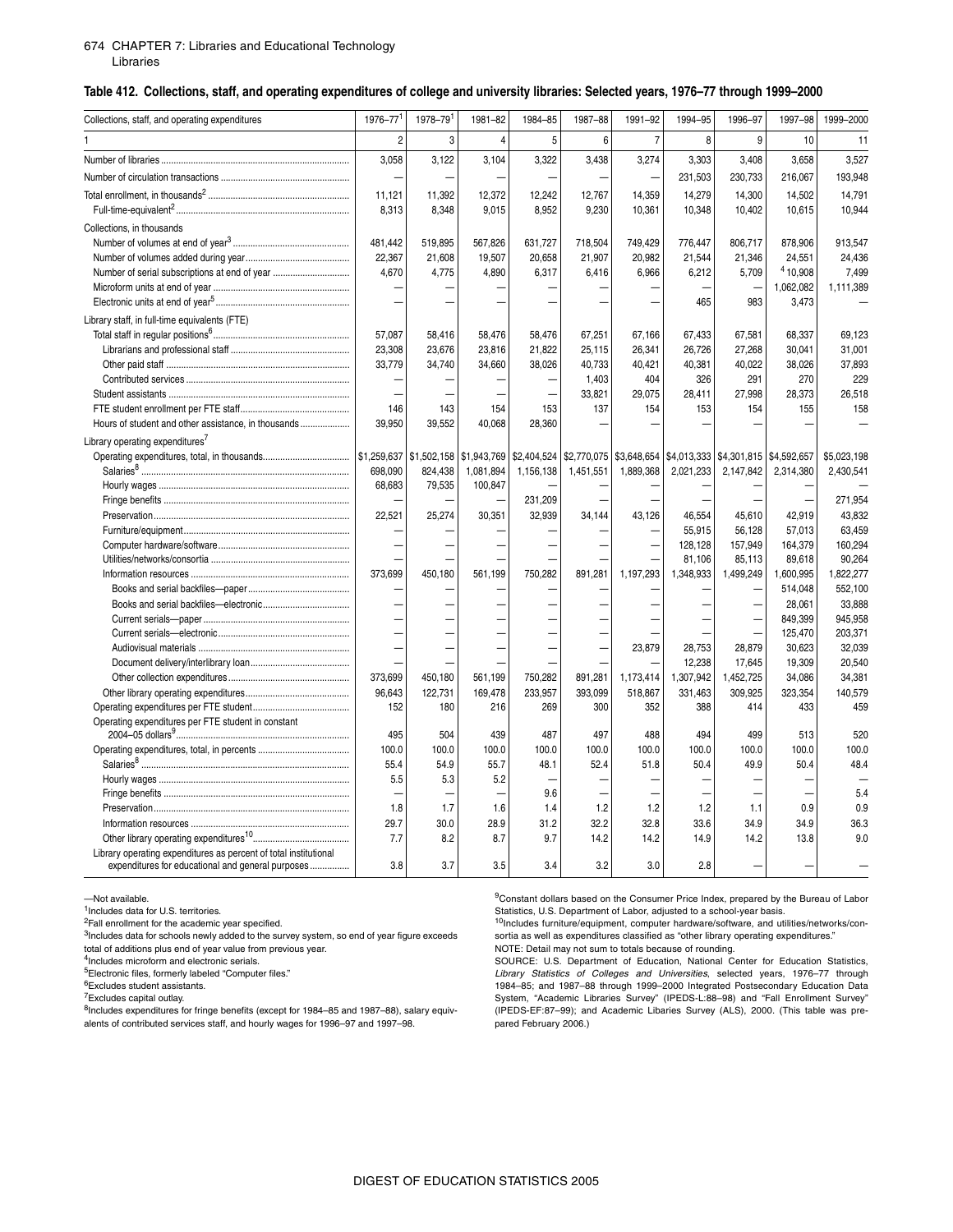### **Table 413. Collections, staff, and operating expenditures of the 60 largest college and university libraries: 1999–2000**

|                               | Rank order,             | Number of<br>volumes<br>at end of | Full-time-equivalent staff |            | Operating expenditures,<br>in thousands |                       | Public<br>service |                        | Reference                |
|-------------------------------|-------------------------|-----------------------------------|----------------------------|------------|-----------------------------------------|-----------------------|-------------------|------------------------|--------------------------|
| Institution                   | by number<br>of volumes | year, in<br>thousands             | Total                      | Librarians | Total                                   | Salaries<br>and wages | hours per<br>week | Gate count<br>per week | transactions<br>per week |
| 1                             | $\overline{c}$          | 3                                 | 4                          | 5          | 6                                       | 7                     | 8                 | 9                      | 10                       |
|                               | $\mathbf{1}$            | 14,437                            | 1,328                      | 387        | \$80.862                                | \$43,107              | 107               | 36,058                 | 8,739                    |
|                               | $\overline{c}$          | 10.496                            | 655                        | 187        | 47,252                                  | 19,855                | 111               | 13,517                 | 4,000                    |
|                               | 3                       | 9.470                             | 517                        | 92         | 27,699                                  | 14,916                | 107               | 33,140                 | 9,384                    |
|                               | 4                       | 9.108                             | 649                        | 106        | 38,430                                  | 20,302                | 98                | 33,140                 | 3,765                    |
|                               | 5                       | 7,936                             | 556                        | 117        | 31,438                                  | 16,153                | 147               | 94,411                 | 8,073                    |
|                               | 6                       | 7,517                             | 630                        | 143        | 41,267                                  | 20,978                | 87                | 83,138                 | 3,154                    |
|                               | 7                       | 7,348                             | 601                        | 152        | 36,484                                  | 19,057                | 168               | 63,025                 | 4,261                    |
|                               | 8                       | 7,286                             | 630                        | 112        | 57,815                                  | 28,368                | 98                | 23,660                 | 2,233                    |
|                               | 9                       | 7,266                             | 524                        | 131        | 34,400                                  | 16,739                | 104               | 18,910                 | 1,428                    |
|                               | 10                      | 6,558                             | 325                        | 68         | 22,635                                  | 9,708                 | 111               | 32,755                 | 1,800                    |
|                               | 11                      | 6,315                             | 441                        | 93         | 26,459                                  | 11,655                | 115               | 79,905                 | 9,554                    |
|                               | 12                      | 6,057                             | 514                        | 171        | 31,292                                  | 16,575                | 131               | 98,804                 | 5,614                    |
|                               | 13                      | 6,051                             | 488                        | 129        | 30,784                                  | 15,317                | 135               | 33,140                 | 6,000                    |
|                               | 14                      | 5,857                             | 430                        | 99         | 29,994                                  | 15,011                | 106               | 40,000                 | 4,341                    |
|                               | 15                      | 5,522                             | 461                        | 91         | 27,259                                  | 12,278                | 114               | 20,729                 | 1,625                    |
|                               | 16                      | 5,394                             | 439                        | 91         | 26,275                                  | 12,627                | 168               | 36,051                 | 10,940                   |
|                               | 17                      | 5,315                             | 388                        | 102        | 29,363                                  | 12,947                | 110               | 20,001                 | 1,510                    |
|                               | 18                      | 5,133                             | 415                        | 132        | 24,986                                  | 12,034                | 147               | 40,931                 | 4,100                    |
|                               | 19                      | 4,961                             | 368                        | 107        | 24,895                                  | 10,804                | 122               | 22,183                 | 3,329                    |
|                               | 20                      | 4,914                             | 395                        | 118        | 30,051                                  | 12,386                | 115               | 35,500                 | 5,200                    |
|                               | 21                      | 4,737                             | 320                        | 71         | 18,716                                  | 11,371                | 106               | 61,665                 | 1,689                    |
|                               | 22                      | 4,679                             | 363                        | 97         | 25,844                                  | 14,182                | 119               | 65,000                 | 5,500                    |
|                               | 23                      | 4,396                             | 417                        | 94         | 28,695                                  | 14,227                | 119               | 38,000                 | 5,995                    |
|                               | 24                      | 4,360                             | 280                        | 66         | 18,443                                  | 8,207                 | 143               | 39,817                 | 1,371                    |
|                               | 25                      | 4,267                             | 289                        | 65         | 17,736                                  | 7,343                 | 168               | 31,538                 | 1,883                    |
|                               | 26                      | 4,250                             | 262                        | 59         | 14,313                                  | 6,858                 | 98                | 8,741                  | 1,206                    |
|                               | 27                      | 4,120                             | 306                        | 74         | 21,099                                  | 9,423                 | 107               | 41,547                 | 6,888                    |
|                               | 28                      | 4,083                             | 345                        | 92         | 20,667                                  | 9,683                 | 114               | 12,859                 | 2,332                    |
|                               | 29                      | 3,822                             | 344                        | 95         | 20,941                                  | 8,462                 | 122               | 43,663                 | 6,000                    |
|                               | 30                      | 3,703                             | 159                        | 28         | 9,797                                   | 3,486                 | 85                | 16,316                 | 1,467                    |
|                               | 31                      | 3,702                             | 356                        | 74         | 20,083                                  | 8,936                 | 101               | 28,846                 | 2,554                    |
|                               | 32                      | 3,526                             | 369                        | 80         | 25,034                                  | 12,493                | 159               | 59,154                 | 1,203                    |
|                               | 33                      | 3.525                             | 404                        | 103        | 23,291                                  | 10,159                | 110               | 55,979                 | 3,182                    |
|                               | 34                      | 3,426                             | 263                        | 77         | 20,098                                  | 7,073                 | 117               | 32,485                 | 1,934                    |
|                               | 35                      | 3,222                             | 296                        | 78         | 17,221                                  | 7,591                 | 111               | 50,000                 | 3,500                    |
|                               | 36                      | 3,205                             | 243                        | 64         | 14,226                                  | 6,652                 | 65                | 30,459                 | 3,080                    |
|                               | 37                      | 3,191                             | 299                        | 83         | 19,111                                  | 8,628                 | 102               | 43,062                 | 3,936                    |
|                               | 38                      | 3,127                             | 232                        | 47         | 11,852                                  | 5,534                 | 105               | 12,660                 | 3,838                    |
|                               | 39                      | 3,117                             | 289                        | 47         | 17,878                                  | 8,615                 | 97                | 61,499                 | 11,446                   |
|                               | 40                      | 3,098                             | 208                        | 48         | 11,340                                  | 4,991                 | 113               | 38,057                 | 4,347                    |
|                               | 41                      | 3,082                             | 231                        | 60         | 14,278                                  | 6,833                 | 101               | 24,915                 | 54,963                   |
|                               | 42                      | 3,077                             | 215                        | 65         | 12,311                                  | 5,753                 | 117               | 20,939                 | 1,306                    |
|                               | 43                      | 3,066                             | 337                        | 74         | 24,303                                  | 9,456                 | 120               | 28,933                 | 2,532                    |
|                               | 44                      | 3,001                             | 416                        | 64         | 24,792                                  | 11,559                | 168               | 68,408                 | 6,109                    |
|                               | 45                      | 2,991                             | 189                        | 50         | 13,069                                  | 6,650                 | 105               | 25,500                 | 2,235                    |
|                               | 46                      | 2,968                             | 233                        | 57         | 12,953                                  | 5,458                 | 104               | 23,425                 | 2,285                    |
| Brigham Young University (UT) | 47                      | 2,960                             | 319                        | R3         | 15,601                                  | 7,855                 | 101               | 69,040                 | 10,000                   |
|                               | 48                      | 2,945                             | 309                        | 91         | 19,165                                  | 7,929                 | 146               | 35,323                 | 2,202                    |
|                               | 49                      | 2,920                             | 234                        | 55         | 15,918                                  | 7,044                 | 104               | 1,963                  | 4,466                    |
|                               | 50                      | 2,879                             | 209                        | 60         | 12,464                                  | 6,742                 | 94                | 48,000                 | 4,394                    |
|                               | 51                      | 2,863                             | 115                        | 35         | 8,737                                   | 3,833                 | 91                | 11,672                 | 2,803                    |
|                               | 52                      | 2,850                             | 300                        | 115        | 21,553                                  | 9,289                 | 98                | 69,330                 | 6,170                    |
|                               | 53                      | 2,830                             | 260                        | 50         | 15,680                                  | 8,413                 | 95                | 31,800                 | 3,120                    |
|                               | 54                      | 2,828                             | 382                        | 68         | 20,860                                  | 9,268                 | 115               | 38,406                 | 7,003                    |
|                               | 55                      | 2,826                             | 356                        | 85         | 19,641                                  | 8,528                 | 144               | 42,746                 | 2,098                    |
|                               | 56                      | 2,812                             | 220                        | 35         | 12,604                                  | 5,507                 | 151               | 14,757                 | 2,683                    |
|                               | 57                      | 2,795                             | 244                        | 53         | 17,225                                  | 7,218                 | 126               | 26,685                 | 685                      |
|                               | 58                      | 2,748                             | 394                        | 84         | 21,851                                  | 9,567                 | 116               | 65,097                 | 1,469                    |
|                               | 59                      | 2,663                             | 161                        | 39         | 8,400                                   | 3,577                 | 118               | 21,676                 | 2,817                    |
|                               | 60                      | 2,654                             | 321                        | 48         | 20,333                                  | 10,682                | 106               | 33,157                 | 2,907                    |

SOURCE: U.S. Department of Education, National Center for Education Statistics, "Academic Libraries Survey" (ALS), 2000. (This table was prepared April 2005.)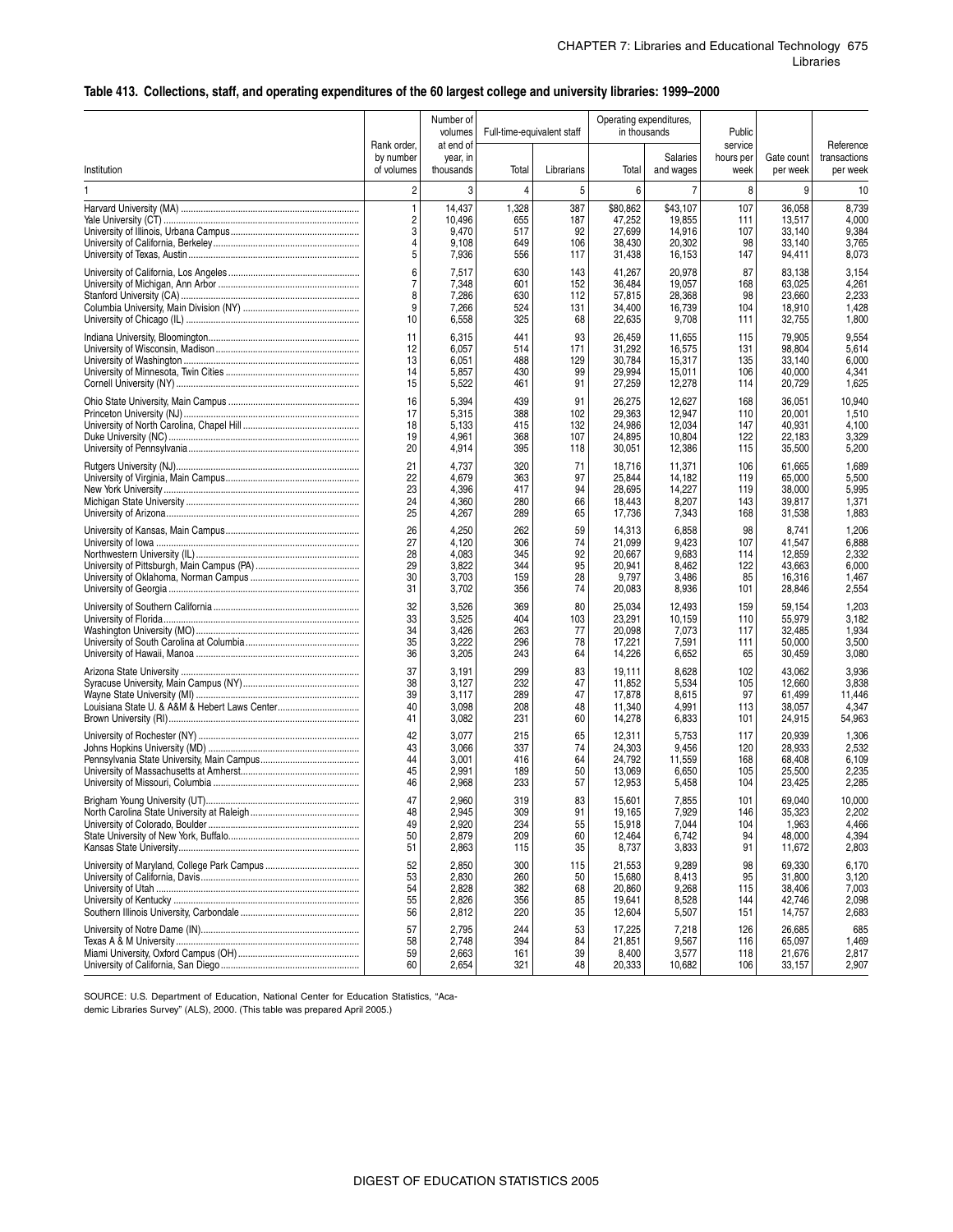#### 676 CHAPTER 7: [Libraries and Educational Technology](#page-0-1) Libraries

### **Table 414. Selected statistics of public libraries, by population size of legal service area: Fiscal year 2002**

|                                                        |                |                 |                     | Population of legal service area <sup>1</sup> |                       |                       |                     |
|--------------------------------------------------------|----------------|-----------------|---------------------|-----------------------------------------------|-----------------------|-----------------------|---------------------|
| Selected statistic                                     | Total          | Under<br>10,000 | 10.000<br>to 49,999 | 50.000<br>to 99,999                           | 100,000<br>to 249,999 | 250.000<br>to 499,999 | 500.000<br>and over |
|                                                        | $\mathfrak{p}$ | 3               | $\overline{4}$      | 5                                             | 6                     | $\overline{7}$        | 8                   |
|                                                        | 17.359         | 5.718           | 4.280               | 1.793                                         | 2.194                 | 1.165                 | 2,209               |
|                                                        | 8.986          | 5,405           | 2,644               | 512                                           | 289                   | 78                    | 58                  |
|                                                        | 7.500          | 246             | 1,354               | 1.104                                         | 1.734                 | 1.008                 | 2,054               |
|                                                        | 873            | 67              | 282                 | 177                                           | 171                   | 79                    | 97                  |
| Collections, in thousands                              |                |                 |                     |                                               |                       |                       |                     |
|                                                        | 680,195        | 101,725         | 190,977             | 94,227                                        | 115,668               | 80.521                | 97,079              |
|                                                        | 55,712         | 6.673           | 15.497              | 8,128                                         | 9.655                 | 6.515                 | 9,242               |
|                                                        | 1.681          | 278             | 496                 | 223                                           | 249                   | 176                   | 259                 |
| Paid staff, in full-time equivalents                   |                |                 |                     |                                               |                       |                       |                     |
|                                                        | 44.920         | 6,343           | 11.986              | 5,498                                         | 6.191                 | 4.773                 | 10,129              |
|                                                        | 30,428         | 1,258           | 7.160               | 3,977                                         | 4,940                 | 3.733                 | 9,360               |
|                                                        | 91,300         | 5,315           | 21,036              | 12,432                                        | 16,641                | 10,439                | 25,437              |
| Income, in thousands                                   |                |                 |                     |                                               |                       |                       |                     |
|                                                        | \$8,585,738    | \$554,775       | \$1,928,637         | \$1,109,796                                   | \$1,417,605           | \$983,264             | \$2,591,662         |
| Percentage distribution of operating income, by source |                |                 |                     |                                               |                       |                       |                     |
|                                                        | 100.0          | 100.0           | 100.0               | 100.0                                         | 100.0                 | 100.0                 | 100.0               |
|                                                        | 0.6            | 0.8             | 0.4                 | 0.5                                           | 0.8                   | 0.4                   | 0.6                 |
|                                                        | 11.7           | 9.5             | 11.8                | 13.3                                          | 10.8                  | 11.8                  | 11.8                |
|                                                        | 79.1           | 74.7            | 79.3                | 78.8                                          | 81.7                  | 80.8                  | 78.0                |
|                                                        | 8.7            | 15.0            | 8.5                 | 7.5                                           | 6.8                   | 7.1                   | 9.6                 |

<sup>1</sup>The number of people in the geographic area for which a public library has been established to offer services and from which (or on behalf of which) the library derives income, plus any areas served under contract for which the library is the primary service provider.<br><sup>2</sup>Librarians with a master's degree (MLS) from a graduate library education program accredited by the American Library Association (ALA).

<sup>3</sup>Excludes some federal funds received through state library agencies.

NOTE: Detail may not sum to totals because of rounding. Data include imputations for nonre-

sponse. SOURCE: U.S. Department of Education, National Center for Education Statistics, *Public Libraries in the United States: Fiscal Year 2002*. (This table was prepared March 2005.)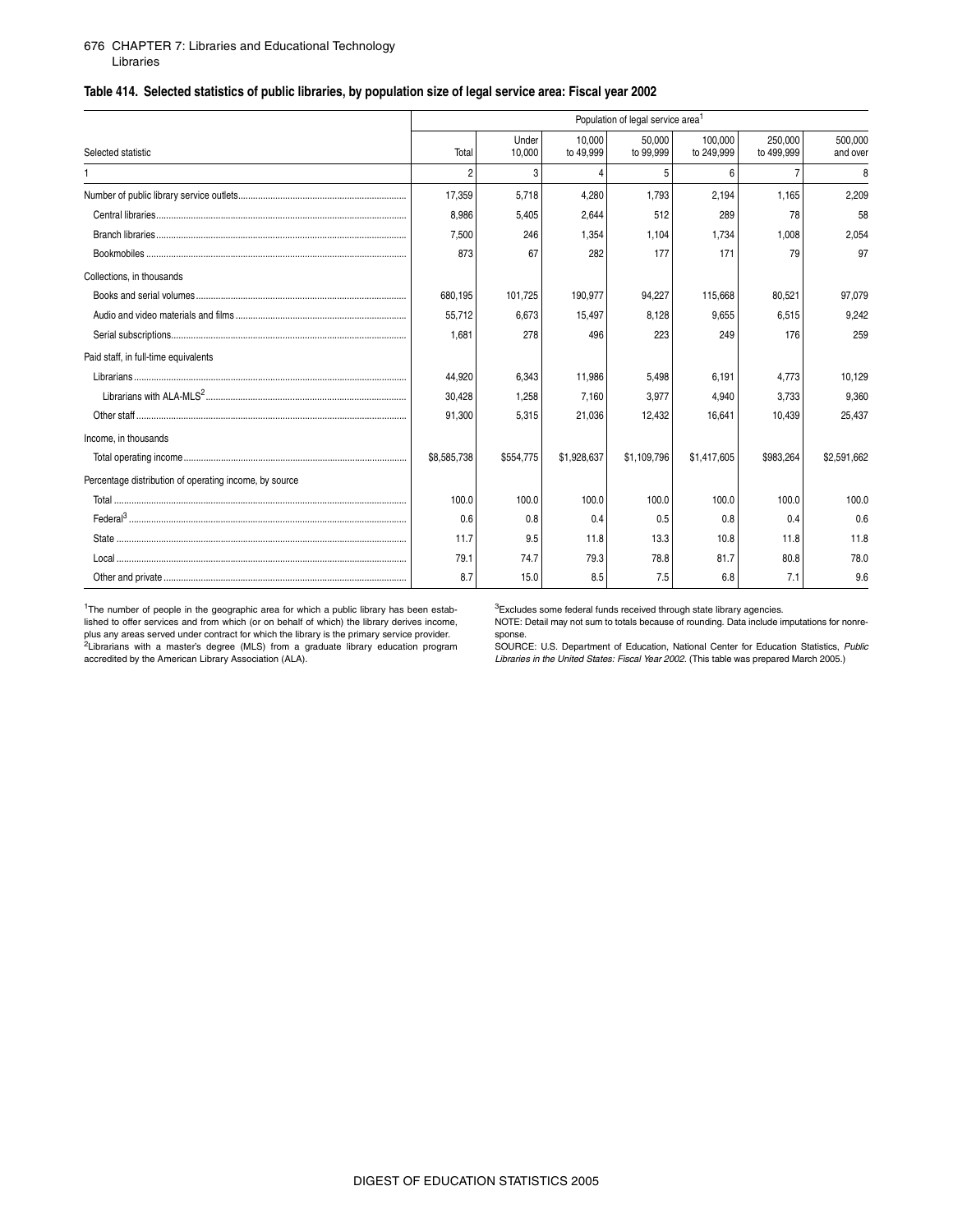#### \_ **Table 415. Public libraries, books and serial volumes, library visits, and reference transactions, by state: Fiscal year 2002**

| State | Number of<br>public libraries,<br>excluding branches | Number of books<br>and serial volumes<br>(in thousands) | Number of books<br>and serial volumes<br>per capita | Library visits<br>per capita    | Circulation<br>per capita         | Public library<br>reference<br>transactions<br>per capita <sup>2</sup> |
|-------|------------------------------------------------------|---------------------------------------------------------|-----------------------------------------------------|---------------------------------|-----------------------------------|------------------------------------------------------------------------|
| 1     | $\overline{2}$                                       | 3                                                       | 4                                                   | 5                               | 6                                 | 7                                                                      |
|       | 9.137                                                | 785,075                                                 | 2.8                                                 | 4.5                             | 6.8                               | 1.1                                                                    |
|       | 207                                                  | 8,913                                                   | 2.0                                                 | 3.0                             | 3.8                               | 0.7                                                                    |
|       | 85                                                   | 2,272                                                   | 3.5                                                 | 4.4                             | 5.8                               | 0.5                                                                    |
|       | 35                                                   | 9.109                                                   | 1.7                                                 | 3.7                             | 7.0                               | 0.9                                                                    |
|       | 47                                                   | 5,357                                                   | 2.1                                                 | 2.9                             | 4.3                               | 0.6                                                                    |
|       | 179                                                  | 68,291                                                  | 2.0                                                 | 4.1                             | 5.3                               | 1.0                                                                    |
|       | 115                                                  | 11,469                                                  | 2.7                                                 | 5.8                             | 9.9                               | 1.3                                                                    |
|       | 194                                                  | 14.336                                                  | 4.2                                                 | 6.5                             | 8.9                               | 1.2                                                                    |
|       | 21                                                   | 1,488                                                   | 1.9                                                 | 3.7                             | 6.2                               | 0.6                                                                    |
|       | -1                                                   | 2.650                                                   | 4.6                                                 | 3.5                             | 2.1                               | 1.9                                                                    |
|       | 72                                                   | 30,775                                                  | 1.8                                                 | 4.0                             | 5.3                               | 1.5                                                                    |
|       | 58                                                   | 14.869                                                  | 1.9                                                 | 3.3                             | 4.8                               | 1.0                                                                    |
|       | -1                                                   | 3,052                                                   | 2.5                                                 | 4.6                             | 5.8                               | 0.9                                                                    |
|       | 106                                                  | 3.636                                                   | 3.1                                                 | 5.8                             | 7.9                               | 0.8                                                                    |
|       | 627                                                  | 42.390                                                  | 3.7                                                 | 5.5                             | 7.9                               | 1.4                                                                    |
|       | 239                                                  | 23,667                                                  | 4.2                                                 | 6.3                             | 11.7                              | 1.3                                                                    |
|       | 538                                                  | 11.494                                                  | 3.9                                                 | 5.3                             | 9.1                               | 0.7                                                                    |
|       | 323                                                  | 10,691                                                  | 4.8                                                 | 5.8                             | 10.1                              | 1.2                                                                    |
|       | 116                                                  | 8,154                                                   | 2.0                                                 | 3.6                             | 5.4                               | 0.5                                                                    |
|       | 65                                                   | 11,092                                                  | 2.5                                                 | 2.9                             | 4.0                               | 1.1                                                                    |
|       | 274                                                  | 6,016                                                   | 5.1                                                 | 5.0                             | 7.1                               | 0.8                                                                    |
|       | 24                                                   | 15,389                                                  | 3.0                                                 | 5.2                             | 9.4                               | 1.4                                                                    |
|       | 370                                                  | 30.795                                                  | 4.9                                                 | 5.5                             | 7.6                               | 0.9                                                                    |
|       | 383                                                  | 31.695                                                  | 3.2                                                 | 4.1                             | 5.8                               | 0.8                                                                    |
|       | 142                                                  | 16,115                                                  | 3.2                                                 | 5.2                             | 9.7                               | 1.0                                                                    |
|       | 49                                                   | 5,712                                                   | 2.1                                                 | 2.8                             | 3.3                               | 0.5                                                                    |
|       | 148                                                  | 18,204                                                  | 3.6                                                 | 4.5                             | 7.7                               | 0.9                                                                    |
|       | 79                                                   | 2,652                                                   | 2.9                                                 | 4.0                             | 5.7                               | 0.5                                                                    |
|       | 275                                                  | 6,152                                                   | 4.4                                                 | 5.2                             | 8.7                               | 0.8                                                                    |
|       | 22                                                   | 4.137                                                   | 1.9                                                 | 4.1                             | 5.5                               | 0.7                                                                    |
|       | 230                                                  | 5,725                                                   | 4.5                                                 | 4.7                             | 7.3                               | 0.7                                                                    |
|       | 309                                                  | 31.203                                                  | 3.7                                                 | 5.1                             | 6.3                               | 0.9                                                                    |
|       | 89                                                   | 4.098                                                   | 2.5                                                 | 3.3                             | 4.9                               | 0.6                                                                    |
|       | 751                                                  | 79.003                                                  | 4.2                                                 | 5.7                             | 6.9                               | 1.7                                                                    |
|       | 76                                                   | 16,243                                                  | 2.0                                                 | 3.8                             | 5.4                               | 0.9                                                                    |
|       | 82                                                   | 2,246                                                   | 4.1                                                 | 4.2                             | 7.4                               | 0.8                                                                    |
| Ohio  | 250<br>110<br>124<br>451<br>48                       | 48.075<br>6,345<br>8,811<br>28,548<br>4,109             | 4.2<br>2.2<br>2.8<br>2.4<br>3.9                     | 6.9<br>4.7<br>5.9<br>3.4<br>5.7 | 14.6<br>5.9<br>13.4<br>5.1<br>6.8 | 1.7<br>0.7<br>0.9<br>0.8<br>0.9                                        |
|       | 41                                                   | 8,379                                                   | 2.1                                                 | 3.5                             | 4.6                               | 1.1                                                                    |
|       | 125                                                  | 2.837                                                   | 4.7                                                 | 5.9                             | 8.4                               | 0.9                                                                    |
|       | 184                                                  | 10,376                                                  | 1.8                                                 | 3.1                             | 4.0                               | 0.7                                                                    |
|       | 557                                                  | 36,890                                                  | 1.9                                                 | 3.0                             | 4.5                               | 1.1                                                                    |
|       | 72                                                   | 6.063                                                   | 2.7                                                 | 5.0                             | 11.7                              | 1.4                                                                    |
|       | 189                                                  | 2.739                                                   | 4.7                                                 | 5.2                             | 6.7                               | 0.8                                                                    |
|       | 90                                                   | 19,385                                                  | 2.7                                                 | 4.5                             | 8.5                               | 1.1                                                                    |
|       | 64                                                   | 17,133                                                  | 2.9                                                 | 4.8                             | 10.1                              | 1.5                                                                    |
|       | 97                                                   | 5.010                                                   | 2.8                                                 | 3.4                             | 4.2                               | 0.8                                                                    |
|       | 380                                                  | 18,864                                                  | 3.5                                                 | 5.7                             | 9.7                               | 1.0                                                                    |
|       | 23                                                   | 2.420                                                   | 4.9                                                 | 5.6                             | 7.8                               | 0.9                                                                    |

<sup>1</sup>The total number of persons entering the library for any purpose during the year.  $2A$  reference transaction is an information contact which involves the knowledge, use, recommendations, interpretation, or instructions in the use of one or moreinformation sources by a member of the library staff.

NOTE: Data include imputations for nonresponse.

SOURCE: U.S. Department of Education, National Center for Education Statistics, *Public Libraries in the United States: Fiscal Year 2002*. (This table was prepared March 2005.)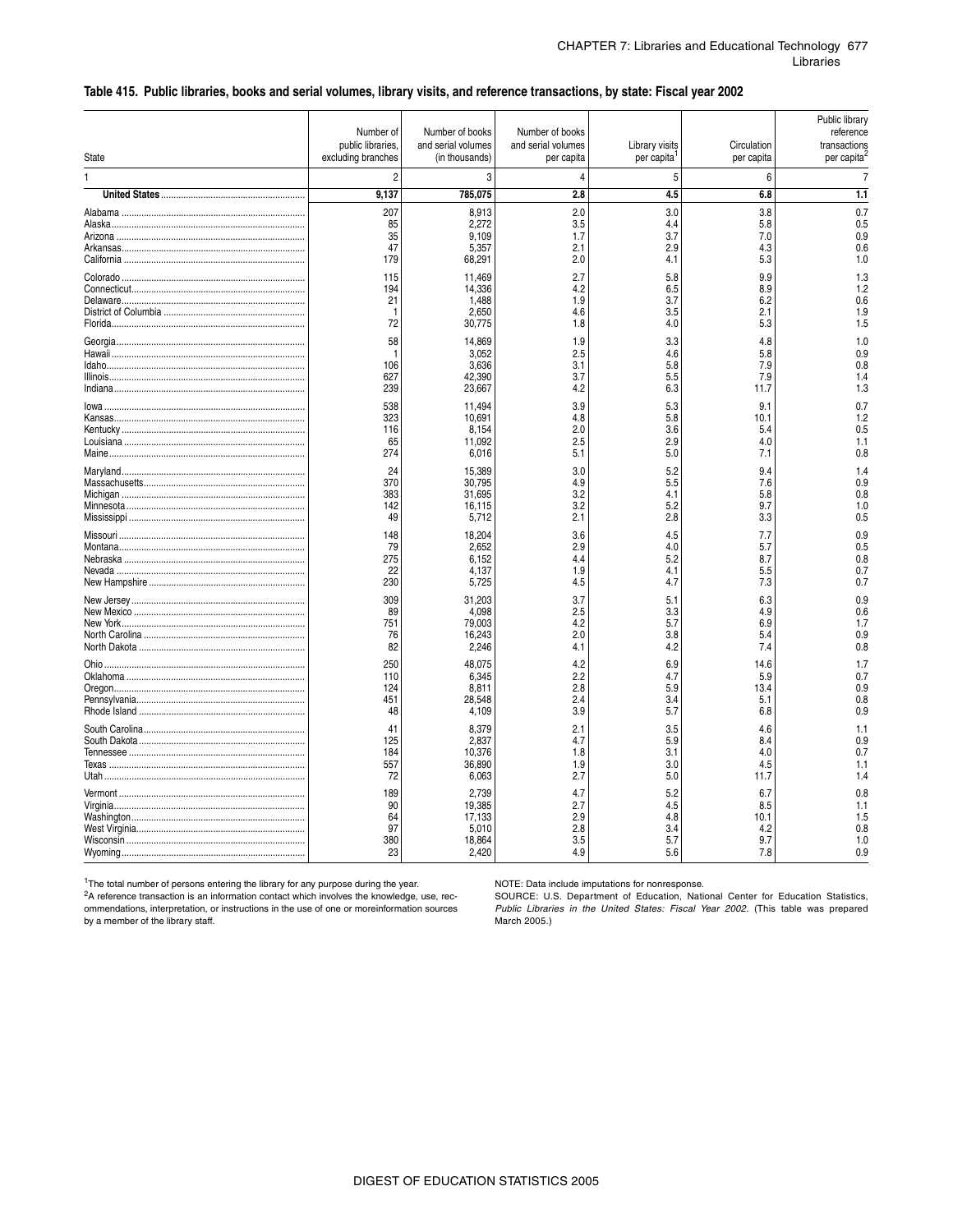|                                                                 |                       | Instructional level <sup>1</sup> |                |                  | Size of school enrollment |                  |                | Metropolitan status |                |          | Percent of students eligible for free or reduced-price lunch <sup>2</sup> |                     |                     |                       |
|-----------------------------------------------------------------|-----------------------|----------------------------------|----------------|------------------|---------------------------|------------------|----------------|---------------------|----------------|----------|---------------------------------------------------------------------------|---------------------|---------------------|-----------------------|
| Schools, computers, instructional rooms, and access             | All public<br>schools | Elementary                       | Secondary      | Less than<br>300 | 300 to 999                | 1,000<br>or more | City           | Urban fringe        | Town           | Rural    | Less than 35<br>percent                                                   | 35 to 49<br>percent | 50 to 74<br>percent | 75 percent<br>or more |
|                                                                 | $\overline{2}$        | 3                                | $\overline{4}$ | 5 <sup>5</sup>   | 6                         | $\overline{7}$   | 8              | 9                   | 10             | 11       | 12                                                                        | 13                  | 14                  | 15                    |
| Estimated total number of schools                               |                       |                                  |                |                  |                           |                  |                |                     |                |          |                                                                           |                     |                     |                       |
|                                                                 | 77,853                | 57,705                           | 18,083         | 20,673           | 50,044                    | 7,136            | 17,906         | 18,464              | 19,539         | 21,944   | 37,450                                                                    | 13,627              | 12,808              | 13,166                |
|                                                                 | 79,125                | 59,695                           | 19,430         | 20,540           | 51,169                    | 7,416            | 21,071         | 23,419              | 12,637         | 21,998   | 37,525                                                                    | 12,250              | 16,302              | 12,864                |
|                                                                 | 78,791                | 59,173                           | 19,193         | 20,095           | 50.655                    | 8,041            | 20,698         | 26,265              | 11,306         | 20,522   | 38,156                                                                    | 12,088              | 13,967              | 14,541                |
|                                                                 | 78,399                | 59,575                           | 17,110         | 20,018           | 50,389                    | 7,992            | 21,034         | 26,245              | 11,235         | 19,885   | 35,653                                                                    | 13,908              | 16,099              | 11,993                |
|                                                                 | 80,127                | 59,782                           | 18,414         | 20,067           | 51,887                    | 8,173            | 21,115         | 26,584              | 11,879         | 20,550   | 36,563                                                                    | 12,414              | 17,030              | 13,912                |
|                                                                 | 81,066                | 61,640                           | 17,627         | 20,665           | 51,968                    | 8,433            | 17,997         | 26,260              | 10,180         | 26,628   | 34,928                                                                    | 14,753              | 16,627              | 14,710                |
|                                                                 | 82,036                | 62,134                           | 17,608         | 21,429           | 51,876                    | 8,731            | 18,550         | 26,431              | 10,774         | 26,280   | 34,989                                                                    | 13,243              | 19,040              | 14,765                |
|                                                                 | 82,232                | 62,298                           | 17,889         | 21,623           | 51,952                    | 8,657            | 18,803         | 26,485              | 10,597         | 26,347   | 32,501                                                                    | 14,869              | 18,577              | 16,285                |
|                                                                 | (333)                 | (293)                            | (220)          | (479)            | (467)                     | (165)            | (88)           | (98)                | (182)          | (273)    | (1,530)                                                                   | (1, 185)            | (991)               | (1,263)               |
|                                                                 | (665)                 | (722)                            | (521)          | (1, 263)         | (681)                     | (291)            | (605)          | (514)               | (343)          | (506)    | (1, 211)                                                                  | (977)               | (1,067)             | (949)                 |
|                                                                 | (650)                 | (569)                            | (359)          | (697)            | (206)                     | (217)            | (1,380)        | (1,746)             | (1, 323)       | (1, 478) | (1,215)                                                                   | (792)               | (1,071)             | (923)                 |
|                                                                 | (492)                 | (527)                            | (414)          | (589)            | (274)                     | (139)            | (1, 416)       | (1,002)             | (746)          | (1,087)  | (1, 191)                                                                  | (1, 203)            | (995)               | (814)                 |
|                                                                 | (780)                 | (647)                            | (371)          | (761)            | (253)                     | (145)            | (963)          | (922)               | (1,080)        | (1, 289) | (1, 194)                                                                  | (1,050)             | (1, 134)            | (862)                 |
|                                                                 | (763)                 | (759)                            | (396)          | (697)            | (448)                     | (154)            | (1, 160)       | (1,060)             | (1,098)        | (1, 422) | (1, 381)                                                                  | (1, 111)            | (1,095)             | (999)                 |
| Percent of schools having access to the Internet                |                       |                                  |                |                  |                           |                  |                |                     |                |          |                                                                           |                     |                     |                       |
|                                                                 | 35                    | 30                               | 49             | 30               | 35                        | 58               | 40             | 38                  | 29             | 35       | 39                                                                        | 35                  | 32                  | 18                    |
|                                                                 | 50                    | 46                               | 65             | 39               | 52                        | 69               | 47             | 59                  | 47             | 48       | 60                                                                        | 48                  | 41                  | 31                    |
|                                                                 | 65                    | 61                               | 77             | 57               | 66                        | 80               | 64             | 75                  | 61             | 60       | 74                                                                        | 59                  | 53                  | 53                    |
|                                                                 | 78                    | 75                               | 89             | 75               | 78                        | 89               | 74             | 78                  | 84             | 79       | 86                                                                        | 81                  | 71                  | 62                    |
|                                                                 |                       |                                  | 94             |                  |                           |                  |                |                     |                |          |                                                                           |                     |                     |                       |
|                                                                 | 89<br>95              | 88<br>94                         | 98             | 87               | 89<br>94                  | 95               | 92             | 85                  | 90<br>94       | 92       | 92                                                                        | 93<br>98            | 88                  | 79                    |
|                                                                 |                       | 97                               | 3100           | 96               |                           | 96<br>99         | 93             | 96                  | 98             | 96<br>99 | 95                                                                        | 99                  | 96<br>97            | 89                    |
|                                                                 | 98                    |                                  | 3100           | 96               | 98                        | 3100             | 96             | 98                  | 3100           | 3100     | 99                                                                        | 3100                |                     | 94                    |
|                                                                 | 99                    | 99                               | 3100           | 99               | 99<br>3100                | 3100             | 97             | 99<br>3100          |                |          | 99                                                                        | 3100                | 99<br>3100          | 97                    |
|                                                                 | 99<br>3100            | 99                               |                | 99               | 3100                      |                  | 99             | 3100                | 98             | 98       | 98                                                                        |                     |                     | 99                    |
|                                                                 |                       | 3100                             | 100            | 100              |                           | 100              | 00             |                     | 100            | 100      | 100                                                                       | 100                 | 100                 | 99                    |
|                                                                 | (1.3)                 | (1.6)                            | (2.1)          | (3.4)            | (1.4)                     | (2)              | (2)            | (2.8)               | (3.2)          | (3.4)    | (2.0)                                                                     | (2.2)               | (3.0)               | (3.7)                 |
|                                                                 | (0.8)                 | (1.0)                            | (0.8)          | (1.5)            | (1.0)                     | (2)              | (2)            | (1.2)               | (2.5)          | (1.4)    | (1.1)                                                                     | (0.9)               | (1.7)               | (3.1)                 |
|                                                                 | (0.5)                 | (0.7)                            | (0.2)          | (1.7)            | (0.5)                     | (1)              | (1)            | (1.2)               | (1.2)          | (0.9)    | (0.7)                                                                     | (0.7)               | (1.3)               | (1.7)                 |
|                                                                 | (0.3)                 | (0.4)                            | (0.2)          | (1.0)            | (0.4)                     | $(\#)$           | (1)            | (0.5)               | (# )           | (0.1)    | (0.6)                                                                     | (# )                | (0.5)               | (1.1)                 |
|                                                                 | (0.5)                 | (0.6)                            | (0.5)          | (1.7)            | (0.2)                     | (# )             | (1)            | (# )                | (2.2)          | (1.0)    | (1.0)                                                                     | $($ # $)$           | $($ # $)$           | (0.9)                 |
|                                                                 | (0.2)                 | (0.2)                            | $^{(ii)}$      | $^{(#)}$         | (0.2)                     | $(\#)$           | $(\#)$         | (0.5)               | (# )           | $(\#)$   | $(\#)$                                                                    | $($ # $)$           | $($ # $)$           | (0.8)                 |
| Number of computers for instructional purposes,<br>in thousands |                       |                                  |                |                  |                           |                  |                |                     |                |          |                                                                           |                     |                     |                       |
|                                                                 | 5,621                 | 3,453                            | 2,021          | 850              | 3,600                     | 1,171            | 1,497          | 1,526               | 1,404          | 1,195    | 2,905                                                                     | 806                 | 950                 | 882                   |
|                                                                 | 5,959                 | 3,701                            | 2,258          | 839              | 3,767                     | 1,353            | 1,727          | 2,084               | 934            | 1,214    | 3,154                                                                     | 886                 | 1,013               | 890                   |
|                                                                 | 7,111                 | 4,519                            | 2,549          | 952              | 4,414                     | 1.744            | 2,148          | 2,606               | 1,047          | 1,311    | 3,630                                                                     | 1,105               | 1.127               | 1,235                 |
|                                                                 | 7,806                 | 4,923                            | 2,728          | 1,021            | 4,952                     | 1,834            | 2,320          | 2,975               | 1,022          | 1,489    | 3,900                                                                     | 1,245               | 1,429               | 1,170                 |
|                                                                 | 8,776                 | 5,296                            | 3,271          | 1,135            | 5,524                     | 2,117            | 2,537          | 3,396               | 1,155          | 1,689    | 4,394                                                                     | 1,373               | 1,606               | 1,384                 |
|                                                                 |                       |                                  |                |                  |                           |                  |                |                     |                |          |                                                                           |                     |                     | 1,698                 |
|                                                                 | 10,058                | 6,165                            | 3,654          | 1,085            | 6,273                     | 2,700            | 2,685          | 3,791               | 1,134          | 2,448    | 4,781                                                                     | 1,707               | 1,862               |                       |
| 2003.                                                           | 10,711<br>11,180      | 6,775<br>6,879                   | 3,705<br>4,087 | 1,347<br>1,275   | 6,533<br>6,709            | 2,831<br>3,196   | 2,662<br>2,825 | 4,043<br>4,188      | 1,320<br>1,357 | 2,686    | 4,982<br>5,049                                                            | 1,673<br>1,923      | 2,265<br>2,248      | 1,792<br>1,960        |
|                                                                 |                       |                                  |                |                  |                           |                  |                |                     |                | 2,810    |                                                                           |                     |                     |                       |
|                                                                 | (183)                 | (145)                            | (94)           | (53)             | (136)                     | (106)            | (74)           | (129)               | (58)           | (77)     | (198)                                                                     | (114)               | (89)                | (155)                 |
|                                                                 | (147)                 | (114)                            | (103)          | (76)             | (127)                     | (101)            | (113)          | (121)               | (50)           | (75)     | (152)                                                                     | (115)               | (116)               | (98)                  |
|                                                                 | (174)                 | (149)                            | (113)          | (73)             | (121)                     | (103)            | (179)          | (213)               | (132)          | (131)    | (147)                                                                     | (93)                | (112)               | (107)                 |
|                                                                 | (180)                 | (165)                            | (98)           | (57)             | (140)                     | (85)             | (192)          | (168)               | (78)           | (142)    | (206)                                                                     | (120)               | (132)               | (117)                 |
|                                                                 | (237)                 | (187)                            | (105)          | (101)            | (181)                     | (101)            | (158)          | (173)               | (172)          | (164)    | (170)                                                                     | (172)               | (137)               | (136)                 |
|                                                                 | (265)                 | (234)                            | (115)          | (77)             | (179)                     | (118)            | (163)          | (177)               | (139)          | (220)    | (252)                                                                     | (165)               | (139)               | (110)                 |

See notes at end of table.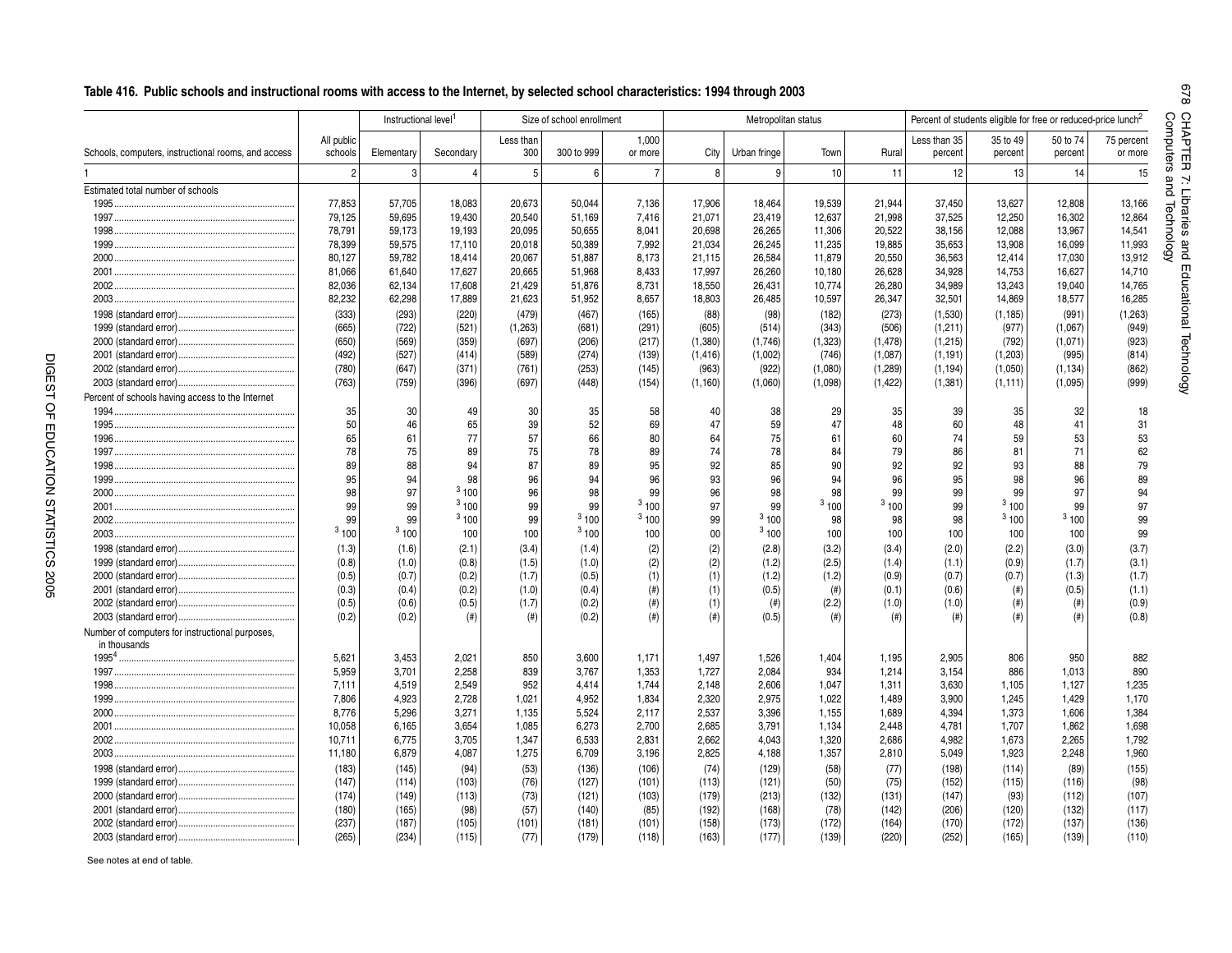### Table 416. Public schools and instructional rooms with access to the Internet, by selected school characteristics: 1994 through 2003-Continued

|                                                                                |                       | Instructional level <sup>1</sup> |           |                  | Size of school enrollment |                  |       |              | Metropolitan status |       |                         | Percent of students eligible for free or reduced-price lunch <sup>2</sup> |                     |                       |
|--------------------------------------------------------------------------------|-----------------------|----------------------------------|-----------|------------------|---------------------------|------------------|-------|--------------|---------------------|-------|-------------------------|---------------------------------------------------------------------------|---------------------|-----------------------|
| Schools, computers, instructional rooms, and access                            | All public<br>schools | Elementary                       | Secondary | Less than<br>300 | 300 to 999                | 1,000<br>or more | City  | Urban fringe | Town                | Rural | Less than 35<br>percent | 35 to 49<br>percent                                                       | 50 to 74<br>percent | 75 percent<br>or more |
|                                                                                | 2                     | 3                                | $\Delta$  | 5                | 6                         | $\overline{7}$   | 8     | 9            | 10                  | 11    | 12                      | 13                                                                        | 14                  | 15                    |
| Average number of instructional computers per school                           |                       |                                  |           |                  |                           |                  |       |              |                     |       |                         |                                                                           |                     |                       |
|                                                                                | 72                    | 60                               | 112       | 41               | 72                        | 164              | 84    | 83           | 72                  | 54    | 78                      | 59                                                                        | 74                  | 67                    |
|                                                                                | 75                    | 62                               | 116       | 41               | 74                        | 183              | 82    | 89           | 74                  | 55    | 84                      | 72                                                                        | 62                  | 69                    |
|                                                                                | 90                    | 76                               | 133       | 47               | 87                        | 217              | 104   | 99           | 93                  | 64    | 95                      | 91                                                                        | 81                  | 85                    |
|                                                                                | 100                   | 83                               | 159       | 51               | 98                        | 229              | 110   | 113          | 91                  | 75    | 109                     | 90                                                                        | 89                  | 98                    |
|                                                                                | 110                   | 89                               | 178       | 57               | 106                       | 259              | 120   | 128          | 97                  | 82    | 120                     | 111                                                                       | 94                  | 99                    |
|                                                                                | 124                   | 100                              | 207       | 52               | 121                       | 320              | 149   | 144          | 111                 | 92    | 137                     | 116                                                                       | 112                 | 115                   |
|                                                                                | 131                   | 109                              | 210       | 63               | 126                       | 324              | 144   | 153          | 123                 | 102   | 142                     | 126                                                                       | 119                 | 122                   |
|                                                                                | 136                   | 110                              | 228       | 59               | 129                       | 369              | 150   | 158          | 128                 | 107   | 155                     | 129                                                                       | 121                 | 120                   |
|                                                                                | (2.3)                 | (2.4)                            | (4.9)     | (2.6)            | (2.5)                     | (13.0)           | (3.6) | (4.9)        | (5.2)               | (3.6) | (3.7)                   | (6.1)                                                                     | (4.5)               | (7.7)                 |
|                                                                                | (2.2)                 | (2.2)                            | (6.4)     | (2.5)            | (2.3)                     | (10.7)           | (4.7) | (4.2)        | (4.2)               | (3.6) | (2.8)                   | (6.8)                                                                     | (5.6)               | (5.2)                 |
|                                                                                | (2.0)                 | (2.4)                            | (5.3)     | (3.1)            | (2.3)                     | (9.0)            | (4.9) | (4.3)        | (5.6)               | (3.6) | (3.4)                   | (5.9)                                                                     | (5.7)               | (5.5)                 |
|                                                                                | (2.3)                 | (2.7)                            | (6.2)     | (2.5)            | (2.6)                     | (10.1)           | (6.4) | (4.7)        | (6.0)               | (4.0) | (4.9)                   | (5.8)                                                                     | (6.0)               | (5.0)                 |
|                                                                                | (2.8)                 | (2.9)                            | (6.4)     | (4.1)            | (3.5)                     | (10.8)           | (6.4) | (5.2)        | (9.3)               | (4.5) | (4.7)                   | (8.5)                                                                     | (5.3)               | (5.9)                 |
|                                                                                | (2.6)                 | (3.1)                            | (4.9)     | (2.9)            | (3.2)                     | (11.0)           | (6.1) | (5.6)        | (6.7)               | (4.9) | (5.9)                   | (7.0)                                                                     | (5.6)               | (5.1)                 |
| Number of instructional computers with access to the<br>Internet, in thousands |                       |                                  |           |                  |                           |                  |       |              |                     |       |                         |                                                                           |                     |                       |
|                                                                                | 447                   | 232                              | 187       | 59               | 315                       | 73               | 96    | 131          | 126                 | 94    | 286                     | 46                                                                        | 57                  | 36                    |
|                                                                                | 3.569                 |                                  | 1,450     | 407              | 2.276                     | 887              | 1.026 | 1,334        | 481                 | 727   | 2.064                   | 608                                                                       | 439                 | 458                   |
|                                                                                | 4,809                 | 2,100                            | 1,945     | 663              | 2,988                     | 1,158            | 1,265 | 1,887        | 691                 | 966   | 2,762                   | 778                                                                       | 810                 | 428                   |
|                                                                                |                       | 2,773                            |           | 882              |                           |                  |       |              |                     |       |                         |                                                                           |                     | 858                   |
|                                                                                | 6,759                 | 3,813                            | 2,779     |                  | 4,191                     | 1,686            | 1,782 | 2,688        | 955                 | 1,335 | 3,608                   | 1,064                                                                     | 1,215               |                       |
|                                                                                | 8,500                 | 4,936                            | 3,357     | 874              | 5,229                     | 2,396            | 2,175 | 3,178        | 1,008               | 2,139 | 4,225                   | 1,447                                                                     | 1,529               | 1,289                 |
|                                                                                | 9,658                 | 5,912                            | 3,525     | 1,214            | 5,827                     | 2,618            | 2,329 | 3,677        | 1,222               | 2,431 | 4,586                   | 1,474                                                                     | 2,049               | 1,549                 |
|                                                                                | 10,361                | 6,225                            | 3,935     | 1,156            | 6,169                     | 3,036            | 2,593 | 3,887        | 1,264               | 2,616 | 4,751                   | 1,724                                                                     | 2,121               | 1,726                 |
|                                                                                | (173)                 | (148)                            | (79)      | (38)             | (140)                     | (73)             | (87)  | (105)        | (46)                | (73)  | (151)                   | (79)                                                                      | (48)                | (78)                  |
|                                                                                | (145)                 | (111)                            | (89)      | (60)             | (132)                     | (68)             | (94)  | (93)         | (50)                | (70)  | (140)                   | (59)                                                                      | (79)                | (55)                  |
|                                                                                | (174)                 | (136)                            | (113)     | (69)             | (114)                     | (97)             | (148) | (178)        | (111)               | (91)  | (139)                   | (80)                                                                      | (93)                | (87)                  |
|                                                                                | (176)                 | (144)                            | (92)      | (61)             | (139)                     | (89)             | (164) | (150)        | (74)                | (137) | (196)                   | (105)                                                                     | (114)               | (101)                 |
|                                                                                | (236)                 | (183)                            | (105)     | (97)             | (183)                     | (102)            | (145) | (160)        | (162)               | (148) | (167)                   | (158)                                                                     | (129)               | (122)                 |
|                                                                                | (270)                 | (237)                            | (117)     | (71)             | (186)                     | (122)            | (160) | (168)        | (128)               | (217) | (244)                   | (158)                                                                     | (134)               | (107)                 |
| Percent of instructional computers with access to the<br>Internet              |                       |                                  |           |                  |                           |                  |       |              |                     |       |                         |                                                                           |                     |                       |
| 1995 <sup>4</sup>                                                              | 8                     | 7                                | 9         | 7                | 9                         | 6                | 6     | 9            | 9                   | 8     | 10                      | 6                                                                         | 6                   |                       |
|                                                                                | 50                    | 46                               | 57        | 43               | 52                        | 51               | 48    | 51           | 46                  | 55    | 57                      | 55                                                                        | 39                  | 37                    |
|                                                                                | 62                    | 56                               | 71        | 65               | 60                        | 63               | 55    | 63           | 68                  | 65    | 71                      | 62                                                                        | 57                  | 37                    |
|                                                                                | 77                    | 72                               | 85        | 78               | 76                        | 80               | 70    | 79           | 83                  | 79    | 82                      | 77                                                                        | 76                  | 62                    |
|                                                                                | 85                    | 80                               | 92        | 81               | 83                        | 89               | 81    | 84           | 89                  | 87    | 88                      | 85                                                                        | 82                  | 76                    |
|                                                                                | 90                    | 87                               | 95        | 90               | 89                        | 92               | 87    | 91           | 93                  | 90    | 92                      | 88                                                                        | 90                  | 86                    |
| 2003                                                                           | 93                    | 90                               | 96        | 91               | 92                        | 95               | 92    | 93           | 93                  | 93    | 95                      | 90                                                                        | 94                  | 88                    |
|                                                                                | (1.7)                 | (2.5)                            | (2.1)     | (3.4)            | (2.2)                     | (3.4)            | (3.0) | (2.8)        | (4.1)               | (3.4) | (2.0)                   | (4.2)                                                                     | (2.9)               | (4.6)                 |
|                                                                                | (1.4)                 | (1.6)                            | (2.4)     | (3.0)            | (1.7)                     | (3.6)            | (2.6) | (2.4)        | (3.1)               | (2.7) | (2.2)                   | (3.6)                                                                     | (2.8)               | (3.6)                 |
|                                                                                | (1.1)                 | (1.5)                            | (1.2)     | (2.6)            | (1.3)                     | (1.8)            | (2.1) | (1.7)        | (2.5)               | (2.1) | (1.2)                   | (2.9)                                                                     | (2.6)               | (3.1)                 |
|                                                                                | (0.8)                 | (1.2)                            | (0.8)     | (2.8)            | (1.2)                     | (1.4)            | (2.1) | (1.5)        | (2.1)               | (1.3) | (1.2)                   | (2.0)                                                                     | (2.5)               | (2.2)                 |
|                                                                                | (0.8)                 | (1.1)                            | (0.6)     | (1.8)            | (0.9)                     | (1.3)            | (1.6) | (1.2)        | (1.9)               | (1.4) | (1.1)                   | (2.0)                                                                     | (1.5)               | (1.6)                 |
|                                                                                | (0.6)                 | (0.8)                            | (0.8)     | (1.9)            | (0.8)                     | (1.0)            | (1.0) | (1.1)        | (1.6)               | (1.3) | (0.8)                   | (2.3)                                                                     | (1.0)               | (1.5)                 |

See notes at end of table.

DIGEST OF EDUCATION STATISTICS 2005

DIGEST OF EDUCATION STATISTICS 2005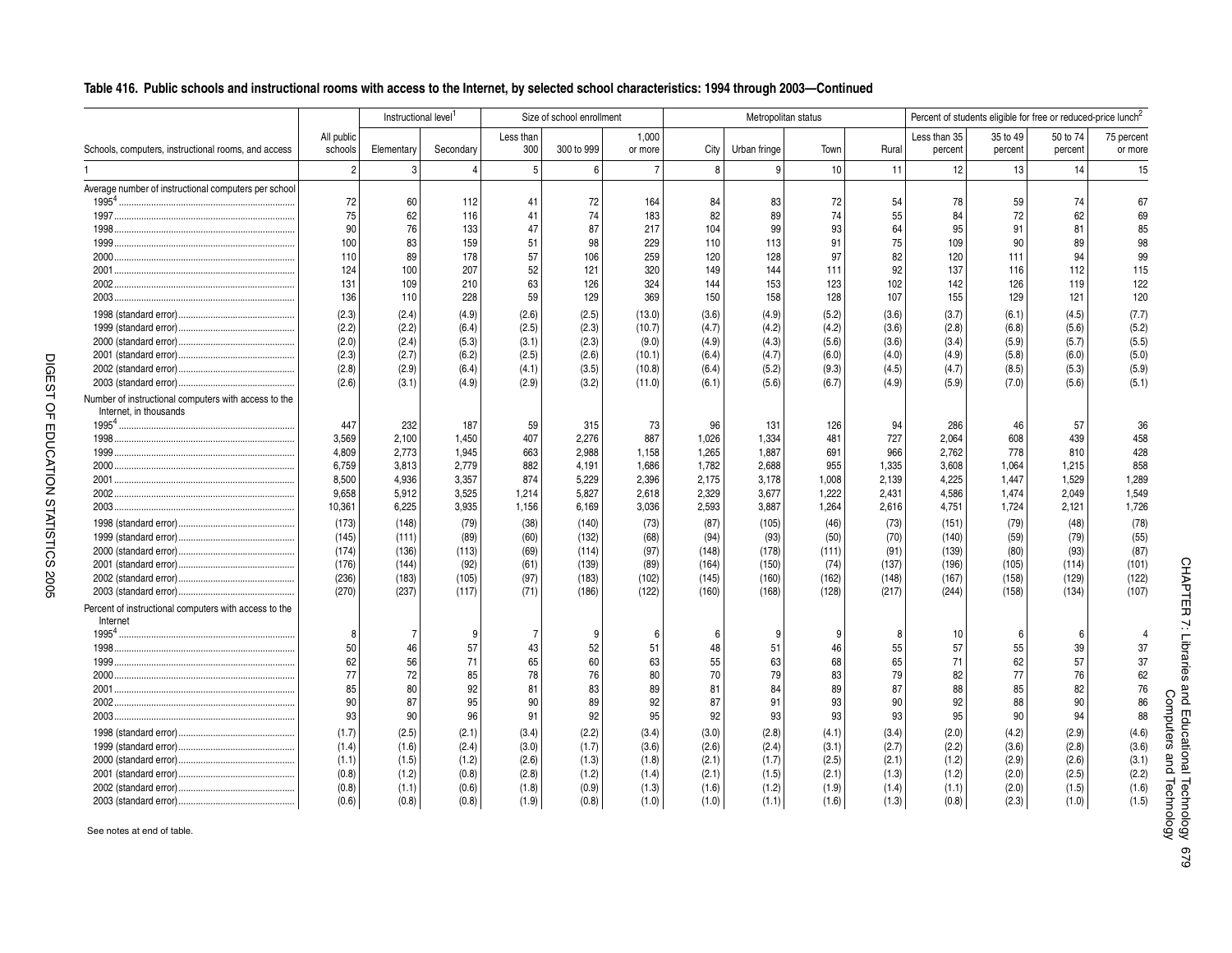#### **<sup>r</sup> <sup>e</sup> t upmoCTable 416. Public schools and instructional rooms with access to the Internet, by selected school characteristics: 1994 through 2003—Continued**

|                                                                                            |                       | Instructional level <sup>1</sup> |           |                  | Size of school enrollment |                  |       |                 | Metropolitan status |       |                         | Percent of students eligible for free or reduced-price lunch <sup>2</sup> |                     |                       |
|--------------------------------------------------------------------------------------------|-----------------------|----------------------------------|-----------|------------------|---------------------------|------------------|-------|-----------------|---------------------|-------|-------------------------|---------------------------------------------------------------------------|---------------------|-----------------------|
| Schools, computers, instructional rooms, and access                                        | All public<br>schools | Elementary                       | Secondary | Less than<br>300 | 300 to 999                | 1,000<br>or more | City  | Urban fringe    | Town                | Rural | Less than 35<br>percent | 35 to 49<br>percent                                                       | 50 to 74<br>percent | 75 percent<br>or more |
|                                                                                            | $\overline{c}$        | 3                                |           | 5                | 6                         | $\overline{7}$   | 8     | 9               | 10                  | 11    | 12                      | 13                                                                        | 14                  | 15                    |
| Number of public school students per instructional<br>computer with access to the Internet |                       |                                  |           |                  |                           |                  |       |                 |                     |       |                         |                                                                           |                     |                       |
| 1998.                                                                                      | 12.1                  | 13.6                             | 9.9       | 9.1              | 12.3                      | 13.0             | 14.1  | 12.4            | 12.2                | 8.6   | 10.6                    | 10.9                                                                      | 15.8                | 16.8                  |
| 1999.                                                                                      | 9.1                   | 10.6                             | 7.0       | 5.7              | 9.4                       | 10.0             | 11.4  | 9.1             | 8.2                 | 6.6   | 7.6                     | 9.0                                                                       | 10.0                | 16.8                  |
| 2000.                                                                                      | 6.6                   | 7.8                              | 5.2       | 3.9              | 7.0                       | 7.2              | 8.2   | 6.6             | 6.2                 | 5.0   | 6.0                     | 6.3                                                                       | 7.2                 | 9.1                   |
| 2001                                                                                       | 5.4                   | 6.1                              | 4.3       | 4.1              | 5.6                       | 5.4              | 5.9   | 5.7             | 5.0                 | 4.6   | 4.9                     | 5.2                                                                       | 5.6                 | 6.8                   |
| 2002.                                                                                      | 4.8                   | 5.2                              | 4.1       | 3.1              | 5.0                       | 5.1              | 5.5   | 4.9             | 4.4                 | 4.0   | 4.6                     | 4.5                                                                       | 4.7                 | 5.5                   |
| 2003.                                                                                      | 4.4                   | 4.9                              | 3.8       | 3.2              | 4.7                       | 4.3              | 5.0   | 4.6             | 4.1                 | 3.8   | 4.2                     | 4.4                                                                       | 4.4                 | 5.1                   |
|                                                                                            | (0.6)                 | (0.9)                            | (0.4)     | (0.7)            | (0.7)                     | (1.0)            | (1.2) | (0.9)           | (1.2)               | (0.8) | (0.6)                   | (1.2)                                                                     | (1.4)               | (2.5)                 |
|                                                                                            | (0.3)                 | (0.4)                            | (0.3)     | (0.4)            | (0.4)                     | (0.6)            | (0.8) | (0.4)           | (0.6)               | (0.4) | (0.3)                   | (0.4)                                                                     | (0.8)               | (2.2)                 |
|                                                                                            | (0.1)                 | (0.2)                            | (0.2)     | (0.3)            | (0.2)                     | (0.3)            | (0.4) | (0.2)           | (0.3)               | (0.3) | (0.2)                   | (0.4)                                                                     | (0.4)               | (0.7)                 |
|                                                                                            | (0.1)                 | (0.2)                            | (0.1)     | (0.3)            | (0.1)                     | (0.2)            | (0.2) | (0.2)           | (0.3)               | (0.1) | (0.2)                   | (0.2)                                                                     | (0.3)               | (0.3)                 |
|                                                                                            | (0.1)                 | (0.2)                            | (0.1)     | (0.2)            | (0.2)                     | (0.2)            | (0.2) | (0.2)           | (0.4)               | (0.2) | (0.1)                   | (0.3)                                                                     | (0.2)               | (0.3)                 |
|                                                                                            | (0.1)                 | (0.2)                            | (0.1)     | (0.2)            | (0.1)                     | (0.2)            | (0.2) | (0.2)           | (0.2)               | (0.2) | (0.1)                   | (0.3)                                                                     | (0.2)               | (0.2)                 |
| Number of instructional rooms, <sup>5</sup> in thousands                                   |                       |                                  |           |                  |                           |                  |       |                 |                     |       |                         |                                                                           |                     |                       |
|                                                                                            | 2,625                 | 1,720                            | 906       | 335              | 1,725                     | 566              | 830   | 902             | 388                 | 505   | 1,336                   | 375                                                                       | 462                 | 447                   |
| 1998.                                                                                      | 2,709                 | 1,772                            | 916       | 349              | 1.740                     | 620              | 839   | 981             | 390                 | 498   | 1,372                   | 413                                                                       | 451                 | 471                   |
| 1999.                                                                                      | 2,811                 | 1,830                            | 926       | 360              | 1,805                     | 645              | 857   | 1,049           | 375                 | 530   | 1,325                   | 477                                                                       | 541                 | 437                   |
|                                                                                            | 2,905                 | 1,864                            | 972       | 377              | 1.871                     | 657              | 866   | 1,086           | 413                 | 541   | 1,380                   | 465                                                                       | 570                 | 482                   |
|                                                                                            | 2,851                 | 1,854                            | 929       | 332              | 1,829                     | 690              | 726   | 1,068           | 339                 | 718   | 1,299                   | 486                                                                       | 551                 | 510                   |
| 2002.                                                                                      | 2,988                 | 2,006                            | 919       | 396              | 1,896                     | 696              | 748   | 1,101           | 378                 | 761   | 1,368                   | 451                                                                       | 648                 | 520                   |
| 2003.                                                                                      | 3,004                 | 1,998                            | 952       | 378              | 1,919                     | 707              | 777   | 1,104           | 375                 | 748   | 1,281                   | 524                                                                       | 626                 | 512                   |
|                                                                                            | (41)                  | (29)                             | (25)      | (15)             | (34)                      | (21)             | (22)  | (24)            | (14)                | (17)  | (60)                    | (39)                                                                      | (29)                | (42)                  |
|                                                                                            | (36)                  | (33)                             | (29)      | (26)             | (39)                      | (30)             | (29)  | (33)            | (16)                | (23)  | (46)                    | (34)                                                                      | (42)                | (34)                  |
|                                                                                            | (35)                  | (28)                             | (24)      | (22)             | (23)                      | (23)             | (56)  | (61)            | (47)                | (39)  | (46)                    | (28)                                                                      | (36)                | (29)                  |
|                                                                                            | (31)                  | (30)                             | (18)      | (17)             | (23)                      | (15)             | (49)  | (46)            | (24)                | (36)  | (48)                    | (34)                                                                      | (35)                | (29)                  |
|                                                                                            | (37)                  | (30)                             | (19)      | (25)             | (20)                      | (16)             | (36)  | (39)            | (40)                | (48)  | (45)                    | (38)                                                                      | (38)                | (33)                  |
|                                                                                            | (47)                  | (44)                             | (20)      | (18)             | (33)                      | (16)             | (45)  | (51)            | (38)                | (54)  | (51)                    | (39)                                                                      | (38)                | (34)                  |
| Percent of instructional rooms <sup>5</sup> with access to the<br>Internet                 |                       |                                  |           |                  |                           |                  |       |                 |                     |       |                         |                                                                           |                     |                       |
|                                                                                            | 3                     | 3                                |           |                  |                           | 3                |       |                 |                     |       | 3                       |                                                                           |                     |                       |
| 1995.                                                                                      | 8                     | 8                                |           | 9                |                           | $\overline{4}$   |       | 8               | ε                   | 8     | 9                       | 6                                                                         | 6                   |                       |
| 1996.                                                                                      | 14                    | 13                               | 16        | 15               | 13                        | 16               | 12    | 16 <sub>1</sub> | 14                  | 14    | 17                      | 12                                                                        | 11                  |                       |
|                                                                                            | 27                    | 24                               | 32        | 27               | 28                        | 25               | 20    | 29              | 34                  | 30    | 33                      | 33                                                                        | 20                  | 14                    |
|                                                                                            | 51                    | 51                               | 52        | 54               | 53                        | 45               | 47    | 50              | 55                  | 57    | 57                      | 60                                                                        | 41                  | 38                    |
|                                                                                            | 64                    | 62                               | 67        | 71               | 64                        | 58               | 52    | 67              | 72                  | 71    | 73                      | 69                                                                        | 61                  | 38                    |
| 2000.                                                                                      | 77                    | 76                               | 79        | 83               | 78                        | 70               | 66    | 78              | 87                  | 85    | 82                      | 81                                                                        | 77                  | 60                    |
|                                                                                            | 87                    | 86                               | 88        | 87               | 87                        | 86               | 82    | 87              | 91                  | 89    | 90                      | 89                                                                        | 87                  | 79                    |
|                                                                                            | 92                    | 92                               | 91        | 91               | 93                        | 89               | 88    | 92              | 96                  | 93    | 93                      | 90                                                                        | 91                  | 89                    |
| 2003.                                                                                      | 93                    | 93                               | 94        | 93               | 93                        | 94               | 90    | 94              | 97                  | 94    | 95                      | 93                                                                        | 94                  | 90                    |
|                                                                                            | (1.8)                 | (2.3)                            | (2.1)     | (3.7)            | (2.2)                     | (3.9)            | (3.2) | (2.9)           | (4.0)               | (3.6) | (2.4)                   | (5.1)                                                                     | (3.9)               | (4.3)                 |
|                                                                                            | (1.6)                 | (1.8)                            | (2.6)     | (3.2)            | (1.9)                     | (3.0)            | (2.6) | (2.5)           | (3.4)               | (3.0) | (2.3)                   | (3.4)                                                                     | (3.1)               | (4.4)                 |
|                                                                                            | (1.1)                 | (1.5)                            | (1.6)     | (2.8)            | (1.5)                     | (2.2)            | (2.2) | (2.0)           | (2.6)               | (1.7) | (1.5)                   | (2.9)                                                                     | (2.8)               | (3.3)                 |
|                                                                                            | (0.9)                 | (1.1)                            | (1.2)     | (2.1)            | (1.1)                     | (1.7)            | (2.1) | (1.3)           | (2.2)               | (1.3) | (1.2)                   | (2.2)                                                                     | (2.4)               | (2.4)                 |
|                                                                                            | (0.6)                 | (0.8)                            | (1.0)     | (1.9)            | (0.7)                     | (1.7)            | (1.6) | (0.9)           | (1.1)               | (1.0) | (0.8)                   | (2.1)                                                                     | (1.4)               | (1.9)                 |
|                                                                                            | (0.5)                 | (0.7)                            | (0.9)     | (1.6)            | (0.7)                     | (1.1)            | (1.0) | (0.9)           | (0.9)               | (1.2) | (1.0)                   | (1.4)                                                                     | (1.1)               | (1.5)                 |

#Rounds to zero.

<sup>1</sup>Excludes combined elementary/secondary schools because of small sample size.

2Excludes schools with missing data for free and reduced-price lunch participation.

<sup>3</sup>This estimate fell between 99.5 percent and 100.0 percent and therefore was rounded to 100 percent.

4Includes computers used for instructional or administrative purposes.

5Includes all classrooms, computer labs, and library/media centers.

NOTE: Data are derived from sample surveys and are subject to sampling error. Detail may not sum to totals because of rounding. Standard errors appear in parentheses.

SOURCE: U.S. Department of Education, National Center for Education Statistics, Fast Response Survey System (FRSS), *Internet Access in U.S. Public Schools and Classrooms: 1994–2003*; and unpublished tabulations. (This table was prepared April 2005.)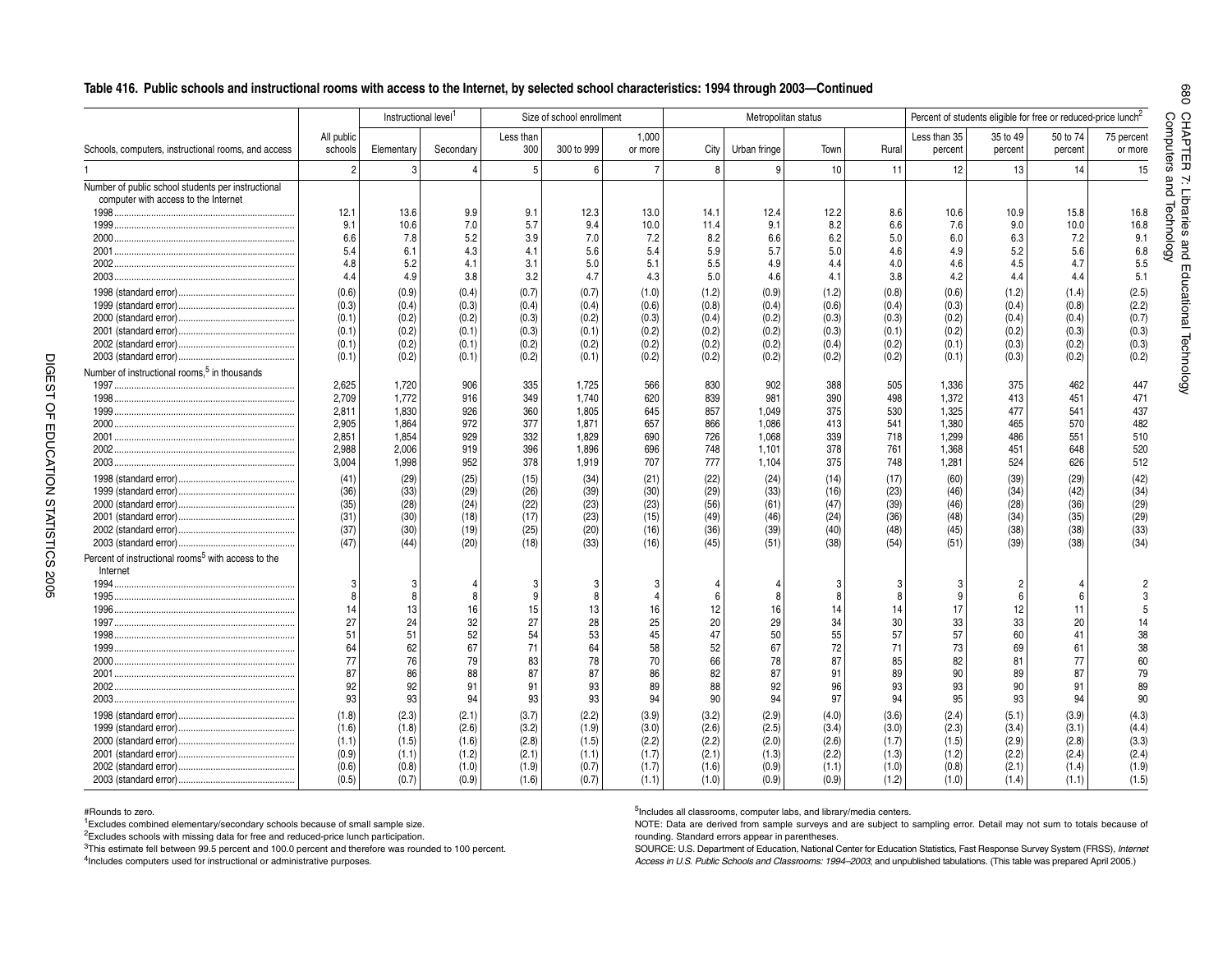|                                       |                  | Number of                                     |              |                                           |                                                      |                                            |                                                      |                       |              |                         |              |                  | Percent of internet users using the Internet for various activities during the year <sup>1</sup> |                  |              |                                         |                |                  |                                                      |                                    |                                  |                                        |                                 |                                            |                                 |                            |
|---------------------------------------|------------------|-----------------------------------------------|--------------|-------------------------------------------|------------------------------------------------------|--------------------------------------------|------------------------------------------------------|-----------------------|--------------|-------------------------|--------------|------------------|--------------------------------------------------------------------------------------------------|------------------|--------------|-----------------------------------------|----------------|------------------|------------------------------------------------------|------------------------------------|----------------------------------|----------------------------------------|---------------------------------|--------------------------------------------|---------------------------------|----------------------------|
| Selected characteristic               |                  | persons using<br>the Internet<br>in thousands |              | Percent using<br>the Internet<br>anywhere |                                                      | Percent usina<br>the Internet<br>at school |                                                      | School<br>assignments |              | E-mail and<br>messaging |              | Playing games    | Online courses                                                                                   |                  |              | Product<br>purchases and<br>information | News, weather. | and sports       |                                                      | Health<br>information <sup>2</sup> |                                  | Government<br>information <sup>3</sup> |                                 | Conduct<br>financial<br>transactions $3,4$ |                                 | Look for jobs <sup>3</sup> |
|                                       |                  | 2                                             |              | 3                                         |                                                      |                                            |                                                      | .5                    |              | 6                       |              | -7               |                                                                                                  | 8                |              | g                                       |                | 10               |                                                      | 11                                 |                                  | 12                                     |                                 | 13                                         |                                 | 14                         |
| Total, all persons.                   | 161,636          | (309.1)                                       | 58.7         | (0.14)                                    | $\overline{\phantom{0}}$                             | (t)                                        | $\overline{\phantom{m}}$                             | (t)                   | 82.1         | (0.15)                  | 42.2         | (0.19)           | 5.6                                                                                              | (0.09)           | 71.2         | (0.17)                                  | 60.6           | (0.19)           | 39.3                                                 | (0.20)                             | 44.7                             | (0.21)                                 | 30.4                            | (0.19)                                     | 18.7                            | (0.16)                     |
| Sex                                   |                  |                                               |              |                                           |                                                      |                                            |                                                      |                       |              |                         |              |                  |                                                                                                  |                  |              |                                         |                |                  |                                                      |                                    |                                  |                                        |                                 |                                            |                                 |                            |
|                                       | 78,070           | (343.4)                                       | 58.2         | (0.21)                                    | —                                                    | (t)                                        |                                                      | (t)                   | 80.4         | (0.22)                  | 45.5         | (0.27)           | 5.4                                                                                              | (0.12)           | 71.8         | (0.25)                                  | 65.5           | (0.26)           | 34.1                                                 | (0.28)                             | 45.5                             | (0.30)                                 | 32.3                            | (0.28)                                     | 19.1                            | (0.24)                     |
| Female                                | 83,567           | (348.1)                                       | 59.2         | (0.20)                                    | -                                                    | (t)                                        | $\overline{\phantom{0}}$                             | (t)                   | 83.7         | (0.20)                  | 39.2         | (0.26)           | 5.7                                                                                              | (0.12)           | 70.6         | (0.24)                                  | 55.9           | (0.26)           | 44.1                                                 | (0.28)                             | 44.0                             | (0.29)                                 | 28.6                            | (0.26)                                     | 18.3                            | (0.22)                     |
| Race/ethnicity                        |                  |                                               |              |                                           |                                                      |                                            |                                                      |                       |              |                         |              |                  |                                                                                                  |                  |              |                                         |                |                  |                                                      |                                    |                                  |                                        |                                 |                                            |                                 |                            |
| White, non-Hispanic                   | 122,243          | (353.9)                                       | 65.1         | (0.17)                                    | —                                                    | (t)                                        | $\overline{\phantom{0}}$                             | (t)                   | 84.8         | (0.16)                  | 41.4         | (0.22)           | 5.5                                                                                              | (0.10)           | 74.4         | (0.19)                                  | 62.9           | (0.21)           | 41.1                                                 | (0.23)                             | 45.9                             | (0.24)                                 | 31.3                            | (0.22)                                     | 17.4                            | (0.18)                     |
| Black, non-Hispanic                   | 14,898           | (131.5)                                       | 45.2         | (0.45)                                    | $\overline{\phantom{0}}$                             | (t)                                        | $\overline{\phantom{0}}$                             | (t)                   | 71.1         | (0.61)                  | 50.2         | (0.67)           | 5.6                                                                                              | (0.31)           | 59.7         | (0.66)                                  | 50.8           | (0.67)           | 33.6                                                 | (0.67)                             | 41.1                             | (0.73)                                 | 22.3                            | (0.62)                                     | 25.6                            | (0.65)                     |
| Hispanic                              | 14,038           | (132.7)                                       | 37.2         | (0.43)                                    | $\qquad \qquad -$                                    | (t)                                        | $\overline{\phantom{m}}$                             | (t)                   | 69.6         | (0.68)                  | 43.0         | (0.73)           | 5.0                                                                                              | (0.32)           | 57.2         | (0.73)                                  | 50.6           | (0.74)           | 30.1                                                 | (0.73)                             | 36.4                             | (0.81)                                 | 26.6                            | (0.74)                                     | 21.5                            | (0.69)                     |
| Other                                 | 10,457           | (133.9)                                       | 61.6         | (0.65)                                    | $\qquad \qquad -$                                    | (t)                                        | $\overline{\phantom{0}}$                             | (t)                   | 83.3         | (0.64)                  | 39.5         | (0.84)           | 7.1                                                                                              | (0.44)           | 68.4         | (0.79)                                  | 60.7           | (0.83)           | 37.6                                                 | (0.87)                             | 45.4                             | (0.93)                                 | 35.2                            | (0.89)                                     | 21.5                            | (0.76)                     |
| Age                                   |                  |                                               |              |                                           |                                                      |                                            |                                                      |                       |              |                         |              |                  |                                                                                                  |                  |              |                                         |                |                  |                                                      |                                    |                                  |                                        |                                 |                                            |                                 |                            |
| 3 and 4                               | 1,662            | (62.5)                                        | 19.9         | (0.67)                                    | -                                                    | (t)                                        | $\overbrace{\phantom{1232211}}$                      | (t)                   | 26.5         | (1.67)                  | 64.6         | (1.81)           | 0.6                                                                                              | (0.29)           | 15.4         | (1.36)                                  | 11.3           | (1.19)           |                                                      | (t)                                | -                                | (t)                                    |                                 | (t)                                        |                                 | $(+)$                      |
| 5 to 9.                               | 8,259            | (137.2)                                       | 42.0         | (0.54)                                    |                                                      | (t)                                        |                                                      | (t)                   | 33.5         | (0.80)                  | 64.8         | (0.81)           | 1.0                                                                                              | (0.17)           | 17.3         | (0.64)                                  | 16.6           | (0.63)           | $\qquad \qquad -$                                    | (t)                                | $\overline{\phantom{0}}$         | (t)                                    | $\qquad \qquad -$               | (t)                                        | $\overline{\phantom{0}}$        | (t)                        |
| 10 to 14                              | 14.570           | (179.4)                                       | 68.9         | (0.49)                                    |                                                      | (t)                                        | $\overline{\phantom{0}}$                             | (t)                   | 62.4         | (0.62)                  | 66.1         | (0.60)           | 1.1                                                                                              | (0.13)           | 34.4         | (0.61)                                  | 35.7           | (0.61)           | 6.2                                                  | (0.38)                             | $\overline{\phantom{0}}$         | (t)                                    | $\overline{\phantom{0}}$        | (t)                                        |                                 | (t)                        |
| 15 to 19                              | 15,768           | (186.1)                                       | 77.7         | (0.45)                                    | $\overline{\phantom{0}}$                             | (t)                                        | $\overline{\phantom{m}}$                             | (t)                   | 84.0         | (0.45)                  | 61.1         | (0.60)           | 5.0                                                                                              | (0.27)           | 61.3         | (0.60)                                  | 55.4           | (0.61)           | 13.2                                                 | (0.42)                             | 19.3                             | (0.48)                                 | 8.6                             | (0.34)                                     | 10.5                            | (0.38)                     |
| 20 to 24                              | 13,800           | (174.9)                                       | 69.4         | (0.50)                                    | $\overline{\phantom{0}}$<br>$\overline{\phantom{0}}$ | (t)                                        | $\qquad \qquad -$                                    | (t)                   | 87.1         | (0.44)                  | 51.9         | (0.65)           | 8.8                                                                                              | (0.37)           | 76.4         | (0.56)                                  | 65.6           | (0.62)           | 28.4                                                 | (0.59)                             | 36.2<br>50.2                     | (0.63)                                 | 27.6                            | (0.59)                                     | 30.5                            | (0.60)                     |
| 25 to 29<br>30 to 39                  | 12,492<br>28.580 | (167.0)<br>(242.3)                            | 66.7<br>69.2 | (0.53)<br>(0.35)                          | $\overline{\phantom{0}}$                             | (t)<br>(t)                                 | $\overline{\phantom{m}}$<br>$\overline{\phantom{m}}$ | (t)<br>(t)            | 88.7<br>88.6 | (0.44)<br>(0.29)        | 42.2<br>35.9 | (0.68)<br>(0.44) | 8.0<br>7.1                                                                                       | (0.37)<br>(0.23) | 83.1<br>83.6 | (0.52)<br>(0.34)                        | 71.0<br>70.9   | (0.62)<br>(0.41) | 44.7<br>45.0                                         | (0.68)<br>(0.45)                   | 49.9                             | (0.69)<br>(0.46)                       | 41.3<br>38.8                    | (0.68)<br>(0.44)                           | 31.5<br>23.3                    | (0.64)<br>(0.38)           |
| 40 to 49                              | 29.978           | (247.3)                                       | 67.5         | (0.34)                                    | $\overline{\phantom{0}}$                             | (t)                                        | $\overline{\phantom{0}}$                             | (t)                   | 88.3         | (0.29)                  | 33.1         | (0.42)           | 6.3                                                                                              | (0.22)           | 83.4         | (0.33)                                  | 70.1           | (0.41)           | 48.0                                                 | (0.44)                             | 50.9                             | (0.44)                                 | 34.6                            | (0.42)                                     | 19.0                            | (0.35)                     |
|                                       | 21,911           | (215.9)                                       | 62.7         | (0.40)                                    | $\overline{\phantom{0}}$                             | (t)                                        | $\overline{\phantom{m}}$                             | (t)                   | 89.3         | (0.32)                  | 26.9         | (0.46)           | 5.9                                                                                              | (0.24)           | 82.1         | (0.40)                                  | 66.4           | (0.49)           | 50.5                                                 | (0.52)                             | 51.2                             | (0.52)                                 | 30.0                            | (0.48)                                     | 12.8                            | (0.35)                     |
|                                       | 9.677            | (148.0)                                       | 43.9         | (0.51)                                    | $\overline{\phantom{0}}$                             | (t)                                        | $\overline{\phantom{0}}$                             | (t)                   | 87.5         | (0.52)                  | 27.7         | (0.70)           | 3.7                                                                                              | (0.30)           | 77.8         | (0.65)                                  | 60.2           | (0.77)           | 49.3                                                 | (0.78)                             | 45.6                             | (0.78)                                 | 24.2                            | (0.67)                                     | 6.1                             | (0.37)                     |
| 70 or older                           | 4.940            | (106.9)                                       | 20.1         | (0.39)                                    | $\overline{\phantom{0}}$                             | (t)                                        | $\overline{\phantom{0}}$                             | (t)                   | 86.7         | (0.74)                  | 27.9         | (0.98)           | 2.9                                                                                              | (0.37)           | 67.6         | (1.03)                                  | 56.8           | (1.08)           | 47.6                                                 | (1.09)                             | 37.8                             | (1.06)                                 | 19.0                            | (0.86)                                     | 2.4                             | (0.34)                     |
| Family income <sup>5</sup>            |                  |                                               |              |                                           |                                                      |                                            |                                                      |                       |              |                         |              |                  |                                                                                                  |                  |              |                                         |                |                  |                                                      |                                    |                                  |                                        |                                 |                                            |                                 |                            |
| Less than \$10,000                    | 5,290            | (112.1)                                       | 31.5         | (0.63)                                    | —                                                    | (t)                                        |                                                      | (t)                   | 69.3         | (1.11)                  | 48.0         | (1.20)           | 6.4                                                                                              | (0.59)           | 60.6         | (1.17)                                  | 53.3           | (1.20)           | 33.8                                                 | (1.21)                             | 40.4                             | (1.31)                                 | 22.9                            | (1.12)                                     | 34.5                            | (1.27)                     |
| \$10,000 to \$19,999                  | 8.119            | (195.6)                                       | 32.5         | (0.66)                                    | —                                                    | (t)                                        | $\overline{\phantom{0}}$                             | (t)                   | 70.6         | (1.12)                  | 45.0         | (1.22)           | 5.9                                                                                              | (0.58)           | 60.4         | (1.20)                                  | 51.3           | (1.23)           | 33.4                                                 | (1.23)                             | 39.7                             | (1.34)                                 | 20.7                            | (1.11)                                     | 26.1                            | (1.20)                     |
| \$20,000 to \$29,999                  | 12,830           | (243.1)                                       | 43.8         | (0.64)                                    | $\overline{\phantom{0}}$                             | (t)                                        | $\overline{\phantom{0}}$                             | (t)                   | 75.5         | (0.84)                  | 46.1         | (0.97)           | 5.4                                                                                              | (0.44)           | 64.3         | (0.94)                                  | 54.9           | (0.97)           | 35.8                                                 | (0.99)                             | 39.3                             | (1.04)                                 | 24.8                            | (0.92)                                     | 23.6                            | (0.91)                     |
| \$30,000 to \$39,999                  | 15,730           | (267.2)                                       | 54.3         | (0.65)                                    | $\qquad \qquad -$                                    | (t)                                        | $\overline{\phantom{m}}$                             | $(+)$                 | 79.4         | (0.71)                  | 44.9         | (0.88)           | 5.1                                                                                              | (0.39)           | 67.0         | (0.83)                                  | 56.1           | (0.88)           | 36.3                                                 | (0.90)                             | 40.4                             | (0.95)                                 | 26.3                            | (0.85)                                     | 21.2                            | (0.79)                     |
| \$40,000 to \$49,999                  | 13,596           | (249.8)                                       | 64.8         | (0.73)                                    | $\overline{\phantom{0}}$                             | (t)                                        | $\overline{\phantom{0}}$                             | (f)                   | 80.2         | (0.76)                  | 43.7         | (0.94)           | 4.8                                                                                              | (0.40)           | 70.6         | (0.86)                                  | 58.0           | (0.94)           | 37.6                                                 | (0.97)                             | 41.9                             | (1.02)                                 | 27.3                            | (0.92)                                     | 18.5                            | (0.80)                     |
| \$50,000 to \$74,999                  | 32.025           | (365.2)                                       | 71.8         | (0.47)                                    |                                                      | (t)                                        | $\overline{\phantom{m}}$                             | (t)                   | 83.6         | (0.46)                  | 42.7         | (0.61)           | 5.1                                                                                              | (0.27)           | 72.9         | (0.55)                                  | 61.7           | (0.60)           | 39.7                                                 | (0.63)                             | 45.7                             | (0.67)                                 | 31.3                            | (0.62)                                     | 18.2                            | (0.52)                     |
| \$75,000 or more                      | 48,795           | (429.4)                                       | 82.9         | (0.34)                                    | $\qquad \qquad -$                                    | (t)                                        | $\overline{\phantom{m}}$                             | (t)                   | 87.3         | (0.33)                  | 39.7         | (0.49)           | 6.5                                                                                              | (0.25)           | 77.7         | (0.42)                                  | 67.4           | (0.47)           | 44.0                                                 | (0.52)                             | 51.5                             | (0.54)                                 | 38.4                            | (0.53)                                     | 15.9                            | (0.40)                     |
| Total, all students.                  | 49,520           | (300.6)                                       | 66.1         | (0.27)                                    | 48.8                                                 | (0.28)                                     | 82.2                                                 | (0.26)                | 70.1         | (0.32)                  | 59.3         | (0.34)           | 5.9                                                                                              | (0.16)           | 49.8         | (0.35)                                  | 46.5           | (0.35)           | 20.1                                                 | (0.33)                             | 32.8                             | (0.45)                                 | 20.5                            | (0.39)                                     | 17.8                            | (0.37)                     |
| Elementary/secondary <sup>6</sup>     | 34,636           | (262.4)                                       | 59.4         | (0.31)                                    | 43.3                                                 | (0.32)                                     | 77.9                                                 | (0.34)                | 60.6         | (0.40)                  | 64.2         | (0.40)           | 2.0                                                                                              | (0.12)           | 37.1         | (0.40)                                  | 36.0           | (0.40)           | 9.3                                                  | (0.31)                             | 15.8                             | (0.53)                                 | 5.6                             | (0.34)                                     | 7.0                             | (0.37)                     |
| 3 and 4 years old                     | 1,063            | (50.1)                                        | 23.2         | (0.96)                                    | 7.6                                                  | (0.60)                                     | 29.4                                                 | (2.15)                | 25.1         | (2.05)                  | 63.5         | (2.27)           | $\ddagger$                                                                                       | (t)              | 12.7         | (1.57)                                  | 8.5            | (1.32)           | $\qquad \qquad -$                                    | (t)                                | $\overline{\phantom{0}}$         | $(+)$                                  | $\overline{\phantom{0}}$        | (t)                                        | $\overline{\phantom{0}}$        | (t)                        |
| 5 to 9 years old                      | 8.116            | (136.0)                                       | 42.7         | (0.55)                                    | 26.1                                                 | (0.49)                                     | 51.6                                                 | (0.85)                | 33.3         | (0.81)                  | 64.9         | (0.82)           | 1.0                                                                                              | (0.17)           | 17.3         | (0.65)                                  | 16.5           | (0.63)           | $\overline{\phantom{m}}$                             | (t)                                | $\overline{\phantom{0}}$         | (t)                                    | $\overline{\phantom{0}}$        | (t)                                        | $\overline{\phantom{0}}$        | (t)                        |
| 10 to 14 years old.                   | 14,422           | (178.5)                                       | 69.4         | (0.49)                                    | 53.4                                                 | (0.53)                                     | 85.6                                                 | (0.45)                | 62.4         | (0.62)                  | 66.1         | (0.61)           | 1.0                                                                                              | (0.13)           | 34.2         | (0.61)                                  | 35.5           | (0.61)           | 5.9                                                  | (0.38)                             | $\overline{\phantom{0}}$         | (t)                                    | $\overline{\phantom{m}}$        | (t)                                        | $\equiv$                        | (t)                        |
| 15 year old and over                  | 11,035           | (157.5)                                       | 79.5         | (0.53)                                    | 63.6                                                 | (0.63)                                     | 91.9                                                 | (0.40)                | 81.6         | (0.57)                  | 61.3         | (0.71)           | 4.2                                                                                              | (0.29)           | 57.8         | (0.72)                                  | 53.6           | (0.73)           | 12.2                                                 | (0.48)                             | 15.8                             | (0.53)                                 | 5.6                             | (0.34)                                     | 7.0                             | (0.37)                     |
| College                               | 14,884           | (181.2)                                       | 89.5         | (0.37)                                    | 68.1                                                 | (0.56)                                     | 92.0                                                 | (0.34)                | 92.4         | (0.34)                  | 47.8         | (0.63)           | 14.9                                                                                             | (0.45)           | 79.2         | (0.51)                                  | 71.1           | (0.57)           | 34.9                                                 | (0.60)                             | 45.4                             | (0.63)                                 | 31.5                            | (0.59)                                     | 25.8                            | (0.55)                     |
| Sex                                   |                  |                                               |              |                                           |                                                      |                                            |                                                      |                       |              |                         |              |                  |                                                                                                  |                  |              |                                         |                |                  |                                                      |                                    |                                  |                                        |                                 |                                            |                                 |                            |
| Male                                  | 24,107           | (225.2)                                       | 64.6         | (0.38)                                    | 47.7                                                 | (0.40)                                     | 80.7                                                 | (0.39)                | 66.8         | (0.47)                  | 64.1         | (0.48)           | 5.3                                                                                              | (0.22)           | 50.5         | (0.50)                                  | 49.9           | (0.50)           | 16.1                                                 | (0.44)                             | 31.4                             | (0.65)                                 | 20.2                            | (0.56)                                     | 17.0                            | (0.52)                     |
| Elementary/                           |                  |                                               |              |                                           |                                                      |                                            |                                                      |                       |              |                         |              |                  |                                                                                                  |                  |              |                                         |                |                  |                                                      |                                    |                                  |                                        |                                 |                                            |                                 |                            |
| secondary <sup>6</sup>                | 17,519<br>591    | (195.3)                                       | 58.4         | (0.44)                                    | 42.2<br>7.2                                          | (0.44)                                     | 76.6                                                 | (0.49)<br>(2.81)      | 57.2         | (0.58)                  | 67.5         | (0.54)<br>(2.99) | 2.1                                                                                              | (0.17)           | 39.4         | (0.57)                                  | 39.3<br>8.7    | (0.57)           | 7.6                                                  | (0.40)                             | 15.4<br>$\overline{\phantom{0}}$ | (0.74)                                 | 5.6<br>$\overline{\phantom{0}}$ | (0.47)                                     | 6.4<br>$\overline{\phantom{0}}$ | (0.50)                     |
| 3 and 4 years old<br>5 to 9 years old | 4,051            | (37.4)<br>(97.0)                              | 24.2<br>41.8 | (1.34)<br>(0.77)                          | 25.1                                                 | (0.81)<br>(0.68)                           | 26.9<br>50.4                                         | (1.21)                | 23.7<br>30.2 | (2.69)<br>(1.11)        | 66.4<br>66.8 | (1.14)           | $\ddagger$<br>1.2                                                                                | $(+)$<br>(0.27)  | 11.4<br>18.9 | (2.01)<br>(0.95)                        | 17.8           | (1.79)<br>(0.93) | $\overline{\phantom{m}}$<br>$\overline{\phantom{0}}$ | (t)<br>(t)                         |                                  | (t)<br>(t)                             | $\overline{\phantom{0}}$        | (t)                                        |                                 | (t)                        |
| 10 to 14 years old.                   | 7.233            | (128.7)                                       | 68.1         | (0.70)                                    | 51.9                                                 | (0.75)                                     | 84.0                                                 | (0.66)                | 58.0         | (0.89)                  | 68.9         | (0.84)           | 1.4                                                                                              | (0.21)           | 37.6         | (0.88)                                  | 38.1           | (0.88)           | 4.6                                                  | (0.48)                             | $\overline{\phantom{0}}$         | (t)                                    | $\overline{\phantom{0}}$        | (t)<br>(t)                                 |                                 | (t)<br>(t)                 |
| 15 year old and over                  | 5,645            | (114.1)                                       | 77.9         | (0.75)                                    | 62.8                                                 | (0.87)                                     | 91.2                                                 | (0.58)                | 79.1         | (0.83)                  | 66.3         | (0.97)           | 3.9                                                                                              | (0.40)           | 59.5         | (1.01)                                  | 59.6           | (1.01)           | 9.9                                                  | (0.61)                             | 15.4                             | (0.74)                                 | 5.6                             | (0.47)                                     | 6.4                             | (0.50)                     |
| College                               | 6,587            | (123.0)                                       | 90.0         | (0.54)                                    | 70.2                                                 | (0.82)                                     | 91.4                                                 | (0.53)                | 92.3         | (0.51)                  | 55.1         | (0.94)           | 13.6                                                                                             | (0.65)           | 79.8         | (0.76)                                  | 77.9           | (0.79)           | 29.2                                                 | (0.86)                             | 45.0                             | (0.94)                                 | 32.7                            | (0.89)                                     | 26.0                            | (0.83)                     |
|                                       |                  |                                               |              |                                           |                                                      |                                            |                                                      |                       |              |                         |              |                  |                                                                                                  |                  |              |                                         |                |                  |                                                      |                                    |                                  |                                        |                                 |                                            |                                 |                            |

CHAPTER 7: Libraries and Educational Technology 681<br>Computers and Technology CHAPTER 7: [Libraries and Educational Technology](#page-0-0) 681 Computers and Technology

See notes at end of table.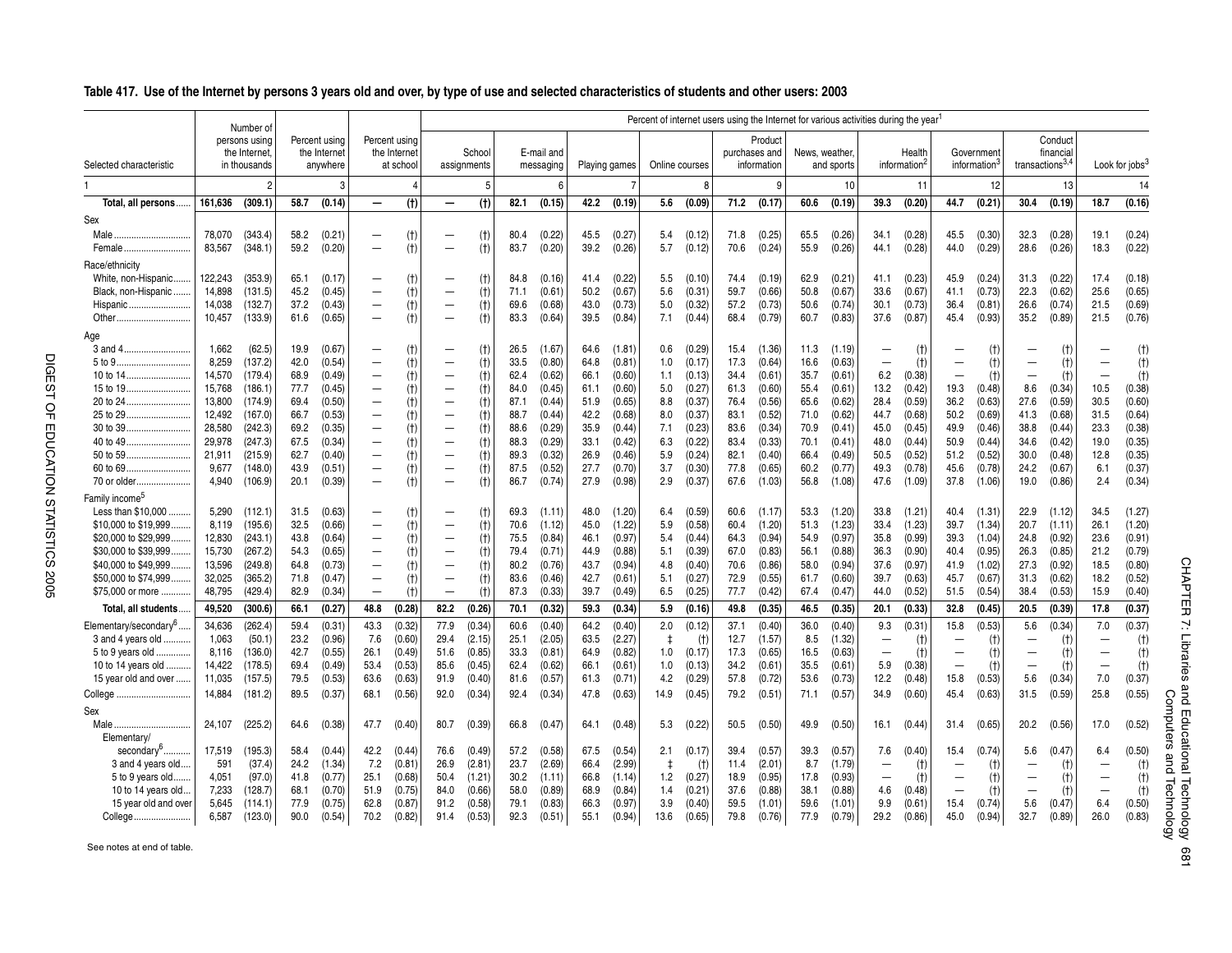### **Table 417. Use of the Internet by persons 3 years old and over, by type of use and selected characteristics of students and other users: 2003—Continued**

|                                         |                | Number of                                     |              |                                           |              |                                            |              |                       |              |                         |               |                  |                |                  | Percent of internet users using the Internet for various activities during the year <sup>1</sup> |                                         |               |                  |                          |                                    |                          |                           |                             |                      |                          |                            |
|-----------------------------------------|----------------|-----------------------------------------------|--------------|-------------------------------------------|--------------|--------------------------------------------|--------------|-----------------------|--------------|-------------------------|---------------|------------------|----------------|------------------|--------------------------------------------------------------------------------------------------|-----------------------------------------|---------------|------------------|--------------------------|------------------------------------|--------------------------|---------------------------|-----------------------------|----------------------|--------------------------|----------------------------|
| Selected characteristic                 |                | persons using<br>the Internet<br>in thousands |              | Percent using<br>the Internet<br>anywhere |              | Percent using<br>the Internet<br>at school |              | School<br>assignments |              | E-mail and<br>messaging | Playing games |                  | Online courses |                  |                                                                                                  | Product<br>purchases and<br>information | News, weather | and sports       |                          | Health<br>information <sup>4</sup> |                          | Government<br>information | transactions <sup>3,4</sup> | Conduct<br>financial |                          | Look for iobs <sup>3</sup> |
|                                         |                |                                               |              |                                           |              |                                            |              | 5                     |              | 6                       |               | 7                |                | 8                |                                                                                                  | q                                       |               | 10               |                          | 11                                 |                          | 12                        |                             | 13                   |                          | 14                         |
| Female<br>Elementary/                   | 25.413         | (230.4)                                       | 67.6         | (0.37)                                    | 49.9         | (0.40)                                     | 83.6         | (0.36)                | 73.3         | (0.43)                  | 54.7          | (0.48)           | 6.5            | (0.24)           | 49.1                                                                                             | (0.48)                                  | 43.4          | (0.48)           | 23.8                     | (0.48)                             | 34.1                     | (0.62)                    | 20.7                        | (0.53)               | 18.6                     | (0.51)                     |
| secondary <sup>6</sup>                  | 17.117         | (193.2)                                       | 60.5         | (0.45)                                    | 44.4         | (0.45)                                     | 79.3         | (0.48)                | 64.0         | (0.56)                  | 60.8          | (0.57)           | 1.9            | (0.16)           | 34.8                                                                                             | (0.56)                                  | 32.6          | (0.55)           | 11.1                     | (0.48)                             | 16.2                     | (0.77)                    | 5.7                         | (0.48)               | 7.6                      | (0.56)                     |
| 3 and 4 years old.                      | 472            | (33.4)                                        | 21.9         | (1.37)                                    | 8.0          | (0.90)                                     | 32.5         | (3.32)                | 26.8         | (3.14)                  | 60.0          | (3.47)           | $\ddagger$     | (t)              | 14.3                                                                                             | (2.48)                                  | 8.3           | (1.95)           | $\overline{\phantom{0}}$ | (t)                                |                          | (t)                       |                             | (t)                  |                          | (t)                        |
| 5 to 9 years old                        | 4,065          | (97.2)                                        | 43.7         | (0.79)                                    | 27.1         | (0.71)                                     | 52.9         | (1.21)                | 36.3         | (1.16)                  | 62.9          | (1.17)           | 0.7            | (0.20)           | 15.7                                                                                             | (0.88)                                  | 15.1          | (0.86)           | -                        | (t)                                | -                        | (t)                       | $\overline{\phantom{0}}$    | (t)                  | $\overline{\phantom{0}}$ | (t)                        |
| 10 to 14 years old.                     | 7.189          | (128.3)                                       | 70.7         | (0.69)                                    | 54.9         | (0.76)                                     | 87.3         | (0.60)                | 66.9         | (0.85)                  | 63.3          | (0.87)           | 0.7            | (0.15)           | 30.9                                                                                             | (0.84)                                  | 32.9          | (0.85)           | 7.1                      | (0.57)                             | —                        | (t)                       | $\overline{\phantom{0}}$    | (t)                  |                          | (t)                        |
| 15 year old and over                    | 5,390          | (111.6)                                       | 81.2         | (0.74)                                    | 64.5         | (0.90)                                     | 92.6         | (0.55)                | 84.1         | (0.77)                  | 56.0          | (1.04)           | 4.4            | (0.43)           | 56.1                                                                                             | (1.04)                                  | 47.4          | (1.05)           | 14.6                     | (0.74)                             | 16.2                     | (0.77)                    | 5.7                         | (0.48)               | 7.6                      | (0.56)                     |
| College.<br>.                           | 8,297          | (137.5)                                       | 89.0         | (0.50)                                    | 66.4         | (0.75)                                     | 92.4         | (0.45)                | 92.4         | (0.45)                  | 42.0          | (0.83)           | 15.9           | (0.62)           | 78.8                                                                                             | (0.69)                                  | 65.7          | (0.80)           | 39.4                     | (0.83)                             | 45.8                     | (0.84)                    | 30.4                        | (0.78)               | 25.7                     | (0.74)                     |
| Race/ethnicitv                          |                |                                               |              |                                           |              |                                            |              |                       |              |                         |               |                  |                |                  |                                                                                                  |                                         |               |                  |                          |                                    |                          |                           |                             |                      |                          |                            |
| White, non-Hispanic<br>Elementary       | 34,066         | (260.6)                                       | 73.4         | (0.32)                                    | 54.0         | (0.36)                                     | 82.6         | (0.32)                | 74.0         | (0.37)                  | 60.1          | (0.41)           | 6.0            | (0.20)           | 52.9                                                                                             | (0.42)                                  | 48.8          | (0.42)           | 20.8                     | (0.40)                             | 34.6                     | (0.55)                    | 21.9                        | (0.48)               | 16.7                     | (0.43)                     |
| secondary <sup>6</sup>                  | 23,592         | (223.1)                                       | 67.1         | (0.39)                                    | 48.7         | (0.41)                                     | 78.2         | (0.41)                | 65.1         | (0.48)                  | 65.7          | (0.48)           | 1.9            | (0.14)           | 39.9                                                                                             | (0.49)                                  | 38.0          | (0.49)           | 9.5                      | (0.38)                             | 17.3                     | (0.68)                    | 6.7                         | (0.45)               | 5.8                      | (0.42)                     |
| 3 and 4 years old.                      | 769            | (42.6)                                        | 26.8         | (1.27)                                    | 7.2          | (0.74)                                     | 23.9         | (2.37)                | 24.1         | (2.37)                  | 63.5          | (2.67)           | $\ddagger$     | (t)              | 9.9                                                                                              | (1.66)                                  | 6.5           | (1.37)           | $\overline{\phantom{0}}$ | (t)                                | -                        | (t)                       | $\overline{\phantom{0}}$    | (t)                  | $\overline{\phantom{0}}$ | (t)                        |
| 5 to 9 years old                        | 5,557          | (113.2)                                       | 49.6         | (0.73)                                    | 30.4         | (0.67)                                     | 49.7         | (1.03)                | 35.4         | (0.99)                  | 65.5          | (0.98)           | 0.9            | (0.19)           | 17.4                                                                                             | (0.78)                                  | 17.2          | (0.78)           | $\overline{\phantom{0}}$ | (t)                                | $\overline{\phantom{0}}$ | (t)                       | $\overline{\phantom{0}}$    | (t)                  | $\overline{\phantom{0}}$ | (t)                        |
| 10 to 14 years old.                     | 9.836          | (149.1)                                       | 78.2         | (0.57)                                    | 60.4         | (0.67)                                     | 87.4         | (0.52)                | 68.5         | (0.72)                  | 67.8          | (0.72)           | 0.8            | (0.14)           | 37.0                                                                                             | (0.75)                                  | 37.6          | (0.75)           | 5.4                      | (0.44)                             | —                        | (t)                       |                             | (t)                  |                          | (t)                        |
| 15 year old and over                    | 7,430          | (130.4)                                       | 87.4         | (0.55)                                    | 69.6         | (0.77)                                     | 92.9         | (0.46)                | 87.2         | (0.60)                  | 63.4          | (0.86)           | 4.1            | (0.36)           | 63.5                                                                                             | (0.86)                                  | 57.4          | (0.88)           | 12.9                     | (0.60)                             | 17.3                     | (0.68)                    | 6.7                         | (0.45)               | 5.8                      | (0.42)                     |
| College                                 | 10.475         | (153.6)                                       | 92.7         | (0.38)                                    | 70.3         | (0.66)                                     | 92.4         | (0.40)                | 94.0         | (0.36)                  | 47.5          | (0.75)           | 15.4           | (0.54)           | 82.3                                                                                             | (0.57)                                  | 73.1          | (0.67)           | 35.7                     | (0.72)                             | 46.8                     | (0.75)                    | 32.7                        | (0.71)               | 24.4                     | (0.65)                     |
| Black, non-Hispanic                     | 5,810          | (110.1)                                       | 53.0         | (0.78)                                    | 40.8         | (0.77)                                     | 82.6         | (0.81)                | 57.4         | (1.06)                  | 61.5          | (1.05)           | 5.9            | (0.51)           | 41.9                                                                                             | (1.06)                                  | 39.3          | (1.05)           | 18.8                     | (0.99)                             | 28.2                     | (1.33)                    | 12.7                        | (0.99)               | 22.8                     | (1.24)                     |
| Elementary                              |                |                                               |              |                                           |              |                                            |              |                       |              |                         |               |                  |                |                  |                                                                                                  |                                         |               |                  |                          |                                    |                          |                           |                             |                      |                          | (1.41)                     |
| secondary <sup>6</sup>                  | 4,137          | (96.7)                                        | 46.6         | (0.87)                                    | 36.2         | (0.83)                                     | 79.1         | (1.04)                | 46.8         | (1.27)                  | 64.9          | (1.21)           | 2.0            | (0.36)           | 31.0                                                                                             | (1.18)                                  | 31.2          | (1.18)           | 8.7                      | (0.92)                             | 11.7                     | (1.42)                    | 1.6                         | (0.55)               | 11.5                     |                            |
| 3 and 4 years old.                      | 103<br>925     | (16.6)                                        | 15.0         | (2.24)<br>(1.46)                          | 7.2          | (1.62)                                     | 51.6         | (8.06)<br>(2.65)      | 32.5         | (7.55)                  | 56.8          | (7.99)<br>(2.56) | $\ddagger$     | (t)              | 35.3                                                                                             | (7.70)                                  | 20.0          | (6.45)           | $\overline{\phantom{0}}$ | (t)                                | -                        | (t)                       | $\overline{\phantom{0}}$    | (t)                  | $\overline{\phantom{0}}$ | (t)<br>(t)                 |
| 5 to 9 years old                        |                | (48.9)<br>(65.8)                              | 33.1<br>53.6 |                                           | 21.5         | (1.27)                                     | 58.2         |                       | 27.1         | (2.39)                  | 65.6          |                  | 0.6            | (0.40)           | 20.0<br>29.0                                                                                     | (2.15)<br>(1.79)                        | 16.3          | (1.99)           | $\overline{\phantom{0}}$ | (t)<br>(1.33)                      | -                        | (t)                       | $\overline{\phantom{0}}$    | (t)                  | $\overline{\phantom{0}}$ | (t)                        |
| 10 to 14 years old.                     | 1,732<br>1.377 |                                               |              | (1.44)                                    | 42.7         | (1.42)                                     | 83.8         | (1.45)                | 45.5         | (1.96)                  | 68.6          | (1.83)<br>(2.16) | 2.1<br>3.1     | (0.57)<br>(0.76) | 40.5                                                                                             |                                         | 31.6          | (1.83)           | 8.2<br>9.2               |                                    | —                        | (t)<br>(1.42)             |                             | (t)<br>(0.55)        |                          | (1.41)                     |
| 15 year old and over                    |                | (59.1)                                        | 63.6         | (1.69)                                    | 54.5         | (1.75)                                     | 89.2         | (1.37)                | 62.7         | (2.13)                  | 60.4<br>53.0  |                  |                |                  |                                                                                                  | (2.17)                                  | 41.6<br>59.4  | (2.17)           |                          | (1.27)                             | 11.7                     |                           | 1.6                         |                      | 11.5<br>32.2             | (1.87)                     |
| College<br>Hispanic                     | 1,673<br>5.862 | (64.8)<br>(116.2)                             | 80.0<br>49.1 | (1.43)<br>(0.80)                          | 60.7<br>34.9 | (1.75)<br>(0.76)                           | 91.4<br>77.6 | (1.12)<br>(0.95)      | 83.5<br>58.0 | (1.48)                  | 53.3          | (2.00)           | 15.4           | (1.45)<br>(0.49) | 68.9<br>38.7                                                                                     | (1.85)                                  | 38.1          | (1.97)           | 33.9<br>16.2             | (1.89)<br>(1.02)                   | 41.9<br>27.3             | (1.97)                    | 21.8<br>15.9                | (1.65)               | 18.6                     | (1.29)                     |
| Elementary/<br>secondary <sup>6</sup> . | 4.517          | (105.7)                                       | 44.2         | (0.86)                                    | 31.2         | (0.80)                                     | 74.5         | (1.13)                | 49.1         | (1.13)<br>(1.30)        | 56.1          | (1.14)<br>(1.29) | 4.9<br>2.8     | (0.43)           | 29.1                                                                                             | (1.11)<br>(1.18)                        | 30.3          | (1.11)<br>(1.19) | 8.6                      | (0.95)                             | 13.9                     | (1.47)<br>(1.58)          | 3.7                         | (1.21)<br>(0.87)     | 9.0                      | (1.31)                     |
| 3 and 4 years old.                      | 114            | (18.6)                                        | 15.6         | (2.35)                                    | 7.2          | (1.67)                                     | 41.4         | (8.08)                | 16.2         | (6.04)                  | 71.0          | (7.44)           | $\ddagger$     | (t)              | 7.0                                                                                              | (4.19)                                  | 10.6          | (5.04)           | $\overline{\phantom{0}}$ | (t)                                | -                        |                           |                             |                      |                          | (t)                        |
| 5 to 9 years old                        | 1.095          | (56.5)                                        | 30.3         | (1.33)                                    | 17.9         | (1.11)                                     | 53.6         | (2.63)                | 26.6         | (2.33)                  | 59.9          | (2.59)           | 1.8            | (0.70)           | 15.2                                                                                             | (1.89)                                  | 15.5          | (1.91)           | $\overline{\phantom{0}}$ | (t)                                | -                        | (t)<br>(t)                | $\overline{\phantom{0}}$    | (t)<br>(t)           | $\overline{\phantom{0}}$ | (t)                        |
| 10 to 14 years old.                     | 1,855          | (72.3)                                        | 51.9         | (1.46)                                    | 38.7         | (1.42)                                     | 78.5         | (1.67)                | 48.2         | (2.03)                  | 54.9          | (2.02)           | 1.4            | (0.48)           | 25.5                                                                                             | (1.77)                                  | 28.1          | (1.82)           | 6.5                      | (1.23)                             | —                        | (t)                       | $\overline{\phantom{0}}$    | (t)                  | $\overline{\phantom{0}}$ | (t)                        |
| 15 year old and over                    | 1,454          | (64.5)                                        | 63.2         | (1.76)                                    | 47.9         | (1.82)                                     | 87.6         | (1.51)                | 69.8         | (2.10)                  | 53.7          | (2.28)           | 5.3            | (1.02)           | 45.8                                                                                             | (2.28)                                  | 45.8          | (2.28)           | 10.3                     | (1.39)                             | 13.9                     | (1.58)                    | 3.7                         | (0.87)               | 9.0                      | (1.31)                     |
| College<br>.                            | 1.344          | (62.2)                                        | 78.4         | (1.74)                                    | 56.9         | (2.09)                                     | 88.2         | (1.54)                | 88.1         | (1.54)                  | 43.9          | (2.36)           | 12.0           | (1.55)           | 71.2                                                                                             | (2.16)                                  | 64.2          | (2.28)           | 31.5                     | (2.21)                             | 41.8                     | (2.35)                    | 29.0                        | (2.16)               | 29.0                     | (2.16)                     |
| Family income <sup>5</sup>              |                |                                               |              |                                           |              |                                            |              |                       |              |                         |               |                  |                |                  |                                                                                                  |                                         |               |                  |                          |                                    |                          |                           |                             |                      |                          |                            |
| Less than \$10,000                      | 2.642          | (84.7)                                        |              | (1.22)                                    | 41.1         |                                            | 81.4         | (1.32)                |              | (1.63)                  | 56.0          |                  |                | (0.92)           |                                                                                                  |                                         |               |                  | 27.1                     |                                    | 39.2                     | (2.07)                    |                             |                      | 32.9                     | (1.99)                     |
| \$10,000 to \$19.999.                   | 3.477          | (95.2)                                        | 51.9<br>52.8 | (1.07)                                    | 41.8         | (1.21)<br>(1.06)                           | 82.2         | (1.13)                | 64.0<br>60.8 | (1.45)                  | 52.5          | (1.69)<br>(1.48) | 7.9<br>6.9     | (0.75)           | 51.9<br>46.7                                                                                     | (1.70)<br>(1.48)                        | 50.3<br>42.6  | (1.70)<br>(1.46) | 22.6                     | (1.71)<br>(1.44)                   | 37.2                     | (1.90)                    | 25.4<br>19.8                | (1.85)<br>(1.57)     | 21.4                     | (1.62)                     |
| \$20,000 to \$29,999                    | 4,226          | (103.0)                                       | 55.8         | (1.00)                                    | 42.8         | (0.99)                                     | 79.7         | (1.08)                | 64.5         | (1.29)                  | 56.5          | (1.33)           | 6.8            | (0.68)           | 47.3                                                                                             | (1.34)                                  | 43.4          | (1.33)           | 22.8                     | (1.32)                             | 35.4                     | (1.75)                    | 19.3                        | (1.44)               | 21.7                     | (1.51)                     |
| \$30,000 to \$39,999.                   | 4.860          | (108.7)                                       | 62.8         | (0.96)                                    | 45.1         | (0.99)                                     | 78.5         | (1.03)                | 66.8         | (1.18)                  | 60.9          | (1.22)           | 6.6            | (0.62)           | 45.1                                                                                             | (1.25)                                  | 41.4          | (1.23)           | 20.5                     | (1.23)                             | 31.9                     | (1.68)                    | 20.7                        | (1.46)               | 19.1                     | (1.41)                     |
| \$40,000 to \$49,999                    | 3,812          | (98.9)                                        | 69.0         | (1.09)                                    | 49.7         | (1.17)                                     | 80.2         | (1.13)                | 65.5         | (1.35)                  | 60.1          | (1.39)           | 5.5            | (0.64)           | 48.2                                                                                             | (1.41)                                  | 41.2          | (1.39)           | 18.7                     | (1.33)                             | 28.2                     | (1.82)                    | 17.4                        | (1.53)               | 14.8                     | (1.43)                     |
| \$50,000 to \$74.999                    | 9.038          | (130.9)                                       | 72.1         | (0.70)                                    | 51.6         | (0.78)                                     | 82.0         | (0.71)                | 71.5         | (0.83)                  | 60.9          | (0.90)           | 5.0            | (0.40)           | 49.9                                                                                             | (0.92)                                  | 46.9          | (0.92)           | 20.2                     | (0.88)                             | 35.0                     | (1.23)                    | 20.5                        | (1.04)               | 17.2                     | (0.98)                     |
| \$75,000 or more                        | 14,314         | 132.1                                         | 79.5         | (0.53)                                    | 57.3         | (0.64)                                     | 84.3         | (0.53)                | 76.2         | (0.62)                  | 61.9          | (0.71)           | 5.9            | (0.34)           | 54.0                                                                                             | (0.73)                                  | 51.3          | (0.73)           | 18.6                     | (0.69)                             | 32.9                     | (0.97)                    | 22.4                        | (0.86)               | 14.6                     | (0.73)                     |

—Not available.

†Not applicable.

‡Reporting standards not met.

<sup>1</sup>Individuals may be counted in more than one internet activity.

2Data are for persons 12 years old and over.

3Data are for persons 15 years old and over.

4Includes online banking and stock and securities transactions.

5Excludes persons whose income data were not available.

 $6$ Includes prekindergarten through grade 12.

NOTE: Data are based on a sample survey of households and are subject to sampling and nonsampling error. Detail may not sum to totals because of rounding. Standard errors appear in parentheses.

SOURCE: U.S. Department of Commerce, Census Bureau, Current Population Survey (CPS), October 2003, unpublished tabulations. (This table was prepared May 2005.)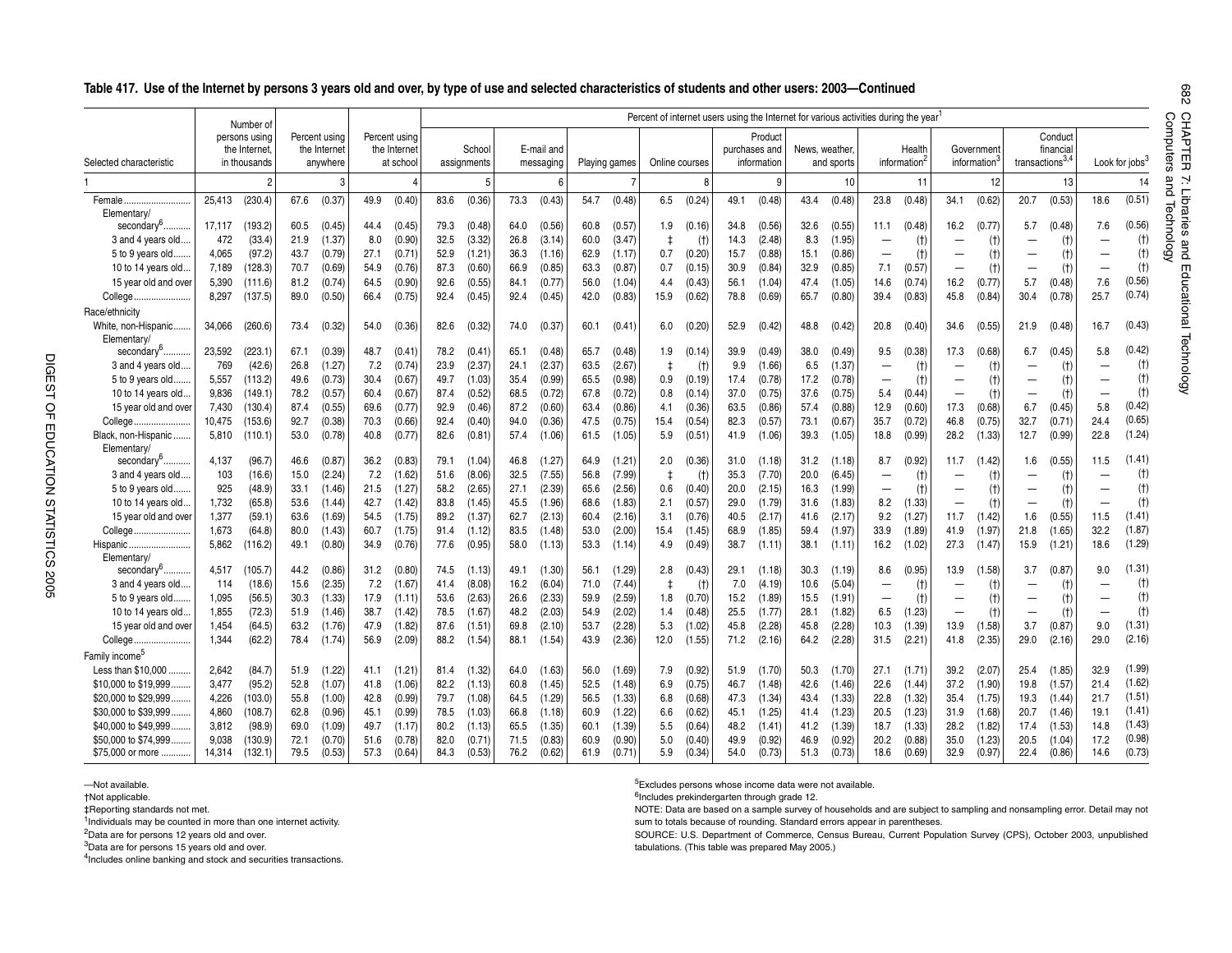#### **Table 418. Number and percentage of home computer users, by type of application and selected characteristics: 1997 and 2003**

|                            |        | 1997                                              |      |                                       |         |                                                   |      |                            |                           |        |      |                        |      | 2003   |      |               |                                                                         |        |            |                                    |      |                                                |      |        |
|----------------------------|--------|---------------------------------------------------|------|---------------------------------------|---------|---------------------------------------------------|------|----------------------------|---------------------------|--------|------|------------------------|------|--------|------|---------------|-------------------------------------------------------------------------|--------|------------|------------------------------------|------|------------------------------------------------|------|--------|
|                            |        |                                                   |      | Percent of                            |         |                                                   |      | Percent of                 |                           |        |      |                        |      |        |      |               | Percent of home computer users using specific applications <sup>1</sup> |        |            |                                    |      |                                                |      |        |
| Selected characteristic    |        | Number of home<br>computer users.<br>in thousands |      | persons using<br>computers<br>at home |         | Number of home<br>computer users,<br>in thousands |      | persons using<br>computers | at home   Word processing |        |      | Connect<br>to Internet |      | E-mail |      | Spreadsheets/ | databases <sup>2</sup> Graphics/design <sup>2</sup>                     |        |            | School<br>assignments <sup>3</sup> |      | Household<br>records/<br>finances <sup>2</sup> |      | Games  |
|                            |        |                                                   |      |                                       |         |                                                   |      |                            |                           |        |      |                        |      |        |      |               |                                                                         | 10     |            | 11                                 |      | 12                                             |      | 13     |
| Total, age 3 and over      | 81.013 | (600.0)                                           | 31.7 | (0.16)                                | 156,744 | (954.0)                                           | 56.9 | (0.16)                     | 53.1                      | (0.22) | 82.7 | (0.17)                 | 72.7 | (0.19) | 32.0 | (0.23)        | 37.6                                                                    | (0.24) | 75.9       | (0.29)                             | 30.8 | (0.22)                                         | 58.5 | (0.22) |
| Sex                        |        |                                                   |      |                                       |         |                                                   |      |                            |                           |        |      |                        |      |        |      |               |                                                                         |        |            |                                    |      |                                                |      |        |
| Male.                      | 41,260 | (412.6)                                           | 33.1 | (0.22)                                | 76,777  | (637.8)                                           | 57.2 | (0.22)                     | 49.5                      | (0.30) | 82.4 | (0.23)                 | 70.5 | (0.27) | 33.7 | (0.32)        | 39.5                                                                    | (0.33) | 73.9       | (0.42)                             | 31.6 | (0.31)                                         | 61.5 | (0.29) |
|                            | 39,753 | (384.7)                                           | 30.3 | (0.20)                                | 79,967  | (627.8)                                           | 56.7 | (0.21)                     | 56.7                      | (0.28) | 83.0 | (0.21)                 | 74.8 | (0.24) | 30.3 | (0.29)        | 35.9                                                                    | (0.30) | 77.8       | (0.39)                             | 30.1 | (0.29)                                         | 55.6 | (0.28) |
| Race/ethnicity             |        |                                                   |      |                                       |         |                                                   |      |                            |                           |        |      |                        |      |        |      |               |                                                                         |        |            |                                    |      |                                                |      |        |
| White, non-Hispanic        | 68,026 | (543.7)                                           | 36.9 | (0.19)                                | 119,495 | (801.4)                                           | 63.7 | (0.19)                     | 53.9                      | (0.25) | 84.9 | (0.18)                 | 75.4 | (0.22) | 32.6 | (0.26)        | 38.6                                                                    | (0.27) | 75.4       | (0.34)                             | 31.8 | (0.26)                                         | 58.0 | (0.25) |
| Black, non-Hispanic        | 4.943  | (136.3)                                           | 15.6 | (0.36)                                | 13,457  | (254.7)                                           | 40.8 | (0.48)                     | 50.5                      | (0.76) | 74.4 | (0.67)                 | 62.5 | (0.74) | 26.8 | (0.77)        | 33.4                                                                    | (0.82) | 79.3       | (0.89)                             | 26.9 | (0.78)                                         | 64.8 | (0.73) |
|                            | 4,081  | (139.0)                                           | 14.5 | (0.41)                                | 13,497  | (300.2)                                           | 35.8 | (0.49)                     | 46.6                      | (0.85) | 72.4 | (0.76)                 | 59.4 | (0.83) | 27.8 | (0.90)        | 31.4                                                                    | (0.93) | 74.9       | (0.97)                             | 25.1 | (0.87)                                         | 59.5 | (0.83) |
| Other                      | 3,963  | (136.6)                                           | 34.8 | (0.88)                                | 10,296  | (248.9)                                           | 60.7 | (0.74)                     | 56.3                      | (0.96) | 81.1 | (0.76)                 | 71.6 | (0.88) | 36.4 | (1.06)        | 39.3                                                                    | (1.07) | 76.7       | (1.14)                             | 31.4 | (1.02)                                         | 54.2 | (0.97) |
| Age                        |        |                                                   |      |                                       |         |                                                   |      |                            |                           |        |      |                        |      |        |      |               |                                                                         |        |            |                                    |      |                                                |      |        |
|                            | 18,774 | (249.8)                                           | 39.1 | (0.39)                                | 30,772  | (330.0)                                           | 62.6 | (0.38)                     | 37.9                      | (0.48) | 57.6 | (0.49)                 | 34.5 | (0.47) |      | (t)           |                                                                         | (t)    | 61.9       | (0.44)                             |      | (t)                                            | 86.0 | (0.34) |
|                            | 62,239 | (505.5)                                           | 30.0 | (0.17)                                | 125,972 | (813.4)                                           | 55.7 | (0.18)                     | 56.8                      | (0.24) | 88.8 | (0.15)                 | 82.0 | (0.19) | 32.0 | (0.23)        | 37.6                                                                    | (0.24) | 92.8       | (0.29)                             | 30.8 | (0.22)                                         | 51.8 | (0.24) |
|                            | 8,395  | (162.3)                                           | 43.1 | (0.61)                                | 14,656  | (218.2)                                           | 72.2 | (0.54)                     | 68.9                      | (0.66) | 86.6 | (0.49)                 | 77.9 | (0.59) | 23.2 | (0.60)        | 43.8                                                                    | (0.71) | 93.1       | (0.34)                             | 6.2  | (0.34)                                         | 72.4 | (0.64) |
|                            | 4,975  | (123.7)                                           | 28.5 | (0.59)                                | 11,848  | (194.7)                                           | 59.6 | (0.60)                     | 63.7                      | (0.76) | 86.4 | (0.54)                 | 80.6 | (0.63) | 29.9 | (0.73)        | 40.9                                                                    | (0.78) | 94.5       | (0.53)                             | 20.5 | (0.64)                                         | 61.9 | (0.77) |
|                            | 5,963  | (135.8)                                           | 31.7 | (0.59)                                | 11,059  | (187.7)                                           | 59.0 | (0.62)                     | 56.0                      | (0.82) | 88.5 | (0.52)                 | 83.7 | (0.61) | 36.2 | (0.79)        | 42.1                                                                    | (0.81) | 94.2       | (0.96)                             | 37.1 | (0.79)                                         | 54.2 | (0.82) |
|                            | 15,393 | (224.1)                                           | 35.8 | (0.40)                                | 26,407  | (302.3)                                           | 64.0 | (0.41)                     | 54.3                      | (0.53) | 89.7 | (0.32)                 | 83.3 | (0.40) | 35.5 | (0.51)        | 40.6                                                                    | (0.52) | 89.0       | (1.26)                             | 37.6 | (0.52)                                         | 50.4 | (0.53) |
|                            | 15,346 | (223.7)                                           | 38.3 | (0.42)                                | 27,660  | (310.4)                                           | 62.3 | (0.40)                     | 55.4                      | (0.52) | 90.1 | (0.31)                 | 82.7 | (0.39) | 35.3 | (0.50)        | 37.3                                                                    | (0.50) | 88.6       | (1.67)                             | 37.5 | (0.50)                                         | 47.3 | (0.52) |
|                            | 7,679  | (154.9)                                           | 28.5 | (0.48)                                | 19,976  | (258.5)                                           | 57.2 | (0.46)                     | 55.4                      | (0.61) | 90.7 | (0.35)                 | 83.4 | (0.45) | 32.5 | (0.57)        | 33.6                                                                    | (0.58) | 90.0       | (2.49)                             | 34.4 | (0.58)                                         | 41.9 | (0.60) |
|                            | 3,162  | (98.1)                                            | 16.2 | (0.46)                                | 9,233   | (170.6)                                           | 41.8 | (0.57)                     | 51.8                      | (0.90) | 87.9 | (0.59)                 | 81.9 | (0.69) | 28.5 | (0.81)        | 29.0                                                                    | (0.82) | 69.8       | (9.14)                             | 31.8 | (0.84)                                         | 44.3 | (0.89) |
|                            | 1,327  | (63.2)                                            | 5.9  | (0.27)                                | 5,134   | (125.7)                                           | 20.9 | (0.45)                     | 43.9                      | (1.20) | 84.5 | (0.87)                 | 78.1 | (1.00) | 20.5 | (0.97)        | 20.6                                                                    | (0.98) | $\ddagger$ | (t)                                | 25.4 | (1.05)                                         | 47.0 | (1.20) |
| Family income <sup>4</sup> |        |                                                   |      |                                       |         |                                                   |      |                            |                           |        |      |                        |      |        |      |               |                                                                         |        |            |                                    |      |                                                |      |        |
|                            | 7.374  | (151.6)                                           | 11.0 | (0.21)                                | 11,951  | (195.6)                                           | 28.6 | (0.38)                     | 48.5                      | (0.79) | 70.1 | (0.72)                 | 59.9 | (0.77) | 23.2 | (0.75)        | 31.5                                                                    | (0.83) | 78.5       | (0.85)                             | 22.5 | (0.75)                                         | 64.4 | (0.76) |
| \$20,000 to \$29,999       | 7,819  | (156.3)                                           | 19.9 | (0.35)                                | 12,136  | (197.2)                                           | 41.4 | (0.50)                     | 47.7                      | (0.78) | 74.0 | (0.69)                 | 64.5 | (0.75) | 25.6 | (0.77)        | 32.4                                                                    | (0.82) | 74.8       | (1.02)                             | 24.7 | (0.76)                                         | 63.6 | (0.75) |
|                            | 10,370 | (181.4)                                           | 28.5 | (0.41)                                | 15,176  | (222.4)                                           | 52.4 | (0.51)                     | 45.6                      | (0.70) | 78.9 | (0.57)                 | 68.7 | (0.65) | 24.9 | (0.68)        | 31.8                                                                    | (0.73) | 72.8       | (0.95)                             | 27.1 | (0.70)                                         | 62.8 | (0.68) |
|                            | 9,627  | (174.4)                                           | 36.9 | (0.52)                                | 13,300  | (207.1)                                           | 63.4 | (0.57)                     | 50.1                      | (0.75) | 81.9 | (0.58)                 | 71.6 | (0.68) | 28.5 | (0.75)        | 35.6                                                                    | (0.80) | 74.9       | (1.03)                             | 28.8 | (0.76)                                         | 61.5 | (0.73) |
|                            | 21,685 | (270.5)                                           | 46.5 | (0.40)                                | 31,581  | (335.0)                                           | 70.8 | (0.37)                     | 51.9                      | (0.49) | 85.6 | (0.34)                 | 74.8 | (0.42) | 30.8 | (0.50)        | 37.4                                                                    | (0.52) | 74.9       | (0.66)                             | 30.5 | (0.50)                                         | 59.3 | (0.48) |
| \$75,000 or more           | 24,138 | (287.3)                                           | 60.3 | (0.42)                                | 48,583  | (433.0)                                           | 82.5 | (0.27)                     | 61.3                      | (0.38) | 89.7 | (0.24)                 | 79.8 | (0.31) | 41.2 | (0.43)        | 45.1                                                                    | (0.43) | 77.0       | (0.51)                             | 37.8 | (0.42)                                         | 55.0 | (0.39) |

—Not available.

†Not applicable.

‡Reporting standards not met.

<sup>1</sup>Individuals may be counted in more than one computer activity.

2Data are for persons 15 years old and over.

3Data are for students only.

4Excludes persons whose income data were not available.

NOTE: Excludes persons under age 3. Detail may not sum to totals because of rounding. Standard errors appear in parentheses.

SOURCE: U.S. Department of Commerce, Census Bureau, Current Population Survey (CPS), October 1997 and October 2003, unpublished tabulations. (This table was prepared August 2004.)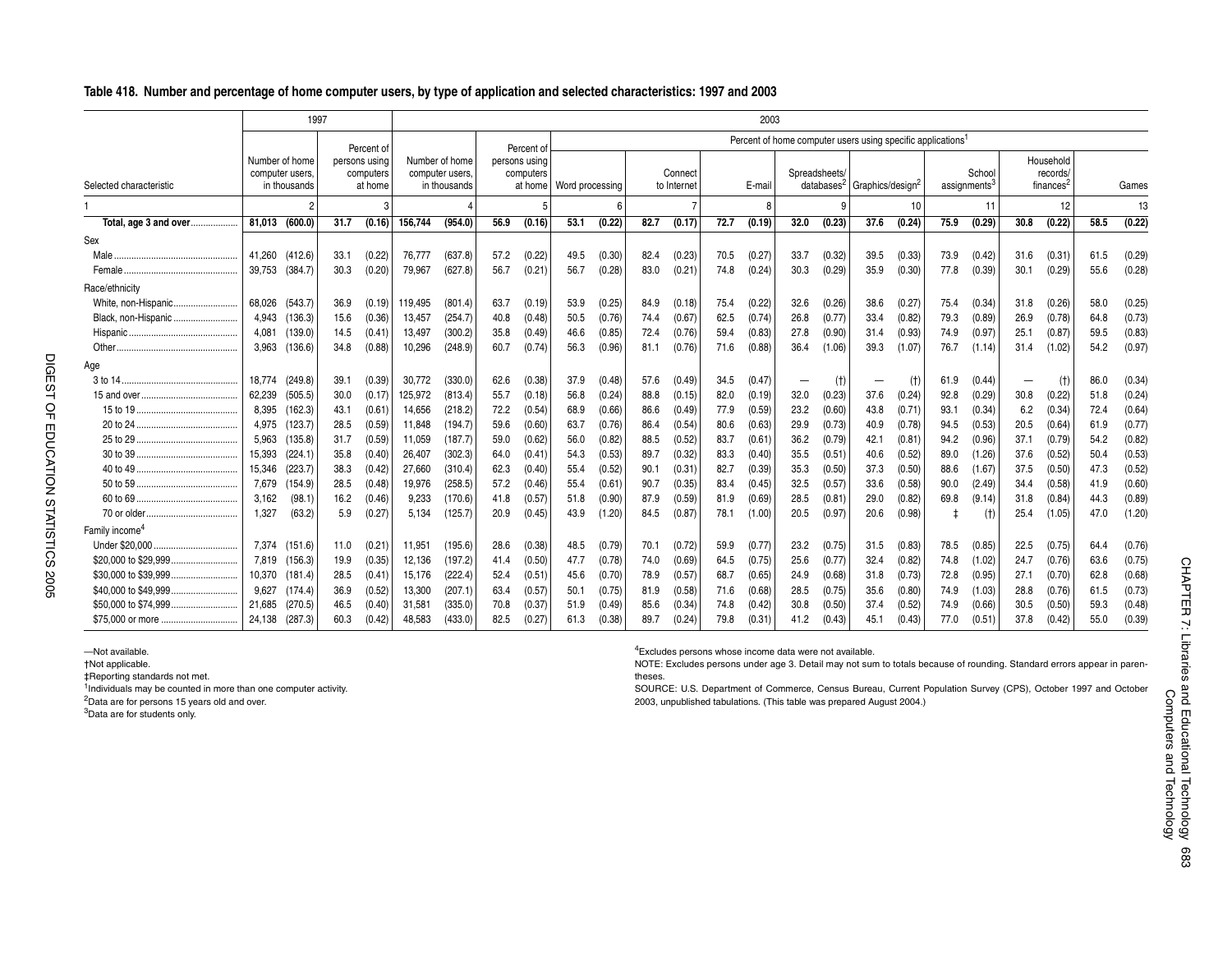#### **Table 419. Number and percentage of student home computer users, by type of application and selected characteristics: 2003**

|                                     |        |                        |        | Number using                          |      |                                       |      |        |      |          |      |                       | Percent of home computer users using specific applications <sup>1</sup> |        |                 |        |      |                        |                          |                               |                          |        |
|-------------------------------------|--------|------------------------|--------|---------------------------------------|------|---------------------------------------|------|--------|------|----------|------|-----------------------|-------------------------------------------------------------------------|--------|-----------------|--------|------|------------------------|--------------------------|-------------------------------|--------------------------|--------|
| Selected characteristic of students |        | Number<br>in thousands |        | computers at<br>home.<br>in thousands |      | Percent using<br>computers<br>at home |      | Games  |      | Internet |      | School<br>assignments |                                                                         | E-mai  | Word processing |        |      | Graphics and<br>design |                          | Spreadsheets<br>and databases | Personal finances        |        |
|                                     |        |                        |        |                                       |      |                                       |      |        |      | 6        |      |                       |                                                                         |        |                 |        |      | 10                     |                          | 11                            |                          | 12     |
| Total, all students                 | 74,911 | (340.2)                | 52,942 | (307.6)                               | 70.7 | (0.26)                                | 76.2 | (0.28) | 72.3 | (0.30)   | 75.9 | (0.29)                | 56.5                                                                    | (0.33) | 55.1            | (0.33) |      | (f)                    | $\overline{\phantom{0}}$ | (t)                           |                          | (t)    |
| Elementary/secondary                | 58,273 | (317.3)                | 39,364 | (276.1)                               | 67.6 | (0.30)                                | 82.8 | (0.29) | 66.0 | (0.37)   | 69.9 | (0.36)                | 46.2                                                                    | (0.39) | 46.8            | (0.39) |      | (t)                    |                          | (t)                           |                          | (t)    |
|                                     | 4,590  | (103.2)                | 2.291  | (73.3)                                | 49.9 | (1.14)                                | 84.3 | (1.17) | 29.2 | (1.46)   | 15.1 | (1.15)                | 8.9                                                                     | (0.91) | 9.4             | (0.94) |      | (t)                    |                          | (t)                           |                          | $(+)$  |
|                                     | 19,015 | (202.7)                | 11,887 | (163.1)                               | 62.5 | (0.54)                                | 87.6 | (0.47) | 45.9 | (0.70)   | 42.0 | (0.70)                | 18.8                                                                    | (0.55) | 22.6            | (0.59) |      | (t)                    |                          | (t)                           |                          | (t)    |
|                                     | 20,788 | (210.9)                | 14.875 | (181.1)                               | 71.6 | (0.48)                                | 85.3 | (0.45) | 74.1 | (0.55)   | 85.1 | (0.45)                | 53.0                                                                    | (0.63) | 56.5            | (0.63) |      | (t)                    |                          | (t)                           | $\overline{\phantom{0}}$ | (t)    |
| 15 years old or over                | 13,880 | (175.4)                | 10,311 | (152.5)                               | 74.3 | (0.57)                                | 73.4 | (0.67) | 85.8 | (0.53)   | 92.4 | (0.40)                | 76.3                                                                    | (0.64) | 69.1            | (0.70) | 43.1 | (0.75)                 | 21.1                     | (0.62)                        | 4.5                      | (0.32) |
| White, non-Hispanic                 | 8,500  | (139.1)                | 7,186  | (128.3)                               | 84.5 | (0.60)                                | 75.3 | (0.78) | 90.2 | (0.54)   | 93.3 | (0.45)                | 81.5                                                                    | (0.71) | 72.1            | (0.81) | 46.3 | (0.91)                 | 22.1                     | (0.75)                        | 4.7                      | (0.38) |
| Black, non-Hispanic                 | 2,164  | (73.0)                 | 1,073  | (52.5)                                | 49.6 | (1.76)                                | 73.5 | (2.21) | 73.6 | (2.20)   | 90.3 | (1.48)                | 60.7                                                                    | (2.44) | 59.0            | (2.46) | 38.9 | (2.44)                 | 15.9                     | (1.83)                        | 3.5                      | (0.92) |
|                                     | 2,298  | (79.6)                 | 1,280  | (60.8)                                | 55.7 | (1.81)                                | 68.2 | (2.27) | 72.0 | (2.19)   | 87.8 | (1.60)                | 60.8                                                                    | (2.38) | 59.9            | (2.39) | 30.0 | (2.24)                 | 18.2                     | (1.88)                        | 6.1                      | (1.17) |
|                                     | 918    | (51.9)                 | 771    | (47.7)                                | 83.9 | (2.12)                                | 64.5 | (3.01) | 83.7 | (2.33)   | 94.3 | (1.46)                | 75.3                                                                    | (2.71) | 69.9            | (2.89) | 41.4 | (3.10)                 | 24.2                     | (2.70)                        | 2.2                      | (0.93) |
|                                     | 13,370 | (172.4)                | 10.701 | (155.2)                               | 80.0 | (0.53)                                | 60.5 | (0.73) | 89.6 | (0.45)   | 92.8 | (0.39)                | 84.8                                                                    | (0.53) | 77.1            | (0.63) | 46.5 | (0.74)                 | 36.8                     | (0.72)                        | 21.4                     | (0.61) |
| White, non-Hispanic                 | 8,964  | (142.7)                | 7.551  | (131.4)                               | 84.2 | (0.59)                                | 60.8 | (0.86) | 91.1 | (0.51)   | 93.0 | (0.45)                | 86.5                                                                    | (0.61) | 78.7            | (0.73) | 48.9 | (0.89)                 | 37.8                     | (0.86)                        | 21.1                     | (0.72) |
| Black, non-Hispanic                 | 1.766  | (66.4)                 | 1.151  | (54.3)                                | 65.2 | (1.86)                                | 62.1 | (2.34) | 83.2 | (1.80)   | 91.1 | (1.37)                | 77.0                                                                    | (2.03) | 72.4            | (2.16) | 37.7 | (2.34)                 | 32.0                     | (2.25)                        | 23.0                     | (2.03) |
|                                     | 1,544  | (66.4)                 | 1,102  | (56.6)                                | 71.4 | (2.01)                                | 56.8 | (2.61) | 86.7 | (1.79)   | 92.  | (1.42)                | 80.5                                                                    | (2.09) | 68.6            | (2.44) | 38.8 | (2.56)                 | 33.4                     | (2.48)                        | 19.8                     | (2.10) |
|                                     | 1,095  | (56.5)                 | 898    | (51.4)                                | 82.0 | (2.03)                                | 61.5 | (2.84) | 89.5 | (1.79)   | 94.0 | (1.38)                | 86.3                                                                    | (2.01) | 80.3            | (2.32) | 47.3 | (2.91)                 | 39.4                     | (2.85)                        | 23.7                     | (2.48) |
|                                     | 3,268  | (84.9)                 | 2,876  | (81.4)                                | 88.0 | (0.98)                                | 43.6 | (1.60) | 93.7 | (0.79)   | 94.6 | (0.73)                | 91.7                                                                    | (0.89) | 86.1            | (1.12) | 52.2 | (1.61)                 | 56.2                     | (1.60)                        | 45.4                     | (1.61) |
|                                     | 37,323 | (270.4)                | 26,168 | (233.4)                               | 70.1 | (0.36)                                | 80.1 | (0.38) | 71.2 | (0.43)   | 73.9 | (0.42)                | 53.0                                                                    | (0.47) | 51.7            | (0.48) |      | (t)                    |                          | (t)                           |                          | (t)    |
| Elementary/secondary                | 30,005 | (247.3)                | 20,050 | (207.5)                               | 66.8 | (0.42)                                | 84.9 | (0.39) | 65.3 | (0.52)   | 68.3 | (0.51)                | 43.1                                                                    | (0.54) | 44.2            | (0.54) |      | (t)                    |                          | (t)                           |                          | $(+)$  |
|                                     | 2,437  | (75.5)                 | 1.222  | (53.7)                                | 50.2 | (1.56)                                | 85.3 | (1.56) | 30.3 | (2.02)   | 14.9 | (1.57)                | 10.7                                                                    | (1.36) | 9.1             | (1.26) |      | (t)                    |                          | (t)                           |                          | (†)    |
|                                     | 9,703  | (148.2)                | 6,060  | (118.1)                               | 62.5 | (0.76)                                | 88.5 | (0.63) | 44.6 | (0.98)   | 40.7 | (0.97)                | 16.6                                                                    | (0.74) | 20.9            | (0.80) |      | (t)                    |                          | (t)                           |                          | (t)    |
|                                     | 10,622 | (154.7)                | 7.453  | (130.6)                               | 70.2 | (0.68)                                | 87.5 | (0.59) | 73.9 | (0.78)   | 83.3 | (0.66)                | 48.0                                                                    | (0.89) | 53.0            | (0.89) |      | (t)                    |                          | (t)                           | $\overline{\phantom{0}}$ | (t)    |
| 15 years old or over                | 7,243  | (128.8)                | 5,313  | (110.8)                               | 73.4 | (0.80)                                | 77.1 | (0.89) | 84.8 | (0.76)   | 90.9 | (0.61)                | 73.8                                                                    | (0.93) | 66.4            | (1.00) | 43.3 | (1.05)                 | 21.0                     | (0.86)                        | 4.2                      | (0.42) |
|                                     | 5.902  | (116.6)                | 4.859  | (106.1)                               | 82.3 | (0.76)                                | 68.6 | (1.02) | 89.7 | (0.67)   | 91.7 | (0.61)                | 84.0                                                                    | (0.81) | 75.1            | (0.96) | 50.2 | (1.10)                 | 37.6                     | (1.07)                        | 22.3                     | (0.92) |
|                                     | 1,416  | (57.7)                 | 1,259  | (54.5)                                | 88.9 | (1.29)                                | 48.9 | (2.17) | 93.8 | (1.04)   | 94.1 | (1.02)                | 91.6                                                                    | (1.21) | 81.2            | (1.70) | 53.0 | (2.16)                 | 58.3                     | (2.14)                        | 46.9                     | (2.16) |
|                                     | 37,588 | (271.1)                | 26,774 | (235.7)                               | 71.2 | (0.36)                                | 72.3 | (0.42) | 73.4 | (0.42)   | 77.8 | (0.39)                | 59.8                                                                    | (0.46) | 58.4            | (0.46) |      | (t)                    |                          | (t)                           |                          | (t)    |
| Elementary/secondary                | 28,269 | (241.2)                | 19,315 | (204.1)                               | 68.3 | (0.43)                                | 80.7 | (0.44) | 66.8 | (0.52)   | 71.6 | (0.50)                | 49.4                                                                    | (0.55) | 49.5            | (0.55) |      | (t)                    |                          | (t)                           |                          | (t)    |
|                                     | 2,154  | (71.1)                 | 1,069  | (50.2)                                | 49.6 | (1.66)                                | 83.2 | (1.76) | 28.0 | (2.11)   | 15.3 | (1.69)                | 6.8                                                                     | (1.18) | 9.8             | (1.40) |      | (t)                    |                          | (t)                           |                          | $(+)$  |
|                                     | 9,312  | (145.3)                | 5,827  | (115.9)                               | 62.6 | (0.77)                                | 86.7 | (0.69) | 47.1 | (1.01)   | 43.3 | (1.00)                | 21.0                                                                    | (0.82) | 24.4            | (0.87) |      | (t)                    |                          | (t)                           |                          | (t)    |
|                                     | 10,166 | (151.5)                | 7.422  | (130.3)                               | 73.0 | (0.68)                                | 83.1 | (0.67) | 74.4 | (0.78)   | 86.8 | (0.60)                | 57.9                                                                    | (0.88) | 60.0            | (0.88) |      | (t)                    |                          | (t)                           | $\overline{\phantom{0}}$ | (t)    |
| 15 years old or over                | 6,637  | (123.4)                | 4,997  | (107.5)                               | 75.3 | (0.81)                                | 69.6 | (1.00) | 86.7 | (0.74)   | 94.0 | (0.52)                | 78.9                                                                    | (0.89) | 71.8            | (0.98) | 42.9 | (1.08)                 | 21.3                     | (0.89)                        | 4.9                      | (0.47) |
|                                     | 7,468  | (130.7)                | 5.842  | (116.0)                               | 78.2 | (0.74)                                | 53.9 | (1.00) | 89.6 | (0.62)   | 93.7 | (0.49)                | 85.5                                                                    | (0.71) | 78.8            | (0.82) | 43.4 | (1.00)                 | 36.2                     | (0.97)                        | 20.6                     | (0.81) |
|                                     | 1,852  | (65.9)                 | 1,617  | (61.7)                                | 87.3 | (1.19)                                | 39.5 | (1.87) | 93.5 | (0.94)   | 95.1 | (0.83)                | 91.8                                                                    | (1.05) | 90.0            | (1.15) | 51.5 | (1.91)                 | 54.5                     | (1.91)                        | 44.3                     | (1.90) |

—Not available.

†Not applicable.

<sup>1</sup>Individuals may be counted in more than one computer activity.

NOTE: Standard errors appear in parentheses. Estimates as of October 1. Detail may not sum to totals because of rounding. SOURCE: U.S. Department of Commerce, Census Bureau, Current Population Survey (CPS), October 2003, unpublished tabulations. (This table was prepared May 2005.)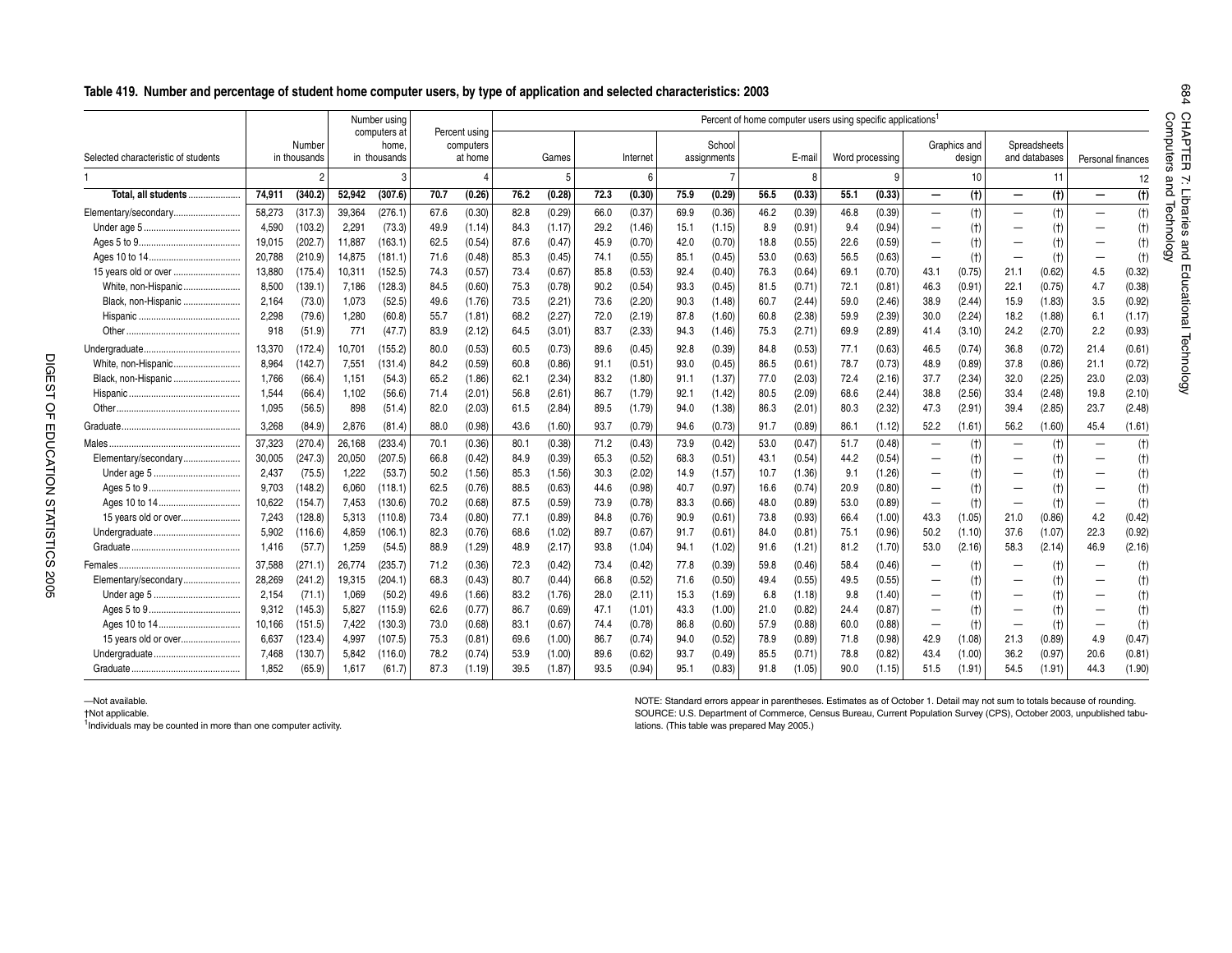|                                      |      |                | 1993 |                  |      |                      |      |        | 1997 |                  |      |                      |      |        |                                               |        |      |                  | 2003 |                                       |      |                   |      |                         |      |                      |
|--------------------------------------|------|----------------|------|------------------|------|----------------------|------|--------|------|------------------|------|----------------------|------|--------|-----------------------------------------------|--------|------|------------------|------|---------------------------------------|------|-------------------|------|-------------------------|------|----------------------|
|                                      |      |                |      | Elementary       |      |                      |      |        |      | Elementary       |      |                      |      |        |                                               |        |      |                  |      | Elementary and secondary <sup>1</sup> |      |                   |      |                         |      |                      |
| Student and school<br>characteristic |      | Total          |      | and<br>secondary |      | College <sup>2</sup> |      | Total  |      | and<br>secondary |      | College <sup>2</sup> |      | Total  |                                               | Total  |      | Under 5          |      | 5 to 9<br>years                       |      | 10 to 14<br>years |      | 15 years old<br>or over |      | College <sup>2</sup> |
|                                      |      | $\overline{2}$ |      | 3                |      |                      |      | 5      |      | 6                |      | $\overline{7}$       |      | R      |                                               | 9      |      | 10 <sup>10</sup> |      | 11                                    |      | 12                |      | 13                      |      | 14                   |
|                                      |      |                |      |                  |      |                      |      |        |      |                  |      |                      |      |        | Percent of students using computers at school |        |      |                  |      |                                       |      |                   |      |                         |      |                      |
| Total                                | 59.0 | (0.32)         | 60.1 | (0.38)           | 54.7 | (0.71)               | 68.8 | (0.27) | 70.4 | (0.32)           | 62.9 | (0.60)               | 83.8 | (0.20) | 83.5                                          | (0.24) | 42.6 | (1.14)           | 80.1 | (0.45)                                | 90.3 | (0.32)            | 91.2 | (0.35)                  | 84.9 | (0.41)               |
| Sex                                  |      |                |      |                  |      |                      |      |        |      |                  |      |                      |      |        |                                               |        |      |                  |      |                                       |      |                   |      |                         |      |                      |
|                                      | 59.4 | (0.44)         | 59.9 | (0.53)           | 57.4 | (1.04)               | 70.1 | (0.37) | 71.0 | (0.44)           | 66.3 | (0.88)               | 83.7 | (0.28) | 83.4                                          | (0.34) | 43.5 | (1.57)           | 79.7 | (0.64)                                | 90.1 | (0.45)            | 91.8 | (0.47)                  | 85.3 | (0.60)               |
| Female                               | 58.7 | (0.45)         | 60.5 | (0.54)           | 52.4 | (0.96)               | 67.6 | (0.38) | 69.9 | (0.46)           | 60.2 | (0.81)               | 83.8 | (0.28) | 83.5                                          | (0.35) | 41.5 | (1.66)           | 80.7 | (0.64)                                | 90.6 | (0.45)            | 90.5 | (0.53)                  | 84.6 | (0.55)               |
| Race/ethnicity                       |      |                |      |                  |      |                      |      |        |      |                  |      |                      |      |        |                                               |        |      |                  |      |                                       |      |                   |      |                         |      |                      |
| White, non-Hispanic                  | 61.6 | (0.37)         | 63.8 | (0.45)           | 54.0 | (0.81)               | 71.1 | (0.32) | 73.9 | (0.38)           | 62.1 | (0.70)               | 85.0 | (0.24) | 84.9                                          | (0.30) | 41.1 | (1.44)           | 82.5 | (0.56)                                | 92.4 | (0.37)            | 91.9 | (0.43)                  | 85.0 | (0.49)               |
| Black, non-Hispanic                  | 51.5 | (0.98)         | 50.6 | (0.98)           | 57.0 | (2.54)               | 66.3 | (0.74) | 66.1 | (0.75)           | 66.8 | (1.78)               | 82.7 | (0.56) | 82.5                                          | (0.67) | 49.4 | (3.18)           | 78.5 | (1.30)                                | 88.0 | (0.95)            | 89.9 | (1.01)                  | 83.8 | (1.25)               |
| Hispanic                             | 52.3 | (1.50)         | 52.3 | (1.16)           | 52.1 | (4.06)               | 61.5 | (0.89) | 61.3 | (0.69)           | 62.6 | (2.38)               | 80.3 | (0.60) | 79.8                                          | (0.71) | 39.5 | (3.22)           | 75.6 | (1.27)                                | 86.8 | (1.01)            | 88.5 | (1.10)                  | 83.0 | (1.50)               |
| Other                                | 59.0 | (2.24)         | 57.7 | (2.50)           | 62.7 | (4.20)               | 65.3 | (1.32) | 65.6 | (1.45)           | 64.6 | (2.56)               | 83.3 | (0.77) | 81.7                                          | (1.01) | 48.9 | (4.78)           | 76.3 | (1.89)                                | 86.1 | (1.54)            | 94.1 | (1.20)                  | 87.6 | (1.30)               |
| Family income <sup>3</sup>           |      |                |      |                  |      |                      |      |        |      |                  |      |                      |      |        |                                               |        |      |                  |      |                                       |      |                   |      |                         |      |                      |
| Less than \$5,000                    | 51.2 | (1.32)         | 48.1 | (1.50)           | 62.4 | (2.73)               | 62.1 | (1.21) | 61.6 | (1.41)           | 63.4 | (2.36)               | 80.9 | (1.87) | 79.5                                          | (2.31) | 42.4 | (9.47)           | 78.3 | (3.82)                                | 86.9 | (3.39)            | 86.5 | (4.37)                  | 83.8 | (3.12)               |
| \$5,000 to \$9,999                   | 53.3 | (1.06)         | 53.1 | (1.17)           | 54.3 | (2.51)               | 63.5 | (1.02) | 61.9 | (1.14)           | 70.4 | (2.20)               | 84.4 | (1.43) | 82.4                                          | (1.74) | 49.2 | (7.71)           | 77.8 | (3.30)                                | 91.3 | (2.18)            | 88.3 | (3.04)                  | 90.1 | (2.35)               |
| \$10,000 to \$14,999                 | 56.4 | (1.03)         | 56.7 | (1.13)           | 55.1 | (2.50)               | 66.2 | (0.96) | 66.4 | (1.06)           | 65.2 | (2.26)               | 81.7 | (1.37) | 80.0                                          | (1.61) | 50.1 | (7.20)           | 74.1 | (3.11)                                | 84.6 | (2.41)            | 90.4 | (2.40)                  | 88.0 | (2.48)               |
| \$15,000 to \$19,999                 | 58.1 | (1.18)         | 59.4 | (1.30)           | 52.3 | (2.77)               | 65.9 | (1.10) | 66.5 | (1.21)           | 63.2 | (2.72)               | 81.3 | (1.57) | 79.8                                          | (1.84) | 26.6 | (7.08)           | 77.0 | (3.27)                                | 89.1 | (2.38)            | 89.2 | (3.09)                  | 86.7 | (2.92)               |
| \$20,000 to \$24,999                 | 56.4 | (1.07)         | 56.3 | (1.18)           | 56.6 | (2.58)               | 66.9 | (0.99) | 67.5 | (1.10)           | 64.3 | (2.24)               | 81.3 | (1.41) | 80.3                                          | (1.61) | 43.7 | (7.03)           | 73.0 | (3.00)                                | 88.9 | (2.16)            | 92.6 | (2.31)                  | 85.3 | (2.81)               |
| \$25,000 to \$29,999                 | 60.0 | (1.13)         | 61.9 | (1.25)           | 52.4 | (2.61)               | 68.5 | (1.01) | 70.4 | (1.11)           | 61.2 | (2.37)               | 81.9 | (1.32) | 81.3                                          | (1.48) | 35.6 | (7.03)           | 78.0 | (2.66)                                | 87.0 | (2.21)            | 90.8 | (2.21)                  | 84.4 | (2.90)               |
| \$30,000 to \$34,999                 | 59.1 | (1.08)         | 61.3 | (1.20)           | 50.5 | (2.46)               | 67.6 | (0.97) | 71.0 | (1.05)           | 53.9 | (2.31)               | 82.2 | (1.33) | 82.5                                          | (1.46) | 40.1 | (7.16)           | 78.5 | (2.67)                                | 90.6 | (1.86)            | 88.8 | (2.59)                  | 80.9 | (3.17)               |
| \$35,000 to \$39,999                 | 60.7 | (1.11)         | 63.3 | (1.21)           | 49.0 | (2.67)               | 69.0 | (0.98) | 71.1 | (1.08)           | 60.4 | (2.35)               | 87.1 | (1.17) | 87.5                                          | (1.30) | 54.8 | (7.43)           | 85.2 | (2.37)                                | 94.0 | (1.53)            | 90.4 | (2.48)                  | 85.7 | (2.69)               |
| \$40,000 to \$49,999                 | 59.3 | (0.94)         | 60.8 | (1.04)           | 53.1 | (2.12)               | 70.5 | (0.79) | 72.6 | (0.85)           | 60.9 | (1.99)               | 83.5 | (1.08) | 84.2                                          | (1.18) | 47.1 | (6.20)           | 80.0 | (2.29)                                | 90.8 | (1.56)            | 90.3 | (1.94)                  | 80.4 | (2.63)               |
| \$50,000 to \$74,999                 | 62.6 | (0.73)         | 64.9 | (0.82)           | 55.0 | (1.58)               | 71.7 | (0.57) | 74.2 | (0.63)           | 63.2 | (1.28)               | 83.8 | (0.71) | 84.0                                          | (0.80) | 35.7 | (3.64)           | 80.5 | (1.53)                                | 92.6 | (0.94)            | 92.4 | (1.21)                  | 83.1 | (1.56)               |
| \$75,000 or more                     | 64.6 | (0.90)         | 67.0 | (1.04)           | 58.2 | (1.78)               | 72.1 | (0.60) | 75.1 | (0.68)           | 63.9 | (1.25)               | 85.6 | (0.57) | 85.6                                          | (0.65) | 39.2 | (2.98)           | 85.3 | (1.15)                                | 92.7 | (0.81)            | 93.2 | (0.96)                  | 85.8 | (1.16)               |
| Control of school                    |      |                |      |                  |      |                      |      |        |      |                  |      |                      |      |        |                                               |        |      |                  |      |                                       |      |                   |      |                         |      |                      |
| Public                               | 60.2 | (0.34)         | 61.6 | (0.40)           | 54.0 | (0.80)               | 70.2 | (0.28) | 72.1 | (0.33)           | 62.3 | (0.68)               | 85.2 | (0.21) | 85.4                                          | (0.25) | 47.7 | (1.61)           | 80.5 | (0.48)                                | 90.5 | (0.34)            | 91.2 | (0.36)                  | 84.6 | (0.46)               |
| Private                              | 52.1 | (0.85)         | 49.8 | (1.10)           | 57.3 | (1.52)               | 60.7 | (0.73) | 58.6 | (0.96)           | 65.2 | (1.27)               | 75.4 | (0.60) | 70.5                                          | (0.82) | 37.1 | (1.61)           | 77.5 | (1.33)                                | 89.1 | (1.09)            | 90.5 | (1.36)                  | 86.1 | (0.85)               |
|                                      |      |                |      |                  |      |                      |      |        |      |                  |      |                      |      |        | Percent of students using computers at home   |        |      |                  |      |                                       |      |                   |      |                         |      |                      |
| Total.                               | 27.0 | (0.28)         | 24.5 | (0.33)           | 36.2 | (0.65)               | 45.1 | (0.29) | 42.8 | (0.34)           | 53.2 | (0.62)               | 70.7 | (0.24) | 67.6                                          | (0.30) | 49.9 | (1.16)           | 62.5 | (0.55)                                | 71.6 | (0.49)            | 74.3 | (0.54)                  | 81.6 | (0.44)               |
| Sex                                  |      |                |      |                  |      |                      |      |        |      |                  |      |                      |      |        |                                               |        |      |                  |      |                                       |      |                   |      |                         |      |                      |
| Male                                 | 27.4 | (0.39)         | 24.3 | (0.45)           | 40.1 | (0.99)               | 45.2 | (0.40) | 43.2 | (0.48)           | 53.7 | (0.93)               | 70.1 | (0.35) | 66.8                                          | (0.43) | 50.2 | (1.59)           | 62.5 | (0.77)                                | 70.2 | (0.70)            | 73.4 | (0.76)                  | 83.6 | (0.63)               |
| Female                               | 26.6 | (0.39)         | 24.7 | (0.47)           | 33.0 | (0.87)               | 44.9 | (0.40) | 42.5 | (0.49)           | 52.8 | (0.83)               | 71.2 | (0.34) | 68.3                                          | (0.43) | 49.6 | (1.69)           | 62.6 | (0.79)                                | 73.0 | (0.69)            | 75.3 | (0.77)                  | 80.0 | (0.60)               |
| Race/ethnicity                       |      |                |      |                  |      |                      |      |        |      |                  |      |                      |      |        |                                               |        |      |                  |      |                                       |      |                   |      |                         |      |                      |
| White, non-Hispanic                  | 32.8 | (0.35)         | 30.8 | (0.42)           | 39.2 | (0.76)               | 54.9 | (0.35) | 53.9 | (0.43)           | 58.2 | (0.72)               | 80.1 | (0.27) | 78.3                                          | (0.34) | 59.6 | (1.43)           | 74.6 | (0.64)                                | 81.8 | (0.54)            | 84.5 | (0.57)                  | 85.4 | (0.49)               |
| Black, non-Hispanic                  | 10.9 | (0.59)         | 8.7  | (0.54)           | 22.7 | (2.01)               | 21.1 | (0.64) | 19.1 | (0.62)           | 31.0 | (1.75)               | 50.2 | (0.74) | 46.2                                          | (0.88) | 31.7 | (2.96)           | 41.6 | (1.55)                                | 50.8 | (1.46)            | 49.6 | (1.67)                  | 67.5 | (1.59)               |
|                                      | 10.4 | (0.90)         | 7.9  | (0.62)           | 25.0 | (3.31)               | 21.1 | (0.74) | 18.3 | (0.54)           | 38.8 | (2.40)               | 51.1 | (0.76) | 47.5                                          | (0.88) | 25.8 | (2.88)           | 41.7 | (1.46)                                | 52.5 | (1.48)            | 55.7 | (1.72)                  | 72.5 | (1.79)               |
| Hispanic                             | 28.7 | (2.00)         | 25.8 | (2.16)           | 36.0 | (3.99)               | 49.1 | (1.38) | 46.5 | (1.52)           | 56.3 | (2.66)               | 74.6 | (0.91) | 71.3                                          | (1.19) | 57.5 | (4.73)           | 61.6 | (2.16)                                | 75.7 | (1.90)            | 83.9 | (1.88)                  | 83.1 | (1.48)               |
|                                      |      |                |      |                  |      |                      |      |        |      |                  |      |                      |      |        |                                               |        |      |                  |      |                                       |      |                   |      |                         |      |                      |

See notes at end of table.

Computers and Technology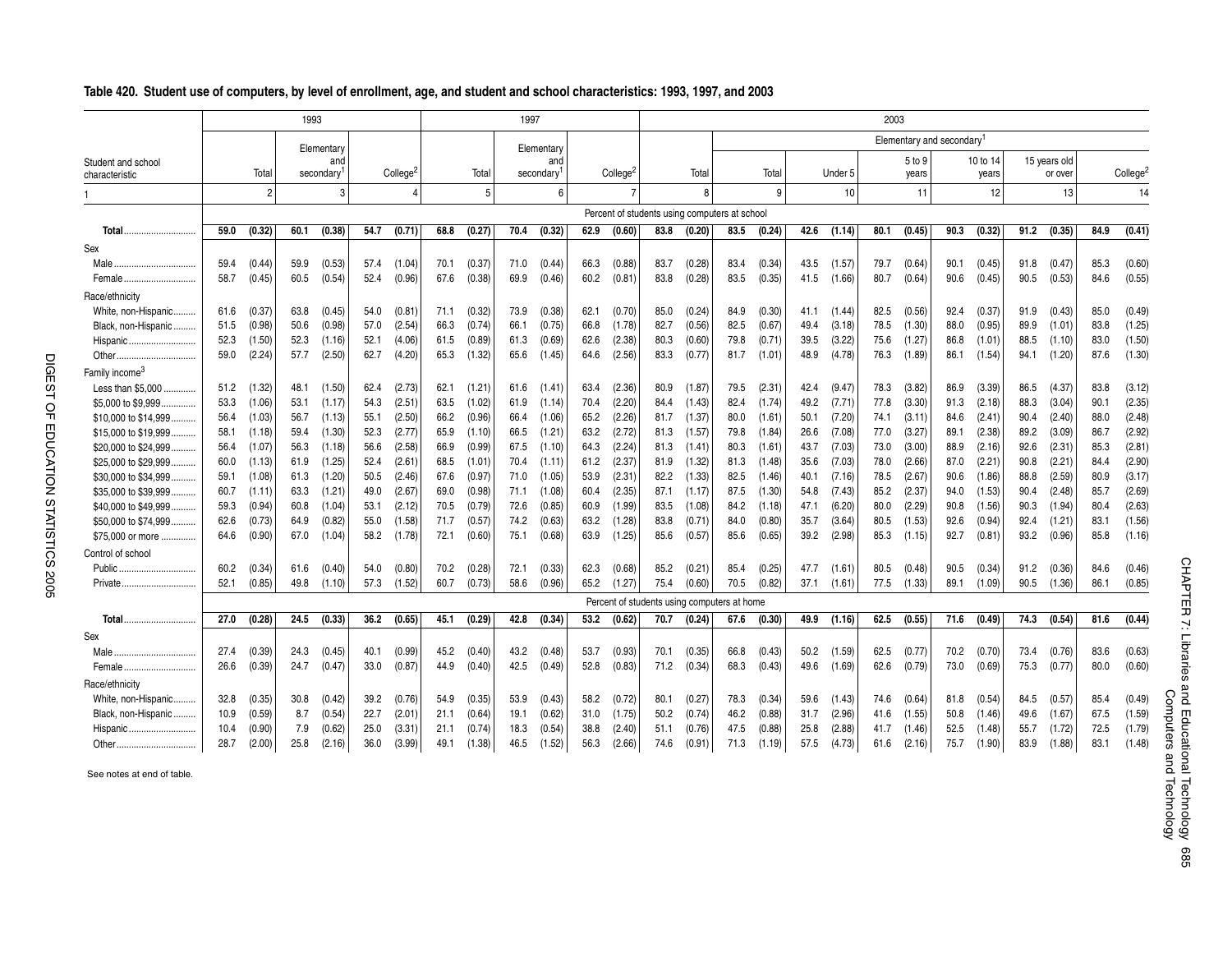|  |  |  |  |  | Table 420. Student use of computers, by level of enrollment, age, and student and school characteristics: 1993, 1997, and 2003—Continued |  |  |  |
|--|--|--|--|--|------------------------------------------------------------------------------------------------------------------------------------------|--|--|--|
|--|--|--|--|--|------------------------------------------------------------------------------------------------------------------------------------------|--|--|--|

|                            |      |                | 1993 |            |      |                |      |        | 1997 |            |      |                      |      |        |      |                                                             |      |         | 2003 |        |                                       |          |      |              |      |                      |
|----------------------------|------|----------------|------|------------|------|----------------|------|--------|------|------------|------|----------------------|------|--------|------|-------------------------------------------------------------|------|---------|------|--------|---------------------------------------|----------|------|--------------|------|----------------------|
|                            |      |                |      | Elementary |      |                |      |        |      | Elementary |      |                      |      |        |      |                                                             |      |         |      |        | Elementary and secondary <sup>1</sup> |          |      |              |      |                      |
| Student and school         |      |                |      | and        |      |                |      |        |      | and        |      |                      |      |        |      |                                                             |      |         |      | 5 to 9 |                                       | 10 to 14 |      | 15 years old |      |                      |
| characteristic             |      | Total          |      | secondary  |      | College        |      | Total  |      | secondary  |      | College <sup>2</sup> |      | Total  |      | Total                                                       |      | Under 5 |      | years  |                                       | years    |      | or over      |      | College <sup>2</sup> |
|                            |      | $\overline{c}$ |      | 3          |      | $\overline{4}$ |      | 5      |      | 6          |      | $\overline{7}$       |      | 8      |      | 9 <sup>1</sup>                                              |      | 10      |      | 11     |                                       | 12       |      | 13           |      | 14                   |
| Family income <sup>3</sup> |      |                |      |            |      |                |      |        |      |            |      |                      |      |        |      |                                                             |      |         |      |        |                                       |          |      |              |      |                      |
| Less than \$5,000          | 9.7  | (0.76)         | 4.3  | (0.59)     | 28.3 | (2.43)         | 22.6 | (1.04) | 15.2 | (1.04)     | 43.7 | (2.43)               | 44.1 | (2.36) | 29.8 | (2.62)                                                      | 20.5 | (7.74)  | 29.9 | (4.24) | 29.5                                  | (4.58)   | 34.2 | (6.07)       | 75.2 | (3.65)               |
| \$5,000 to \$9,999         | 8.0  | (0.56)         | 4.2  | (0.46)     | 25.0 | (2.08)         | 15.8 | (0.77) | 9.3  | (0.68)     | 42.9 | (2.39)               | 47.0 | (1.97) | 36.6 | (2.20)                                                      | 31.0 | (7.14)  | 30.7 | (3.66) | 41.3                                  | (3.82)   | 40.1 | (4.65)       | 77.7 | (3.27)               |
| \$10,000 to \$14,999       | 11.4 | (0.64)         | 6.7  | (0.56)     | 33.4 | (2.26)         | 18.4 | (0.78) | 13.6 | (0.77)     | 39.7 | (2.32)               | 47.0 | (1.77) | 39.3 | (1.96)                                                      | 36.4 | (6.93)  | 32.8 | (3.33) | 43.2                                  | (3.31)   | 42.9 | (4.03)       | 75.2 | (3.30)               |
| \$15,000 to \$19,999       | 15.1 | (0.84)         | 11.2 | (0.82)     | 31.0 | (2.44)         | 20.7 | (0.94) | 16.5 | (0.95)     | 41.2 | (2.77)               | 48.3 | (2.02) | 40.8 | (2.25)                                                      | 16.5 | (5.95)  | 33.4 | (3.67) | 49.1                                  | (3.82)   | 48.4 | (4.97)       | 74.6 | (3.73)               |
| \$20,000 to \$24,999       | 16.8 | (0.79)         | 13.6 | (0.80)     | 31.0 | (2.27)         | 30.5 | (0.97) | 26.2 | (1.04)     | 47.5 | (2.34)               | 53.1 | (1.80) | 46.6 | (2.02)                                                      | 27.1 | (6.29)  | 41.1 | (3.33) | 52.5                                  | (3.43)   | 53.9 | (4.39)       | 77.8 | (3.29)               |
| \$25,000 to \$29,999.      | 21.1 | (0.92)         | 19.1 | (0.99)     | 29.0 | (2.28)         | 34.6 | (1.03) | 32.0 | (1.13)     | 45.0 | (2.42)               | 59.0 | (1.69) | 54.7 | (1.89)                                                      | 40.6 | (7.21)  | 47.7 | (3.21) | 59.5                                  | (3.22)   | 61.9 | (3.72)       | 78.3 | (3.30)               |
| \$30,000 to \$34.999       | 24.1 | (0.92)         | 22.6 | (1.02)     | 29.7 | (2.15)         | 38.7 | (1.01) | 36.1 | (1.11)     | 49.2 | (2.32)               | 64.2 | (1.66) | 61.5 | (1.87)                                                      | 41.4 | (7.19)  | 54.7 | (3.23) | 64.9                                  | (3.04)   | 72.9 | (3.66)       | 76.1 | (3.43)               |
| \$35,000 to \$39,999.      | 27.1 | (0.99)         | 24.9 | (1.08)     | 36.1 | (2.44)         | 44.1 | (1.06) | 42.6 | (1.17)     | 50.5 | (2.40)               | 70.0 | (1.60) | 67.8 | (1.83)                                                      | 49.0 | (7.46)  | 63.0 | (3.23) | 71.9                                  | (2.91)   | 74.6 | (3.66)       | 78.5 | (3.16)               |
| \$40,000 to \$49,999.      | 32.2 | (0.87)         | 31.6 | (0.98)     | 34.4 | (1.92)         | 50.6 | (0.86) | 50.4 | (0.95)     | 51.7 | (2.04)               | 75.9 | (1.25) | 73.4 | (1.43)                                                      | 54.6 | (6.18)  | 68.9 | (2.65) | 77.5                                  | (2.24)   | 78.2 | (2.70)       | 86.6 | (2.26)               |
| \$50,000 to \$74,999       | 43.0 | (0.74)         | 42.9 | (0.84)     | 43.5 | (1.52)         | 61.7 | (0.62) | 62.2 | (0.70)     | 59.9 | (1.30)               | 81.3 | (0.75) | 79.5 | (0.88)                                                      | 58.9 | (3.74)  | 74.9 | (1.67) | 83.8                                  | (1.33)   | 86.5 | (1.56)       | 87.8 | (1.36)               |
| \$75,000 or more           | 56.1 | (0.92)         | 58.1 | (1.08)     | 50.9 | (1.74)         | 74.2 | (0.59) | 77.2 | (0.66)     | 65.8 | (1.23)               | 88.6 | (0.51) | 87.6 | (0.61)                                                      | 66.1 | (2.89)  | 85.3 | (1.15) | 91.0                                  | (0.89)   | 94.1 | (0.90)       | 91.7 | (0.92)               |
| Control of school          |      |                |      |            |      |                |      |        |      |            |      |                      |      |        |      |                                                             |      |         |      |        |                                       |          |      |              |      |                      |
| Public.                    | 25.3 | (0.29)         | 23.0 | (0.34)     | 34.5 | (0.73)         | 43.2 | (0.31) | 40.9 | (0.37)     | 52.4 | (0.70)               | 69.3 | (0.27) | 66.3 | (0.33)                                                      | 41.1 | (1.58)  | 60.4 | (0.59) | 70.1                                  | (0.52)   | 73.1 | (0.57)       | 80.9 | (0.50)               |
| Private.                   | 37.4 | (0.80)         | 35.0 | (1.03)     | 42.5 | (1.45)         | 56.1 | (0.75) | 56.1 | (0.97)     | 56.1 | (1.32)               | 78.3 | (0.57) | 75.6 | (0.77)                                                      | 59.3 | (1.63)  | 77.3 | (1.34) | 84.7                                  | (1.26)   | 89.3 | (1.43)       | 84.1 | (0.90)               |
|                            |      |                |      |            |      |                |      |        |      |            |      |                      |      |        |      | Percent of students using computers at home for school work |      |         |      |        |                                       |          |      |              |      |                      |
| Total                      | 14.8 | (0.22)         | 12.0 | (0.25)     | 25.0 | (0.59)         | 28.6 | (0.26) | 24.8 | (0.30)     | 42.5 | (0.61)               | 53.6 | (0.27) | 47.2 | (0.32)                                                      | 7.5  | (0.61)  | 26.2 | (0.50) | 60.9                                  | (0.53)   | 68.6 | (0.57)       | 76.0 | (0.48)               |
| Sex                        |      |                |      |            |      |                |      |        |      |            |      |                      |      |        |      |                                                             |      |         |      |        |                                       |          |      |              |      |                      |
| Male.                      | 14.7 | (0.31)         | 11.4 | (0.34)     | 28.2 | (0.91)         | 28.3 | (0.37) | 24.7 | (0.42)     | 43.3 | (0.92)               | 51.8 | (0.38) | 45.6 | (0.45)                                                      | 7.5  | (0.83)  | 25.4 | (0.69) | 58.5                                  | (0.75)   | 66.7 | (0.81)       | 77.1 | (0.72)               |
| Female                     | 14.8 | (0.32)         | 12.5 | (0.36)     | 22.4 | (0.77)         | 28.9 | (0.37) | 24.9 | (0.43)     | 41.9 | (0.82)               | 55.4 | (0.37) | 48.9 | (0.47)                                                      | 7.6  | (0.89)  | 27.1 | (0.72) | 63.4                                  | (0.75)   | 70.8 | (0.82)       | 75.2 | (0.65)               |
| Race                       |      |                |      |            |      |                |      |        |      |            |      |                      |      |        |      |                                                             |      |         |      |        |                                       |          |      |              |      |                      |
| White, non-Hispanic        | 18.0 | (0.29)         | 15.1 | (0.33)     | 27.4 | (0.70)         | 35.0 | (0.34) | 31.3 | (0.40)     | 47.0 | (0.72)               | 60.4 | (0.33) | 54.1 | (0.42)                                                      | 7.3  | (0.76)  | 29.1 | (0.67) | 70.5                                  | (0.64)   | 78.9 | (0.65)       | 79.8 | (0.55)               |
| Black, non-Hispanic        | 5.7  | (0.44)         | 4.3  | (0.39)     | 13.4 | (1.64)         | 12.5 | (0.51) | 10.4 | (0.48)     | 22.8 | (1.59)               | 39.8 | (0.73) | 34.6 | (0.84)                                                      | 8.2  | (1.75)  | 22.5 | (1.32) | 43.7                                  | (1.45)   | 44.8 | (1.66)       | 62.2 | (1.65)               |
| Hispanic                   | 5.6  | (0.68)         | 3.6  | (0.42)     | 17.8 | (2.92)         | 12.5 | (0.60) | 9.8  | (0.42)     | 29.2 | (2.24)               | 38.3 | (0.74) | 33.5 | (0.83)                                                      | 6.7  | (1.65)  | 20.2 | (1.19) | 42.6                                  | (1.47)   | 48.9 | (1.73)       | 66.7 | (1.89)               |
| Other                      | 15.8 | (1.61)         | 12.4 | (1.63)     | 24.5 | (3.57)         | 33.6 | (1.31) | 29.3 | (1.39)     | 45.3 | (2.67)               | 57.2 | (1.03) | 49.4 | (1.31)                                                      | 10.3 | (2.91)  | 26.8 | (1.97) | 60.9                                  | (2.16)   | 79.1 | (2.08)       | 77.8 | (1.65)               |
| Family income <sup>3</sup> |      |                |      |            |      |                |      |        |      |            |      |                      |      |        |      |                                                             |      |         |      |        |                                       |          |      |              |      |                      |
| Less than \$5,000          | 6.6  | (0.64)         | 2.4  | (0.45)     | 21.1 | (2.20)         | 15.1 | (0.89) | 8.0  | (0.79)     | 35.5 | (2.35)               | 36.5 | (2.29) | 19.4 | (2.27)                                                      | 4.2  | (3.83)  | 14.4 | (3.25) | 22.7                                  | (4.21)   | 30.4 | (5.88)       | 73.8 | (3.72)               |
| \$5,000 to \$9,999         | 4.7  | (0.44)         | 1.5  | (0.28)     | 18.8 | (1.88)         | 10.4 | (0.65) | 4.2  | (0.47)     | 36.5 | (2.32)               | 36.5 | (1.90) | 24.1 | (1.96)                                                      | 4.0  | (3.01)  | 14.0 | (2.75) | 32.3                                  | (3.62)   | 34.1 | (4.49)       | 72.8 | (3.49)               |
| \$10,000 to \$14,999       | 7.2  | (0.52)         | 3.0  | (0.38)     | 27.1 | (2.14)         | 11.4 | (0.64) | 6.7  | (0.56)     | 32.4 | (2.22)               | 36.9 | (1.71) | 27.1 | (1.78)                                                      | 14.3 | (5.04)  | 14.4 | (2.49) | 34.6                                  | (3.18)   | 36.8 | (3.93)       | 72.2 | (3.42)               |
| \$15,000 to \$19,999.      | 8.5  | (0.65)         | 5.6  | (0.60)     | 20.5 | (2.12)         | 13.2 | (0.79) | 8.5  | (0.72)     | 36.0 | (2.70)               | 37.2 | (1.95) | 27.4 | (2.04)                                                      | 0.7  | (1.36)  | 10.8 | (2.42) | 40.2                                  | (3.75)   | 42.9 | (4.92)       | 71.5 | (3.87)               |
| \$20,000 to \$24,999       | 9.7  | (0.62)         | 6.3  | (0.57)     | 24.5 | (2.11)         | 19.4 | (0.83) | 15.0 | (0.84)     | 37.1 | (2.26)               | 40.5 | (1.77) | 31.9 | (1.89)                                                      | 8.2  | (3.89)  | 18.9 | (2.65) | 40.7                                  | (3.38)   | 48.8 | (4.40)       | 73.4 | (3.50)               |
| \$25,000 to \$29,999       | 10.3 | (0.69)         | 7.5  | (0.66)     | 21.4 | (2.06)         | 21.9 | (0.90) | 18.4 | (0.94)     | 35.7 | (2.33)               | 43.4 | (1.70) | 36.9 | (1.84)                                                      | 8.3  | (4.05)  | 18.0 | (2.47) | 48.9                                  | (3.28)   | 55.2 | (3.81)       | 72.2 | (3.58)               |
| \$30,000 to \$34,999.      | 12.9 | (0.72)         | 10.8 | (0.75)     | 20.8 | (1.91)         | 24.4 | (0.89) | 20.3 | (0.93)     | 40.5 | (2.28)               | 46.8 | (1.73) | 41.8 | (1.89)                                                      | 8.8  | (4.13)  | 20.4 | (2.61) | 55.4                                  | (3.17)   | 64.1 | (3.95)       | 69.0 | (3.73)               |
| \$35,000 to \$39,999.      | 15.2 | (0.80)         | 12.9 | (0.83)     | 24.6 | (2.20)         | 26.5 | (0.94) | 22.8 | (0.99)     | 41.7 | (2.37)               | 50.9 | (1.75) | 45.5 | (1.96)                                                      | 7.0  | (3.82)  | 25.9 | (2.93) | 58.4                                  | (3.19)   | 66.7 | (3.96)       | 71.8 | (3.46)               |
| \$40,000 to \$49,999.      | 17.1 | (0.70)         | 15.4 | (0.76)     | 23.3 | (1.71)         | 30.1 | (0.79) | 28.3 | (0.86)     | 38.5 | (1.99)               | 56.9 | (1.44) | 51.6 | (1.62)                                                      | 12.9 | (4.16)  | 26.3 | (2.52) | 67.6                                  | (2.51)   | 71.4 | (2.95)       | 79.0 | (2.70)               |
| \$50,000 to \$74,999       | 23.1 | (0.63)         | 21.4 | (0.70)     | 28.7 | (1.38)         | 39.3 | (0.62) | 36.7 | (0.70)     | 48.2 | (1.32)               | 60.9 | (0.94) | 55.0 | (1.09)                                                      | 4.8  | (1.63)  | 30.2 | (1.77) | 71.6                                  | (1.62)   | 81.0 | (1.79)       | 82.4 | (1.58)               |
| \$75,000 or more           | 30.2 | (0.85)         | 29.5 | (1.00)     | 32.0 | (1.63)         | 48.3 | (0.67) | 47.3 | (0.78)     | 51.3 | (1.30)               | 68.2 | (0.75) | 62.8 | (0.89)                                                      | 6.5  | (1.51)  | 36.2 | (1.56) | 83.6                                  | (1.15)   | 90.0 | (1.14)       | 85.7 | (1.16)               |
| Control of school          |      |                |      |            |      |                |      |        |      |            |      |                      |      |        |      |                                                             |      |         |      |        |                                       |          |      |              |      |                      |
| Public                     | 14.1 | (0.24)         | 11.7 | (0.26)     | 24.1 | (0.66)         | 27.9 | (0.28) | 24.5 | (0.32)     | 41.9 | (0.69)               | 53.4 | (0.29) | 47.8 | (0.35)                                                      | 8.0  | (0.87)  | 25.4 | (0.53) | 59.2                                  | (0.56)   | 67.5 | (0.60)       | 75.1 | (0.55)               |
|                            | 18.5 | (0.65)         | 13.8 | (0.75)     | 28.5 | (1.33)         | 32.6 | (0.70) | 26.9 | (0.87)     | 44.6 | (1.32)               | 54.7 | (0.69) | 43.3 | (0.89)                                                      | 7.1  | (0.85)  | 32.3 | (1.50) | 76.5                                  | (1.48)   | 83.3 | (1.73)       | 79.3 | (1.00)               |

 $1$ Includes students enrolled in prekindergarten through grade 12, ages 3 and above.

<sup>2</sup>Includes students enrolled at the undergraduate and postbaccalaureate levels.

3Excludes persons whose income data were not available.

DIGEST OF EDUCATION STATISTICS 2005

DIGEST OF EDUCATION STATISTICS 2005

NOTE: Data are based on a sample survey of households and are subject to sampling and nonsampling error. Standard errors appear in parentheses.

SOURCE: U.S. Department of Commerce, Census Bureau, Current Population Survey (CPS), October 1993, October 1997, and October 2003, unpublished tabulations. (This table was prepared May 2005.)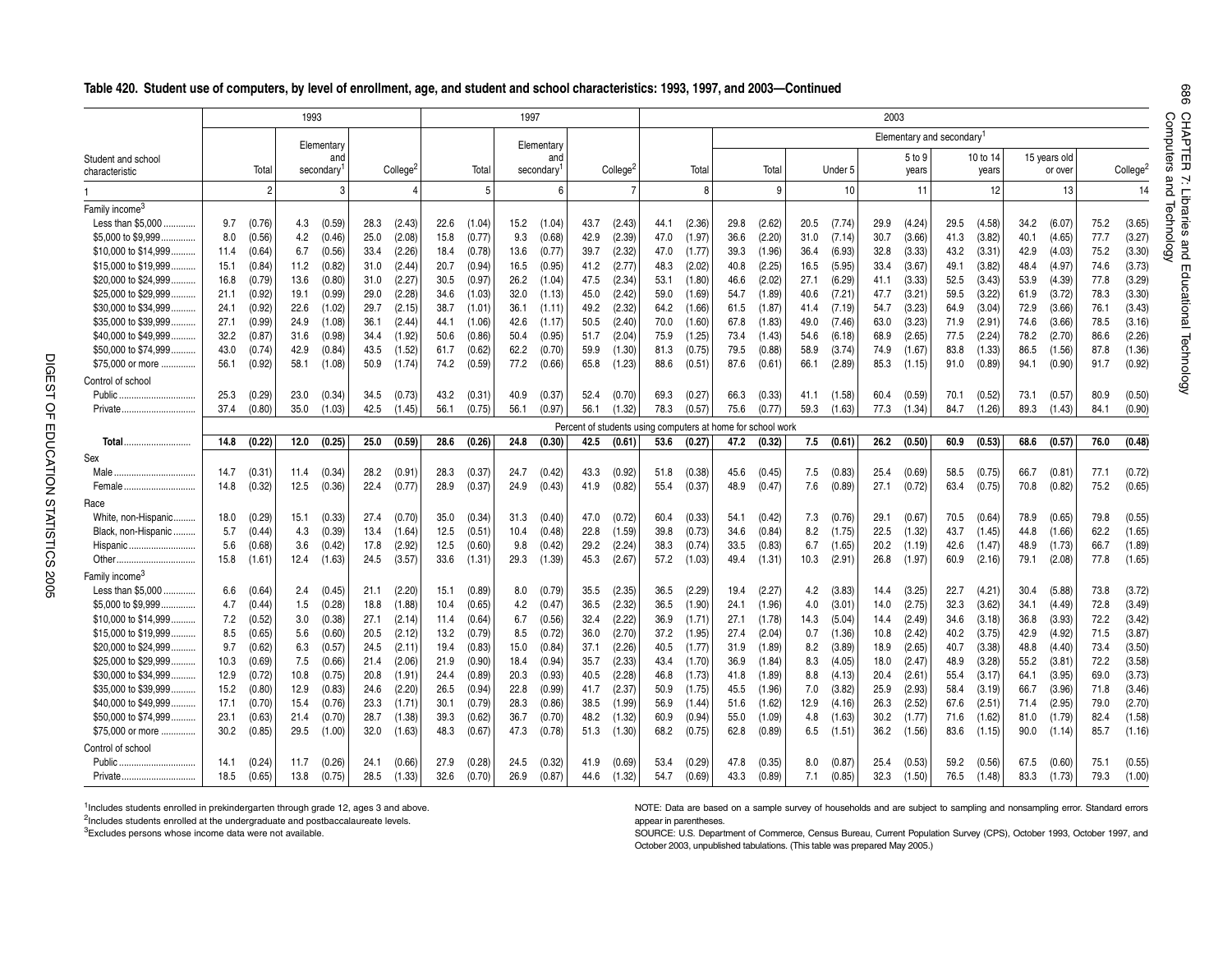.. **Table 421. Percentage of workers, 18 years old and over, using computers on the job, by type of computer application and selected characteristics: 1993, 1997, and 2003**

|                                 |                                       |      |                               |                              |               |                                                |      |                            |      |                 |      |                       | 2003            |        |                                                                                        |             |                  |                       |      |                 |      |                               |
|---------------------------------|---------------------------------------|------|-------------------------------|------------------------------|---------------|------------------------------------------------|------|----------------------------|------|-----------------|------|-----------------------|-----------------|--------|----------------------------------------------------------------------------------------|-------------|------------------|-----------------------|------|-----------------|------|-------------------------------|
|                                 | Percent                               |      |                               |                              |               | Number                                         |      |                            |      |                 |      |                       |                 |        | Percent of on-the-job computer users using specific computer applications <sup>1</sup> |             |                  |                       |      |                 |      |                               |
| Selected characteristic         | using<br>computers<br>at work<br>1993 |      | Percent using<br>computers at | work, 1997 computers at work | Percent using | using<br>computers<br>at work, in<br>thousands |      | Spreadsheets/<br>databases |      | Internet/e-mail |      | Calendar/<br>schedule | Graphics/design |        |                                                                                        | Programming | Word processing/ | desktop<br>publishing |      | Other uses only |      | Using 4 or more<br>categories |
|                                 | $\overline{2}$                        |      | 3                             |                              |               | 5                                              |      | 6                          |      |                 |      | 8                     |                 | 9      |                                                                                        | 10          |                  | 11                    |      | 12              |      | 13                            |
|                                 | 45.8                                  | 49.4 | (0.24)                        | 56.1                         | (0.19)        | 76,570                                         | 64.4 | (0.30)                     | 75.4 | (0.27)          | 57.0 | (0.31)                | 29.7            | (0.29) | 16.4                                                                                   | (0.23)      | 67.8             | (0.29)                | 8.2  | (0.17)          | 45.3 | (0.31)                        |
| Age                             |                                       |      |                               |                              |               |                                                |      |                            |      |                 |      |                       |                 |        |                                                                                        |             |                  |                       |      |                 |      |                               |
|                                 | 34.4                                  | 37.1 | (0.66)                        | 38.5                         | (0.55)        | 6,575                                          | 56.0 | (1.06)                     | 62.1 | (1.03)          | 48.9 | (1.07)                | 21.7            | (0.88) | 12.4                                                                                   | (0.70)      | 57.9             | (1.05)                | 14.2 | (0.74)          | 33.0 | (1.00)                        |
|                                 | 48.3                                  | 52.5 | (0.70)                        | 56.9                         | (0.57)        | 8.203                                          | 66.2 | (0.90)                     | 75.6 | (0.82)          | 58.3 | (0.94)                | 30.3            | (0.88) | 18.8                                                                                   | (0.75)      | 67.8             | (0.89)                | 8.5  | (0.53)          | 47.2 | (0.95)                        |
|                                 | 50.7                                  | 53.3 | (0.46)                        | 59.0                         | (0.37)        | 19,225                                         | 68.0 | (0.58)                     | 78.3 | (0.51)          | 61.8 | (0.61)                | 31.7            | (0.58) | 18.0                                                                                   | (0.48)      | 69.8             | (0.57)                | 6.8  | (0.31)          | 49.6 | (0.62)                        |
|                                 | 51.3                                  | 54.9 | (0.47)                        | 60.8                         | (0.35)        | 21,772                                         | 66.9 | (0.55)                     | 77.1 | (0.49)          | 59.0 | (0.58)                | 31.8            | (0.55) | 17.7                                                                                   | (0.45)      | 69.7             | (0.54)                | 7.1  | (0.30)          | 48.4 | (0.59)                        |
|                                 | 43.9                                  | 50.7 | (0.61)                        | 60.1                         | (0.42)        | 15.423                                         | 62.5 | (0.67)                     | 76.5 | (0.59)          | 54.6 | (0.69)                | 29.7            | (0.64) | 15.1                                                                                   | (0.50)      | 68.1             | (0.65)                | 8.0  | (0.38)          | 43.7 | (0.69)                        |
|                                 | 27.2                                  | 32.6 | (0.88)                        | 48.5                         | (0.67)        | 5,373                                          | 53.8 | (1.18)                     | 71.2 | (1.07)          | 46.1 | (1.18)                | 23.5            | (1.00) | 10.6                                                                                   | (0.72)      | 63.7             | (1.13)                | 11.1 | (0.74)          | 35.0 | (1.12)                        |
| Educational attainment and sex  |                                       |      |                               |                              |               |                                                |      |                            |      |                 |      |                       |                 |        |                                                                                        |             |                  |                       |      |                 |      |                               |
| Not high school completer       | 10.0                                  | 11.9 | (0.48)                        | 15.6                         | (0.50)        | 2,149                                          | 44.1 | (1.85)                     | 49.7 | (1.86)          | 40.4 | (1.83)                | 15.3            | (1.34) | 11.7                                                                                   | (1.20)      | 43.2             | (1.85)                | 21.6 | (1.53)          | 21.4 | (1.53)                        |
| High school completer           | 34.2                                  | 36.4 | (0.40)                        | 40.4                         | (0.35)        | 16,914                                         | 53.3 | (0.66)                     | 61.4 | (0.65)          | 47.7 | (0.66)                | 18.5            | (0.52) | 11.8                                                                                   | (0.43)      | 52.4             | (0.66)                | 14.6 | (0.47)          | 29.3 | (0.60)                        |
|                                 | 50.4                                  | 53.6 | (0.53)                        | 55.7                         | (0.42)        | 15,060                                         | 61.5 | (0.68)                     | 70.2 | (0.64)          | 53.6 | (0.70)                | 25.3            | (0.61) | 14.5                                                                                   | (0.50)      | 62.5             | (0.68)                | 10.0 | (0.42)          | 39.6 | (0.69)                        |
|                                 | 58.2                                  | 60.7 | (0.81)                        | 62.9                         | (0.59)        | 7.813                                          | 61.1 | (0.95)                     | 71.7 | (0.88)          | 54.4 | (0.97)                | 26.1            | (0.86) | 15.4                                                                                   | (0.71)      | 62.6             | (0.95)                | 9.9  | (0.58)          | 39.8 | (0.96)                        |
|                                 | 68.8                                  | 73.9 | (0.50)                        | 82.0                         | (0.30)        | 22,540                                         | 73.3 | (0.51)                     | 85.6 | (0.40)          | 64.2 | (0.55)                | 37.4            | (0.56) | 20.1                                                                                   | (0.46)      | 78.0             | (0.48)                | 3.7  | (0.22)          | 57.3 | (0.57)                        |
|                                 | 71.2                                  | 78.7 | (0.81)                        | 87.2                         | (0.43)        | 8,292                                          | 73.8 | (0.83)                     | 90.0 | (0.57)          | 64.9 | (0.91)                | 43.3            | (0.94) | 20.4                                                                                   | (0.77)      | 85.6             | (0.67)                | 1.8  | (0.25)          | 62.2 | (0.92)                        |
| Doctor's or professional degree | 66.9                                  | 74.6 | (1.24)                        | 85.4                         | (0.67)        | 3,803                                          | 68.8 | (1.30)                     | 88.0 | (0.91)          | 66.1 | (1.33)                | 37.5            | (1.36) | 19.3                                                                                   | (1.11)      | 81.7             | (1.08)                | 2.9  | (0.47)          | 56.9 | (1.39)                        |
|                                 | 40.3                                  | 44.1 | (0.31)                        | 50.5                         | (0.25)        | 36,976                                         | 67.2 | (0.42)                     | 77.7 | (0.37)          | 58.6 | (0.44)                | 33.8            | (0.42) | 21.4                                                                                   | (0.37)      | 65.6             | (0.43)                | 7.8  | (0.24)          | 48.8 | (0.45)                        |
| Not high school completer       | 8.5                                   | 9.8  | (0.53)                        | 12.5                         | (0.55)        | 1,095                                          | 44.4 | (2.59)                     | 48.7 | (2.61)          | 39.4 | (2.55)                | 18.2            | (2.01) | 13.6                                                                                   | (1.79)      | 39.7             | (2.56)                | 23.3 | (2.21)          | 20.5 | (2.11)                        |
| High school completer           | 24.2                                  | 27.1 | (0.49)                        | 31.9                         | (0.45)        | 7,305                                          | 52.1 | (1.01)                     | 60.1 | (0.99)          | 45.0 | (1.01)                | 21.6            | (0.83) | 14.9                                                                                   | (0.72)      | 45.0             | (1.01)                | 16.1 | (0.74)          | 28.3 | (0.91)                        |
|                                 | 42.8                                  | 46.0 | (0.71)                        | 49.2                         | (0.58)        | 6,718                                          | 62.0 | (1.02)                     | 71.4 | (0.95)          | 53.0 | (1.05)                | 29.3            | (0.96) | 18.7                                                                                   | (0.82)      | 58.2             | (1.04)                | 10.6 | (0.65)          | 40.8 | (1.04)                        |
| Associate's degree              | 52.6                                  | 55.2 | (1.16)                        | 56.9                         | (0.86)        | 3.326                                          | 64.8 | (1.43)                     | 74.1 | (1.31)          | 53.5 | (1.49)                | 33.2            | (1.41) | 22.1                                                                                   | (1.24)      | 60.5             | (1.46)                | 9.9  | (0.90)          | 43.7 | (1.49)                        |
|                                 | 69.8                                  | 74.3 | (0.65)                        | 82.5                         | (0.39)        | 11,787                                         | 77.6 | (0.66)                     | 88.4 | (0.51)          | 68.0 | (0.74)                | 40.4            | (0.78) | 25.6                                                                                   | (0.69)      | 76.9             | (0.67)                | 2.6  | (0.25)          | 61.7 | (0.77)                        |
|                                 | 75.4                                  | 79.8 | (1.05)                        | 88.0                         | (0.57)        | 4,186                                          | 78.7 | (1.09)                     | 92.1 | (0.72)          | 69.0 | (1.23)                | 44.9            | (1.33) | 26.8                                                                                   | (1.18)      | 83.5             | (0.99)                | 1.3  | (0.31)          | 66.2 | (1.26)                        |
| Doctor's or professional degree | 66.5                                  | 73.4 | (1.43)                        | 85.5                         | (0.78)        | 2,559                                          | 70.9 | (1.55)                     | 88.9 | (1.08)          | 66.5 | (1.61)                | 38.7            | (1.66) | 21.7                                                                                   | (1.41)      | 80.1             | (1.36)                | 2.5  | (0.53)          | 58.5 | (1.68)                        |
|                                 | 52.4                                  | 56.5 | (0.32)                        | 62.5                         | (0.24)        | 39,594                                         | 61.7 | (0.42)                     | 73.3 | (0.38)          | 55.5 | (0.43)                | 26.0            | (0.38) | 11.8                                                                                   | (0.28)      | 69.8             | (0.40)                | 8.6  | (0.24)          | 42.2 | (0.43)                        |
| Not high school completer       | 12.5                                  | 15.4 | (0.80)                        | 21.0                         | (0.83)        | 1,054                                          | 43.7 | (2.64)                     | 50.7 | (2.66)          | 41.4 | (2.62)                | 12.4            | (1.75) | 9.7                                                                                    | (1.58)      | 46.8             | (2.66)                | 19.8 | (2.12)          | 22.3 | (2.21)                        |
| High school completer           | 45.2                                  | 46.9 | (0.56)                        | 50.7                         | (0.47)        | 9,609                                          | 54.2 | (0.88)                     | 62.4 | (0.85)          | 49.7 | (0.88)                | 16.2            | (0.65) | 9.5                                                                                    | (0.52)      | 58.0             | (0.87)                | 13.4 | (0.60)          | 30.1 | (0.81)                        |
|                                 | 58.6                                  | 61.5 | (0.68)                        | 62.4                         | (0.52)        | 8,341                                          | 61.2 | (0.92)                     | 69.3 | (0.87)          | 54.2 | (0.94)                | 22.2            | (0.79) | 11.1                                                                                   | (0.59)      | 66.0             | (0.90)                | 9.6  | (0.56)          | 38.5 | (0.92)                        |
|                                 | 63.7                                  | 65.4 | (0.99)                        | 68.3                         | (0.70)        | 4,487                                          | 58.4 | (1.27)                     | 70.0 | (1.18)          | 55.1 | (1.28)                | 20.7            | (1.05) | 10.4                                                                                   | (0.79)      | 64.2             | (1.24)                | 9.9  | (0.77)          | 36.9 | (1.24)                        |
|                                 | 67.6                                  | 73.5 | (0.67)                        | 81.5                         | (0.40)        | 10,752                                         | 68.7 | (0.77)                     | 82.6 | (0.63)          | 60.1 | (0.82)                | 34.1            | (0.79) | 14.0                                                                                   | (0.58)      | 79.2             | (0.68)                | 4.9  | (0.36)          | 52.5 | (0.83)                        |
|                                 | 66.5                                  | 77.5 | (1.10)                        | 86.3                         | (0.58)        | 4,106                                          | 68.9 | (1.25)                     | 87.7 | (0.88)          | 60.7 | (1.32)                | 41.7            | (1.33) | 13.9                                                                                   | (0.93)      | 87.7             | (0.89)                | 2.3  | (0.41)          | 58.0 | (1.33)                        |
| Doctor's or professional degree | 68.2                                  | 77.6 | (2.06)                        | 85.1                         | (1.09)        | 1,244                                          | 64.5 | (2.34)                     | 86.2 | (1.69)          | 65.3 | (2.33)                | 34.9            | (2.34) | 14.3                                                                                   | (1.72)      | 85.0             | (1.75)                | 3.9  | (0.95)          | 53.6 | (2.44)                        |
| Race/ethnicity                  |                                       |      |                               |                              |               |                                                |      |                            |      |                 |      |                       |                 |        |                                                                                        |             |                  |                       |      |                 |      |                               |
| White, non-Hispanic             | 48.7                                  | 53.8 | (0.28)                        | 61.6                         | (0.21)        | 59,806                                         | 65.5 | (0.34)                     | 76.6 | (0.30)          | 56.7 | (0.35)                | 30.7            | (0.33) | 16.0                                                                                   | (0.26)      | 68.6             | (0.33)                | 7.8  | (0.19)          | 46.2 | (0.35)                        |
| Black, non-Hispanic             | 36.2                                  | 40.0 | (0.74)                        | 46.5                         | (0.61)        | 6,556                                          | 55.4 | (1.09)                     | 67.8 | (1.02)          | 56.8 | (1.08)                | 24.2            | (0.94) | 16.7                                                                                   | (0.82)      | 61.7             | (1.06)                | 11.6 | (0.70)          | 38.0 | (1.06)                        |
|                                 | 29.3                                  | 30.2 | (0.80)                        | 31.2                         | (0.61)        | 5,421                                          | 58.9 | (1.32)                     | 68.1 | (1.25)          | 56.5 | (1.33)                | 24.8            | (1.16) | 15.6                                                                                   | (0.97)      | 63.0             | (1.29)                | 10.4 | (0.82)          | 39.6 | (1.31)                        |
|                                 |                                       |      | (t)                           | 59.4                         | (0.86)        | 4,786                                          | 68.7 | (1.32)                     | 79.2 | (1.16)          | 60.9 | (1.39)                | 31.3            | (1.32) | 22.9                                                                                   | (1.20)      | 71.1             | (1.29)                | 6.6  | (0.71)          | 51.0 | (1.43)                        |

See notes at end of table.

DIGEST OF EDUCATION STATISTICS 2005

DIGEST OF EDUCATION STATISTICS 2005